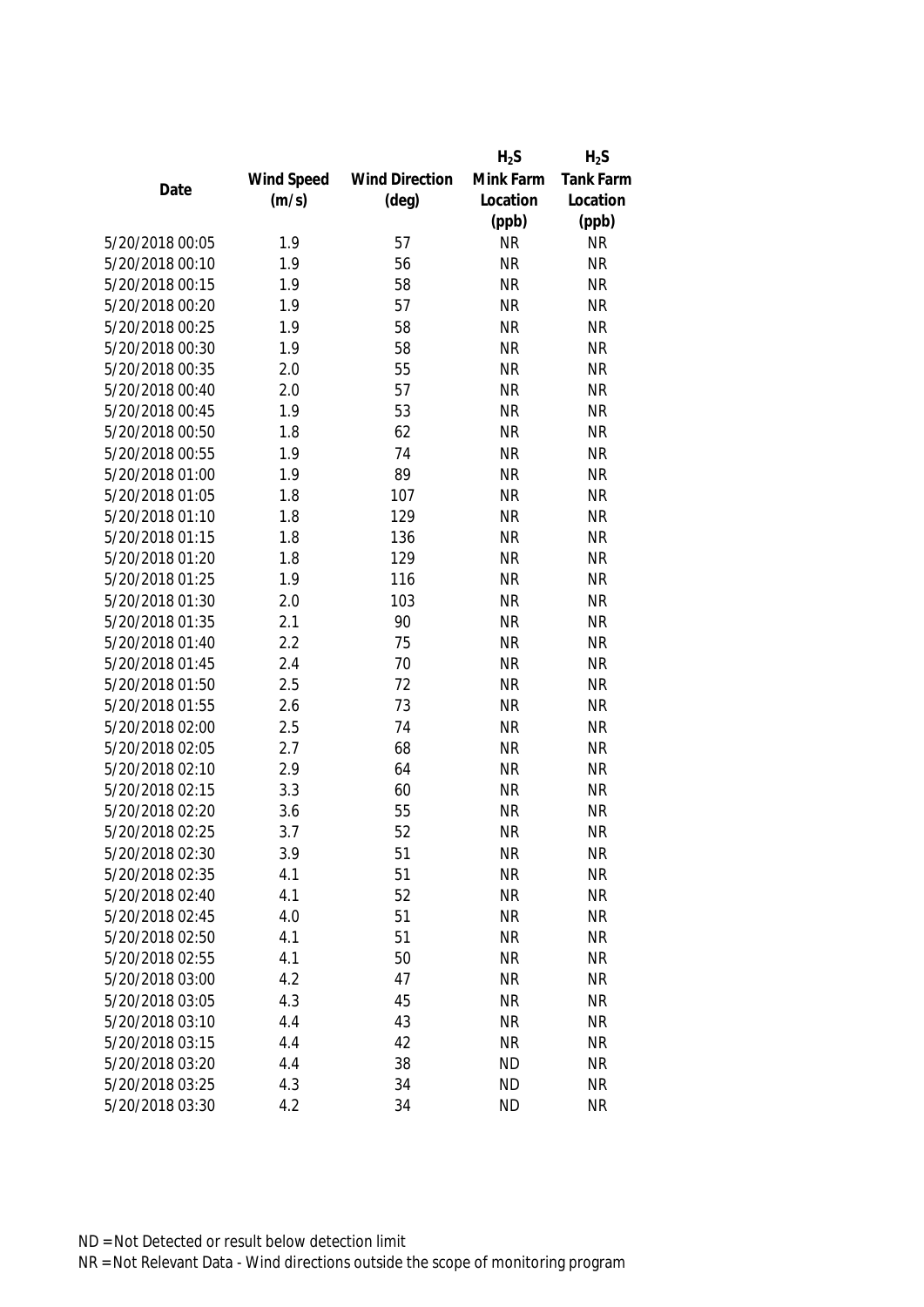|                 |            |                       | $H_2S$    | $H_2S$    |
|-----------------|------------|-----------------------|-----------|-----------|
|                 | Wind Speed | <b>Wind Direction</b> | Mink Farm | Tank Farm |
| Date            | (m/s)      | $(\text{deg})$        | Location  | Location  |
|                 |            |                       | (ppb)     | (ppb)     |
| 5/20/2018 03:35 | 4.2        | 32                    | 1         | <b>NR</b> |
| 5/20/2018 03:40 | 4.3        | 29                    | 1         | <b>NR</b> |
| 5/20/2018 03:45 | 4.4        | 28                    | 1         | <b>NR</b> |
| 5/20/2018 03:50 | 4.6        | 30                    | 1         | <b>NR</b> |
| 5/20/2018 03:55 | 4.8        | 31                    | 1         | <b>NR</b> |
| 5/20/2018 04:00 | 4.9        | 29                    | <b>ND</b> | <b>NR</b> |
| 5/20/2018 04:05 | 5.0        | 29                    | <b>ND</b> | <b>NR</b> |
| 5/20/2018 04:10 | 4.8        | 30                    | <b>ND</b> | <b>NR</b> |
| 5/20/2018 04:15 | 4.7        | 32                    | <b>ND</b> | <b>NR</b> |
| 5/20/2018 04:20 | 4.4        | 33                    | <b>ND</b> | <b>NR</b> |
| 5/20/2018 04:25 | 4.3        | 34                    | <b>ND</b> | <b>NR</b> |
| 5/20/2018 04:30 | 4.3        | 37                    | <b>ND</b> | <b>NR</b> |
| 5/20/2018 04:35 | 4.3        | 37                    | <b>ND</b> | <b>NR</b> |
| 5/20/2018 04:40 | 4.3        | 38                    | 1         | <b>NR</b> |
| 5/20/2018 04:45 | 4.4        | 37                    | 1         | <b>NR</b> |
| 5/20/2018 04:50 | 4.5        | 38                    | 1         | <b>NR</b> |
| 5/20/2018 04:55 | 4.4        | 37                    | 1         | <b>NR</b> |
| 5/20/2018 05:00 | 4.3        | 37                    | 1         | <b>NR</b> |
| 5/20/2018 05:05 | 4.2        | 38                    | 1         | <b>NR</b> |
| 5/20/2018 05:10 | 4.1        | 38                    | 1         | <b>NR</b> |
| 5/20/2018 05:15 | 3.9        | 40                    | 1         | <b>NR</b> |
| 5/20/2018 05:20 | 3.7        | 40                    | 1         | <b>NR</b> |
| 5/20/2018 05:25 | 3.4        | 40                    | 1         | <b>NR</b> |
| 5/20/2018 05:30 | 3.4        | 40                    | 1         | <b>NR</b> |
| 5/20/2018 05:35 | 3.4        | 40                    | 1         | <b>NR</b> |
| 5/20/2018 05:40 | 3.5        | 41                    | <b>NR</b> | <b>NR</b> |
| 5/20/2018 05:45 | 3.6        | 38                    | 1         | <b>NR</b> |
| 5/20/2018 05:50 | 3.7        | 38                    | 1         | <b>NR</b> |
| 5/20/2018 05:55 | 3.8        | 40                    | 1         | <b>NR</b> |
| 5/20/2018 06:00 | 3.9        | 41                    | NR        | <b>NR</b> |
| 5/20/2018 06:05 | 3.9        | 42                    | <b>NR</b> | <b>NR</b> |
| 5/20/2018 06:10 | 3.9        | 42                    | <b>NR</b> | <b>NR</b> |
| 5/20/2018 06:15 | 3.8        | 43                    | <b>NR</b> | <b>NR</b> |
| 5/20/2018 06:20 | 3.7        | 43                    | <b>NR</b> | <b>NR</b> |
| 5/20/2018 06:25 | 3.7        | 40                    | 1         | <b>NR</b> |
| 5/20/2018 06:30 | 3.6        | 40                    | <b>ND</b> | <b>NR</b> |
| 5/20/2018 06:35 | 3.6        | 39                    | <b>ND</b> | <b>NR</b> |
| 5/20/2018 06:40 | 3.7        | 38                    | 1         | <b>NR</b> |
| 5/20/2018 06:45 | 3.7        | 39                    | 1         | <b>NR</b> |
| 5/20/2018 06:50 | 3.7        | 39                    | <b>ND</b> | <b>NR</b> |
| 5/20/2018 06:55 | 3.9        | 40                    | <b>ND</b> | <b>NR</b> |
| 5/20/2018 07:00 | 4.0        | 40                    | 1         | <b>NR</b> |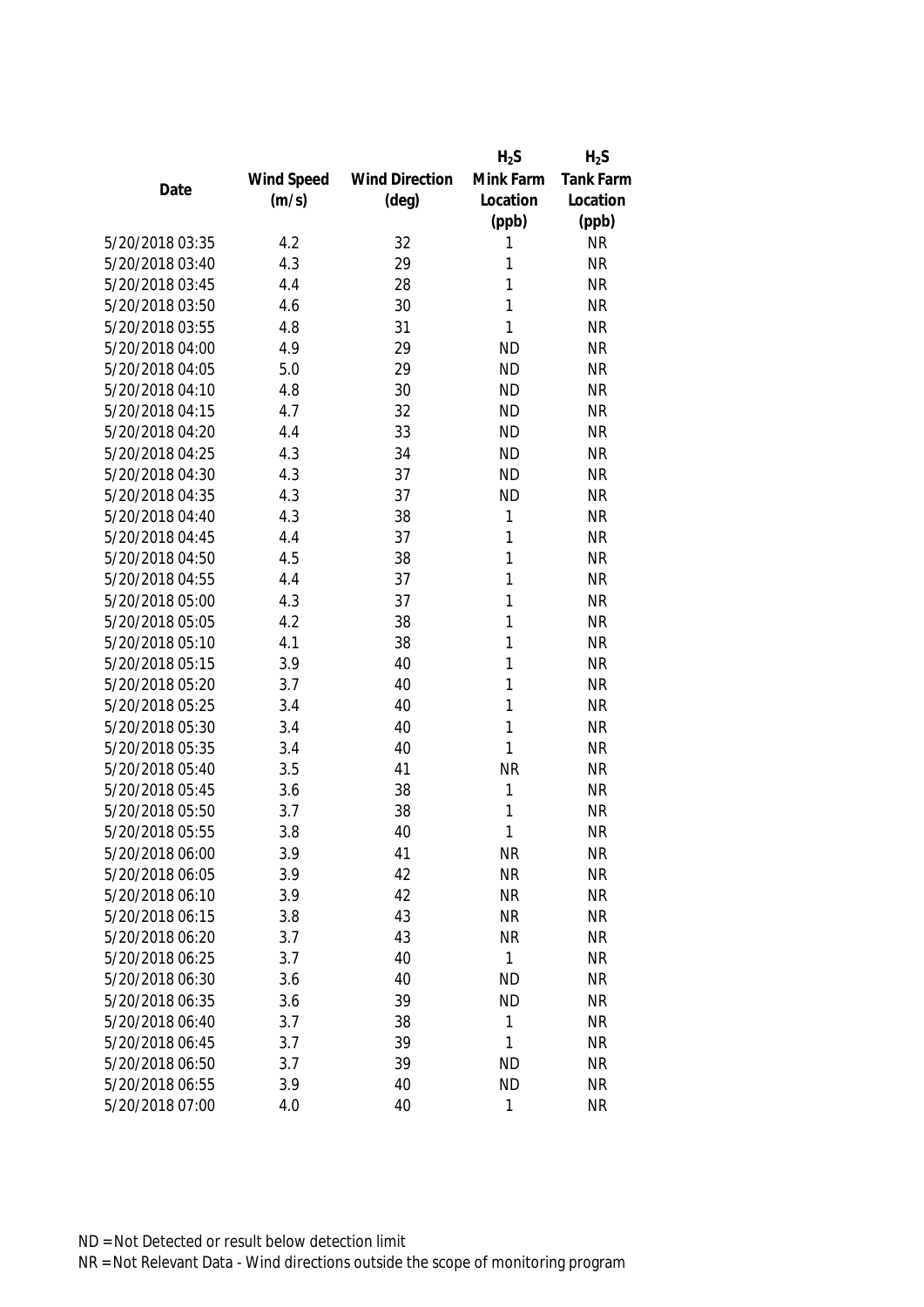|                 |            |                       | $H_2S$       | $H_2S$           |
|-----------------|------------|-----------------------|--------------|------------------|
|                 | Wind Speed | <b>Wind Direction</b> | Mink Farm    | <b>Tank Farm</b> |
| Date            | (m/s)      | $(\text{deg})$        | Location     | Location         |
|                 |            |                       | (ppb)        | (ppb)            |
| 5/20/2018 07:05 | 3.9        | 41                    | <b>NR</b>    | <b>NR</b>        |
| 5/20/2018 07:10 | 3.7        | 40                    | 1            | <b>NR</b>        |
| 5/20/2018 07:15 | 3.6        | 39                    | 1            | <b>NR</b>        |
| 5/20/2018 07:20 | 3.5        | 40                    | 1            | <b>NR</b>        |
| 5/20/2018 07:25 | 3.2        | 42                    | <b>NR</b>    | <b>NR</b>        |
| 5/20/2018 07:30 | 3.1        | 41                    | <b>NR</b>    | <b>NR</b>        |
| 5/20/2018 07:35 | 3.1        | 40                    | <b>ND</b>    | <b>NR</b>        |
| 5/20/2018 07:40 | 3.2        | 40                    | <b>ND</b>    | <b>NR</b>        |
| 5/20/2018 07:45 | 3.1        | 40                    | <b>ND</b>    | <b>NR</b>        |
| 5/20/2018 07:50 | 3.2        | 38                    | <b>ND</b>    | <b>NR</b>        |
| 5/20/2018 07:55 | 3.4        | 36                    | <b>ND</b>    | <b>NR</b>        |
| 5/20/2018 08:00 | 3.5        | 35                    | <b>ND</b>    | <b>NR</b>        |
| 5/20/2018 08:05 | 3.6        | 35                    | <b>ND</b>    | <b>NR</b>        |
| 5/20/2018 08:10 | 3.7        | 35                    | <b>ND</b>    | <b>NR</b>        |
| 5/20/2018 08:15 | 3.8        | 35                    | <b>ND</b>    | <b>NR</b>        |
| 5/20/2018 08:20 | 3.9        | 36                    | <b>ND</b>    | <b>NR</b>        |
| 5/20/2018 08:25 | 3.6        | 37                    | <b>ND</b>    | <b>NR</b>        |
| 5/20/2018 08:30 | 3.5        | 41                    | <b>NR</b>    | <b>NR</b>        |
| 5/20/2018 08:35 | 3.3        | 44                    | <b>NR</b>    | <b>NR</b>        |
| 5/20/2018 08:40 | 3.1        | 46                    | <b>NR</b>    | <b>NR</b>        |
| 5/20/2018 08:45 | 3.0        | 47                    | <b>NR</b>    | <b>NR</b>        |
| 5/20/2018 08:50 | 2.8        | 49                    | <b>NR</b>    | <b>NR</b>        |
| 5/20/2018 08:55 | 2.9        | 48                    | <b>NR</b>    | <b>NR</b>        |
| 5/20/2018 09:00 | 2.9        | 45                    | <b>NR</b>    | <b>NR</b>        |
| 5/20/2018 09:05 | 2.8        | 42                    | <b>NR</b>    | <b>NR</b>        |
| 5/20/2018 09:10 | 2.8        | 41                    | <b>NR</b>    | <b>NR</b>        |
| 5/20/2018 09:15 | 3.1        | 39                    | 1            | <b>NR</b>        |
| 5/20/2018 09:20 | 3.3        | 37                    | 1            | <b>NR</b>        |
| 5/20/2018 09:25 | 3.3        | 34                    | 1            | <b>NR</b>        |
| 5/20/2018 09:30 | 3.6        | 34                    | 1            | <b>NR</b>        |
| 5/20/2018 09:35 | 3.9        | 34                    | 1            | <b>NR</b>        |
| 5/20/2018 09:40 | 4.3        | 33                    | 1            | <b>NR</b>        |
| 5/20/2018 09:45 | 4.1        | 33                    | <b>ND</b>    | <b>NR</b>        |
| 5/20/2018 09:50 | 4.1        | 32                    | 1            | <b>NR</b>        |
| 5/20/2018 09:55 | 4.1        | 35                    | 1            | <b>NR</b>        |
| 5/20/2018 10:00 | 3.9        | 34                    | 1            | <b>NR</b>        |
| 5/20/2018 10:05 | 3.9        | 34                    | <b>ND</b>    | <b>NR</b>        |
| 5/20/2018 10:10 | 3.7        | 33                    | <b>ND</b>    | <b>NR</b>        |
| 5/20/2018 10:15 | 3.8        | 29                    | <b>ND</b>    | <b>NR</b>        |
| 5/20/2018 10:20 | 3.9        | 29                    | <b>ND</b>    | <b>NR</b>        |
| 5/20/2018 10:25 | 3.8        | 26                    | <b>ND</b>    | <b>NR</b>        |
| 5/20/2018 10:30 | 3.9        | 24                    | $\mathbf{1}$ | <b>NR</b>        |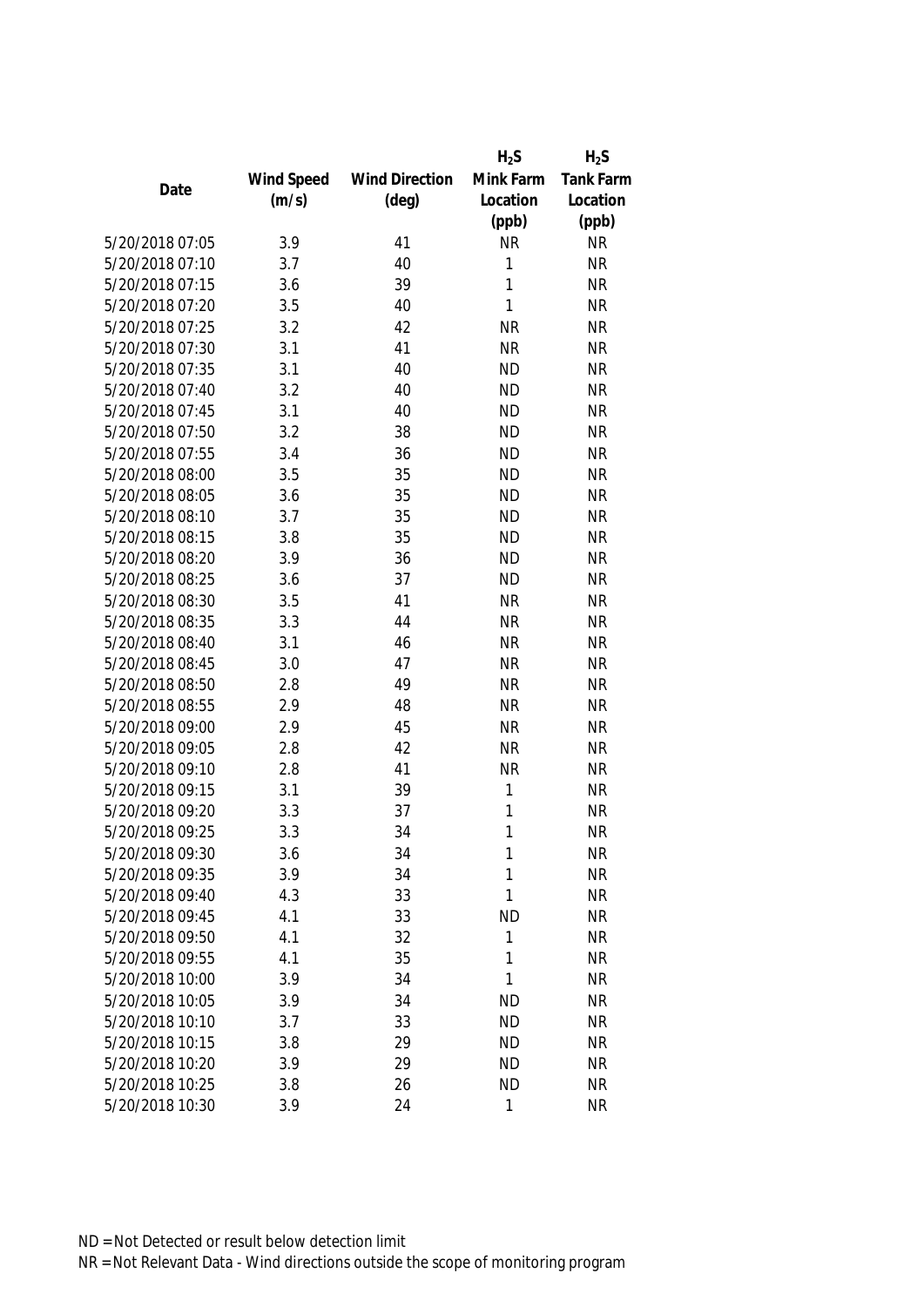|                 |            |                       | $H_2S$    | $H_2S$           |
|-----------------|------------|-----------------------|-----------|------------------|
|                 | Wind Speed | <b>Wind Direction</b> | Mink Farm | <b>Tank Farm</b> |
| Date            | (m/s)      | $(\text{deg})$        | Location  | Location         |
|                 |            |                       | (ppb)     | (ppb)            |
| 5/20/2018 10:35 | 3.9        | 22                    | 1         | <b>NR</b>        |
| 5/20/2018 10:40 | 4.1        | 21                    | <b>ND</b> | <b>NR</b>        |
| 5/20/2018 10:45 | 4.0        | 21                    | <b>ND</b> | <b>NR</b>        |
| 5/20/2018 10:50 | 3.9        | 18                    | <b>ND</b> | <b>NR</b>        |
| 5/20/2018 10:55 | 4.1        | 18                    | <b>ND</b> | <b>NR</b>        |
| 5/20/2018 11:00 | 4.2        | 17                    | <b>ND</b> | <b>NR</b>        |
| 5/20/2018 11:05 | 4.3        | 19                    | <b>ND</b> | <b>NR</b>        |
| 5/20/2018 11:10 | 4.5        | 18                    | 1         | <b>NR</b>        |
| 5/20/2018 11:15 | 4.8        | 19                    | 1         | <b>NR</b>        |
| 5/20/2018 11:20 | 5.0        | 21                    | 1         | <b>NR</b>        |
| 5/20/2018 11:25 | 5.2        | 23                    | 1         | <b>NR</b>        |
| 5/20/2018 11:30 | 5.1        | 23                    | 1         | <b>NR</b>        |
| 5/20/2018 11:35 | 5.1        | 23                    | 1         | <b>NR</b>        |
| 5/20/2018 11:40 | 4.9        | 25                    | 1         | <b>NR</b>        |
| 5/20/2018 11:45 | 4.8        | 24                    | 1         | <b>NR</b>        |
| 5/20/2018 11:50 | 4.8        | 24                    | 1         | <b>NR</b>        |
| 5/20/2018 11:55 | 4.5        | 26                    | 1         | <b>NR</b>        |
| 5/20/2018 12:00 | 4.4        | 28                    | 1         | <b>NR</b>        |
| 5/20/2018 12:05 | 4.3        | 31                    | 1         | <b>NR</b>        |
| 5/20/2018 12:10 | 4.1        | 37                    | <b>ND</b> | <b>NR</b>        |
| 5/20/2018 12:15 | 3.8        | 45                    | <b>NR</b> | <b>NR</b>        |
| 5/20/2018 12:20 | 3.6        | 55                    | <b>NR</b> | <b>NR</b>        |
| 5/20/2018 12:25 | 3.5        | 66                    | <b>NR</b> | <b>NR</b>        |
| 5/20/2018 12:30 | 3.3        | 76                    | <b>NR</b> | <b>NR</b>        |
| 5/20/2018 12:35 | 3.3        | 84                    | <b>NR</b> | <b>NR</b>        |
| 5/20/2018 12:40 | 3.3        | 88                    | <b>NR</b> | <b>NR</b>        |
| 5/20/2018 12:45 | 3.4        | 86                    | <b>NR</b> | <b>NR</b>        |
| 5/20/2018 12:50 | 3.4        | 82                    | <b>NR</b> | <b>NR</b>        |
| 5/20/2018 12:55 | 3.2        | 76                    | <b>NR</b> | <b>NR</b>        |
| 5/20/2018 13:00 | 3.2        | 67                    | <b>NR</b> | <b>NR</b>        |
| 5/20/2018 13:05 | 3.3        | 56                    | <b>NR</b> | <b>NR</b>        |
| 5/20/2018 13:10 | 3.4        | 47                    | <b>NR</b> | <b>NR</b>        |
| 5/20/2018 13:15 | 3.6        | 43                    | <b>NR</b> | <b>NR</b>        |
| 5/20/2018 13:20 | 3.5        | 40                    | 1         | <b>NR</b>        |
| 5/20/2018 13:25 | 3.8        | 36                    | 1         | <b>NR</b>        |
| 5/20/2018 13:30 | 3.9        | 36                    | 1         | <b>NR</b>        |
| 5/20/2018 13:35 | 3.8        | 37                    | 1         | <b>NR</b>        |
| 5/20/2018 13:40 | 3.8        | 36                    | 1         | <b>NR</b>        |
| 5/20/2018 13:45 | 3.8        | 36                    | 1         | <b>NR</b>        |
| 5/20/2018 13:50 | 3.9        | 36                    | 1         | <b>NR</b>        |
| 5/20/2018 13:55 | 3.9        | 37                    | <b>ND</b> | <b>NR</b>        |
| 5/20/2018 14:00 | 3.9        | 37                    | <b>ND</b> | <b>NR</b>        |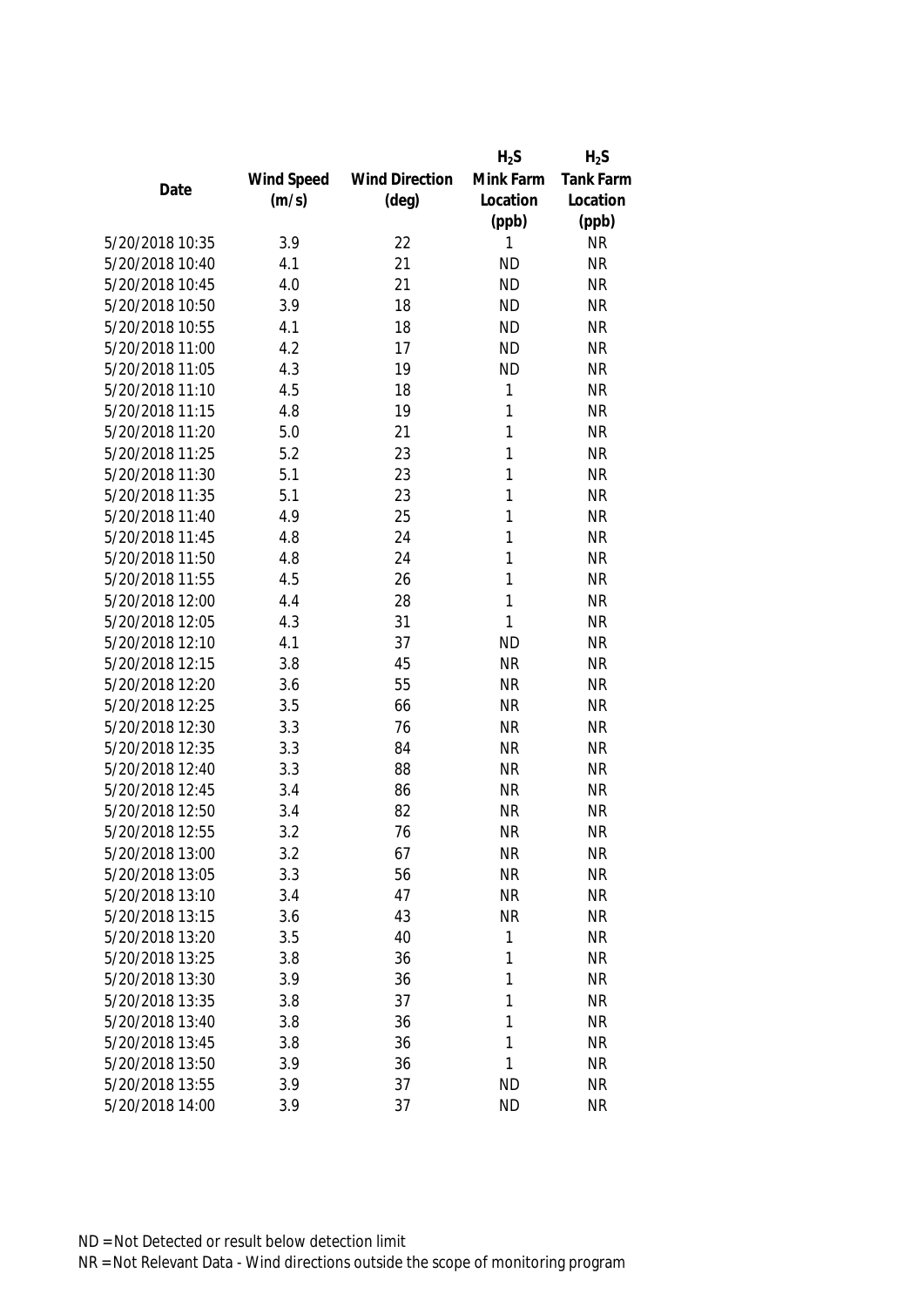|                 |            |                       | $H_2S$    | $H_2S$           |
|-----------------|------------|-----------------------|-----------|------------------|
|                 | Wind Speed | <b>Wind Direction</b> | Mink Farm | <b>Tank Farm</b> |
| Date            | (m/s)      | $(\text{deg})$        | Location  | Location         |
|                 |            |                       | (ppb)     | (ppb)            |
| 5/20/2018 14:05 | 3.9        | 38                    | <b>ND</b> | <b>NR</b>        |
| 5/20/2018 14:10 | 4.0        | 38                    | <b>ND</b> | <b>NR</b>        |
| 5/20/2018 14:15 | 4.0        | 38                    | <b>ND</b> | <b>NR</b>        |
| 5/20/2018 14:20 | 4.2        | 38                    | <b>ND</b> | <b>NR</b>        |
| 5/20/2018 14:25 | 4.1        | 41                    | <b>NR</b> | <b>NR</b>        |
| 5/20/2018 14:30 | 3.9        | 48                    | <b>NR</b> | <b>NR</b>        |
| 5/20/2018 14:35 | 3.9        | 51                    | <b>NR</b> | <b>NR</b>        |
| 5/20/2018 14:40 | 3.7        | 54                    | <b>NR</b> | <b>NR</b>        |
| 5/20/2018 14:45 | 3.6        | 58                    | <b>NR</b> | <b>NR</b>        |
| 5/20/2018 14:50 | 3.5        | 58                    | <b>NR</b> | <b>NR</b>        |
| 5/20/2018 14:55 | 3.5        | 57                    | <b>NR</b> | <b>NR</b>        |
| 5/20/2018 15:00 | 3.6        | 53                    | <b>NR</b> | <b>NR</b>        |
| 5/20/2018 15:05 | 3.7        | 51                    | <b>NR</b> | <b>NR</b>        |
| 5/20/2018 15:10 | 3.7        | 48                    | <b>NR</b> | <b>NR</b>        |
| 5/20/2018 15:15 | 3.7        | 45                    | <b>NR</b> | <b>NR</b>        |
| 5/20/2018 15:20 | 3.5        | 48                    | <b>NR</b> | <b>NR</b>        |
| 5/20/2018 15:25 | 3.6        | 46                    | <b>NR</b> | <b>NR</b>        |
| 5/20/2018 15:30 | 3.7        | 46                    | <b>NR</b> | <b>NR</b>        |
| 5/20/2018 15:35 | 3.7        | 47                    | <b>NR</b> | <b>NR</b>        |
| 5/20/2018 15:40 | 3.8        | 47                    | <b>NR</b> | <b>NR</b>        |
| 5/20/2018 15:45 | 3.8        | 48                    | <b>NR</b> | <b>NR</b>        |
| 5/20/2018 15:50 | 4.0        | 46                    | <b>NR</b> | <b>NR</b>        |
| 5/20/2018 15:55 | 4.2        | 45                    | <b>NR</b> | <b>NR</b>        |
| 5/20/2018 16:00 | 4.1        | 47                    | <b>NR</b> | <b>NR</b>        |
| 5/20/2018 16:05 | 4.0        | 47                    | <b>NR</b> | <b>NR</b>        |
| 5/20/2018 16:10 | 3.9        | 48                    | <b>NR</b> | <b>NR</b>        |
| 5/20/2018 16:15 | 3.8        | 51                    | <b>NR</b> | <b>NR</b>        |
| 5/20/2018 16:20 | 3.6        | 54                    | <b>NR</b> | <b>NR</b>        |
| 5/20/2018 16:25 | 3.3        | 60                    | <b>NR</b> | <b>NR</b>        |
| 5/20/2018 16:30 | 3.1        | 62                    | <b>NR</b> | <b>NR</b>        |
| 5/20/2018 16:35 | 3.0        | 65                    | <b>NR</b> | <b>NR</b>        |
| 5/20/2018 16:40 | 3.0        | 69                    | <b>NR</b> | <b>NR</b>        |
| 5/20/2018 16:45 | 3.0        | 67                    | <b>NR</b> | <b>NR</b>        |
| 5/20/2018 16:50 | 3.2        | 65                    | <b>NR</b> | <b>NR</b>        |
| 5/20/2018 16:55 | 3.3        | 60                    | <b>NR</b> | <b>NR</b>        |
| 5/20/2018 17:00 | 3.3        | 60                    | <b>NR</b> | <b>NR</b>        |
| 5/20/2018 17:05 | 3.3        | 59                    | <b>NR</b> | <b>NR</b>        |
| 5/20/2018 17:10 | 3.3        | 56                    | <b>NR</b> | <b>NR</b>        |
| 5/20/2018 17:15 | 3.4        | 56                    | <b>NR</b> | <b>NR</b>        |
| 5/20/2018 17:20 | 3.4        | 54                    | <b>NR</b> | <b>NR</b>        |
| 5/20/2018 17:25 | 3.7        | 54                    | <b>NR</b> | <b>NR</b>        |
| 5/20/2018 17:30 | 3.9        | 52                    | <b>NR</b> | <b>NR</b>        |
|                 |            |                       |           |                  |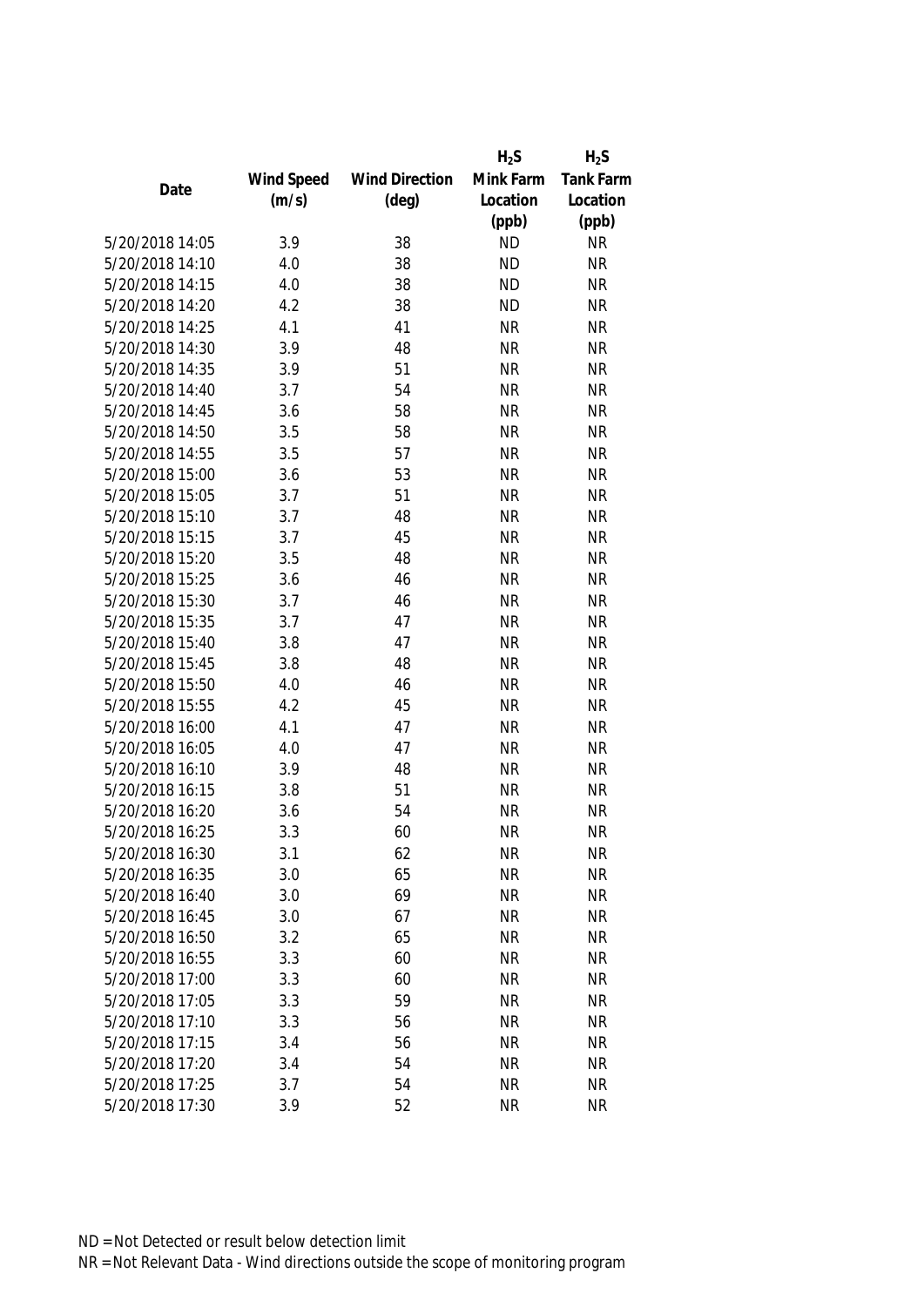|                 |            |                       | $H_2S$       | $H_2S$           |
|-----------------|------------|-----------------------|--------------|------------------|
|                 | Wind Speed | <b>Wind Direction</b> | Mink Farm    | <b>Tank Farm</b> |
| Date            | (m/s)      | $(\text{deg})$        | Location     | Location         |
|                 |            |                       | (ppb)        | (ppb)            |
| 5/20/2018 17:35 | 4.2        | 48                    | <b>NR</b>    | <b>NR</b>        |
| 5/20/2018 17:40 | 4.5        | 46                    | <b>NR</b>    | <b>NR</b>        |
| 5/20/2018 17:45 | 4.9        | 43                    | <b>NR</b>    | <b>NR</b>        |
| 5/20/2018 17:50 | 4.9        | 42                    | <b>NR</b>    | <b>NR</b>        |
| 5/20/2018 17:55 | 4.9        | 42                    | <b>NR</b>    | <b>NR</b>        |
| 5/20/2018 18:00 | 5.0        | 41                    | <b>NR</b>    | <b>NR</b>        |
| 5/20/2018 18:05 | 4.7        | 41                    | <b>NR</b>    | <b>NR</b>        |
| 5/20/2018 18:10 | 4.3        | 43                    | <b>NR</b>    | <b>NR</b>        |
| 5/20/2018 18:15 | 3.8        | 44                    | <b>NR</b>    | <b>NR</b>        |
| 5/20/2018 18:20 | 3.6        | 45                    | <b>NR</b>    | <b>NR</b>        |
| 5/20/2018 18:25 | 3.4        | 44                    | <b>NR</b>    | <b>NR</b>        |
| 5/20/2018 18:30 | 3.2        | 44                    | <b>NR</b>    | <b>NR</b>        |
| 5/20/2018 18:35 | 3.0        | 45                    | <b>NR</b>    | <b>NR</b>        |
| 5/20/2018 18:40 | 3.1        | 44                    | <b>NR</b>    | <b>NR</b>        |
| 5/20/2018 18:45 | 3.0        | 45                    | <b>NR</b>    | <b>NR</b>        |
| 5/20/2018 18:50 | 3.1        | 47                    | <b>NR</b>    | <b>NR</b>        |
| 5/20/2018 18:55 | 3.0        | 49                    | <b>NR</b>    | <b>NR</b>        |
| 5/20/2018 19:00 | 3.3        | 51                    | <b>NR</b>    | <b>NR</b>        |
| 5/20/2018 19:05 | 3.4        | 52                    | <b>NR</b>    | <b>NR</b>        |
| 5/20/2018 19:10 | 3.3        | 61                    | <b>NR</b>    | <b>NR</b>        |
| 5/20/2018 19:15 | 3.2        | 69                    | <b>NR</b>    | <b>NR</b>        |
| 5/20/2018 19:20 | 2.8        | 74                    | <b>NR</b>    | <b>NR</b>        |
| 5/20/2018 19:25 | 2.5        | 79                    | <b>NR</b>    | <b>NR</b>        |
| 5/20/2018 19:30 | 2.0        | 85                    | <b>NR</b>    | <b>NR</b>        |
| 5/20/2018 19:35 | 1.8        | 86                    | <b>NR</b>    | <b>NR</b>        |
| 5/20/2018 19:40 | 1.8        | 77                    | <b>NR</b>    | <b>NR</b>        |
| 5/20/2018 19:45 | 1.8        | 67                    | <b>NR</b>    | <b>NR</b>        |
| 5/20/2018 19:50 | 1.9        | 65                    | <b>NR</b>    | <b>NR</b>        |
| 5/20/2018 19:55 | 2.0        | 59                    | <b>NR</b>    | <b>NR</b>        |
| 5/20/2018 20:00 | 2.2        | 53                    | <b>NR</b>    | ΝR               |
| 5/20/2018 20:05 | 2.3        | 49                    | <b>NR</b>    | <b>NR</b>        |
| 5/20/2018 20:10 | 2.2        | 48                    | <b>NR</b>    | <b>NR</b>        |
| 5/20/2018 20:15 | 2.2        | 47                    | <b>NR</b>    | <b>NR</b>        |
| 5/20/2018 20:20 | 2.3        | 43                    | NR           | <b>NR</b>        |
| 5/20/2018 20:25 | 2.3        | 44                    | <b>NR</b>    | <b>NR</b>        |
| 5/20/2018 20:30 | 2.1        | 44                    | <b>NR</b>    | <b>NR</b>        |
| 5/20/2018 20:35 | 2.1        | 42                    | <b>NR</b>    | <b>NR</b>        |
| 5/20/2018 20:40 | 2.0        | 41                    | <b>NR</b>    | <b>NR</b>        |
| 5/20/2018 20:45 | 2.0        | 42                    | <b>NR</b>    | <b>NR</b>        |
| 5/20/2018 20:50 | 2.0        | 42                    | <b>NR</b>    | <b>NR</b>        |
| 5/20/2018 20:55 | 2.0        | 39                    | $\mathbf{1}$ | <b>NR</b>        |
| 5/20/2018 21:00 | 2.2        | 36                    | <b>ND</b>    | <b>NR</b>        |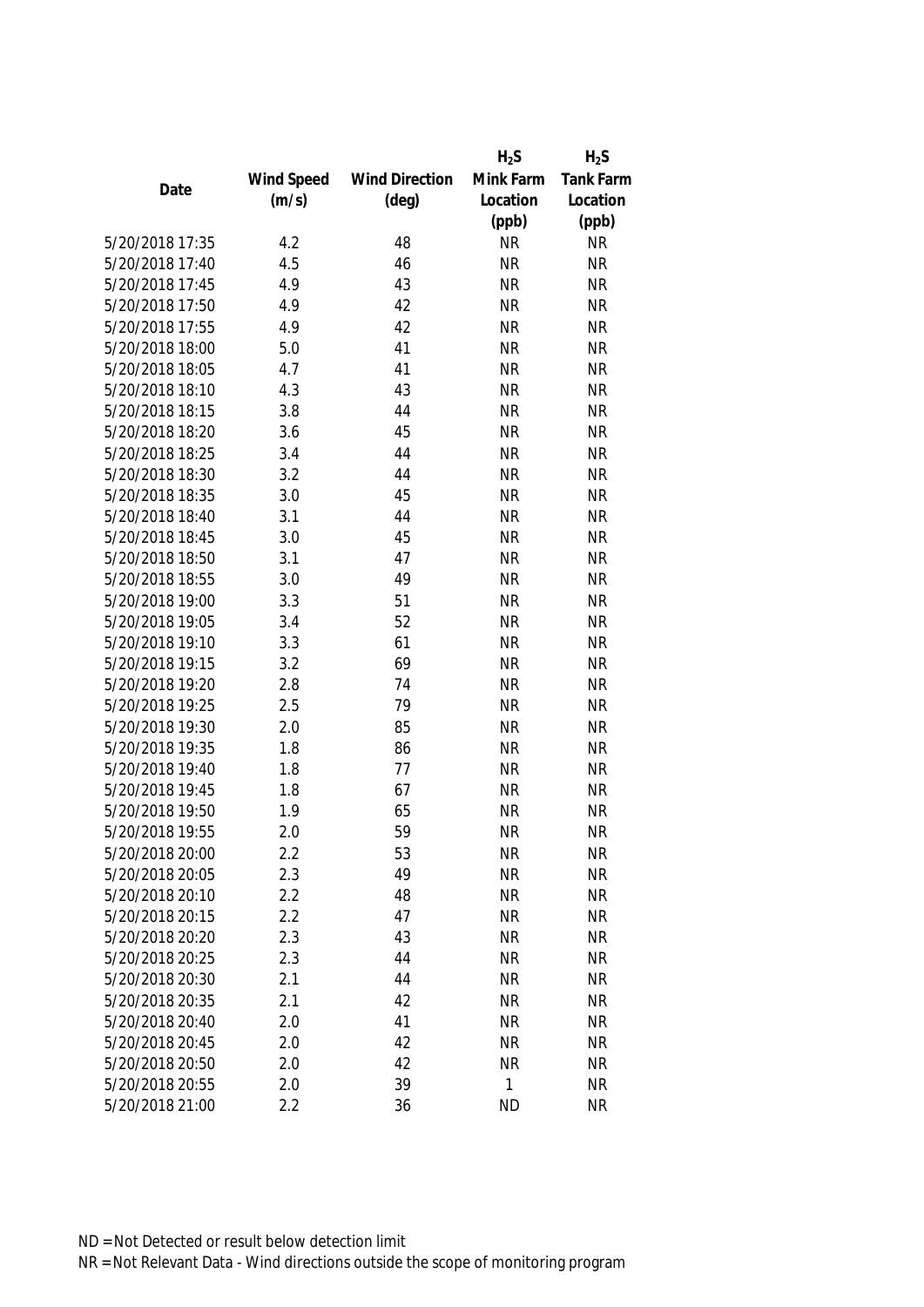|                 |            |                       | $H_2S$       | $H_2S$           |
|-----------------|------------|-----------------------|--------------|------------------|
|                 | Wind Speed | <b>Wind Direction</b> | Mink Farm    | <b>Tank Farm</b> |
| Date            | (m/s)      | $(\text{deg})$        | Location     | Location         |
|                 |            |                       | (ppb)        | (ppb)            |
| 5/20/2018 21:05 | 2.5        | 36                    | <b>ND</b>    | <b>NR</b>        |
| 5/20/2018 21:10 | 2.7        | 34                    | <b>ND</b>    | <b>NR</b>        |
| 5/20/2018 21:15 | 2.9        | 31                    | 1            | <b>NR</b>        |
| 5/20/2018 21:20 | 2.9        | 28                    | 1            | <b>NR</b>        |
| 5/20/2018 21:25 | 3.0        | 29                    | 1            | <b>NR</b>        |
| 5/20/2018 21:30 | 3.0        | 30                    | 1            | <b>NR</b>        |
| 5/20/2018 21:35 | 2.8        | 31                    | 1            | <b>NR</b>        |
| 5/20/2018 21:40 | 2.7        | 31                    | 1            | <b>NR</b>        |
| 5/20/2018 21:45 | 2.6        | 34                    | 1            | <b>NR</b>        |
| 5/20/2018 21:50 | 2.6        | 35                    | 1            | <b>NR</b>        |
| 5/20/2018 21:55 | 2.5        | 37                    | 1            | <b>NR</b>        |
| 5/20/2018 22:00 | 2.3        | 38                    | 1            | <b>NR</b>        |
| 5/20/2018 22:05 | 2.1        | 41                    | <b>NR</b>    | <b>NR</b>        |
| 5/20/2018 22:10 | 2.1        | 42                    | <b>NR</b>    | <b>NR</b>        |
| 5/20/2018 22:15 | 2.3        | 42                    | <b>NR</b>    | <b>NR</b>        |
| 5/20/2018 22:20 | 2.4        | 43                    | <b>NR</b>    | <b>NR</b>        |
| 5/20/2018 22:25 | 2.6        | 39                    | <b>ND</b>    | <b>NR</b>        |
| 5/20/2018 22:30 | 2.7        | 38                    | <b>ND</b>    | <b>NR</b>        |
| 5/20/2018 22:35 | 3.0        | 35                    | <b>ND</b>    | <b>NR</b>        |
| 5/20/2018 22:40 | 3.0        | 35                    | <b>ND</b>    | <b>NR</b>        |
| 5/20/2018 22:45 | 3.0        | 35                    | <b>ND</b>    | <b>NR</b>        |
| 5/20/2018 22:50 | 3.0        | 34                    | <b>ND</b>    | <b>NR</b>        |
| 5/20/2018 22:55 | 3.0        | 34                    | <b>ND</b>    | <b>NR</b>        |
| 5/20/2018 23:00 | 3.1        | 34                    | <b>ND</b>    | <b>NR</b>        |
| 5/20/2018 23:05 | 3.1        | 35                    | <b>ND</b>    | <b>NR</b>        |
| 5/20/2018 23:10 | 3.1        | 36                    | $\mathbf{1}$ | <b>NR</b>        |
| 5/20/2018 23:15 | 2.9        | 37                    | 1            | <b>NR</b>        |
| 5/20/2018 23:20 | 2.9        | 38                    | <b>ND</b>    | <b>NR</b>        |
| 5/20/2018 23:25 | 2.9        | 39                    | 1            | <b>NR</b>        |
| 5/20/2018 23:30 | 2.8        | 41                    | <b>NR</b>    | <b>NR</b>        |
| 5/20/2018 23:35 | 2.6        | 41                    | <b>NR</b>    | <b>NR</b>        |
| 5/20/2018 23:40 | 2.6        | 42                    | <b>NR</b>    | <b>NR</b>        |
| 5/20/2018 23:45 | 2.7        | 43                    | <b>NR</b>    | <b>NR</b>        |
| 5/20/2018 23:50 | 2.7        | 43                    | <b>NR</b>    | <b>NR</b>        |
| 5/20/2018 23:55 | 2.6        | 46                    | <b>NR</b>    | <b>NR</b>        |
| 5/20/2018 24:00 | 2.5        | 48                    | <b>NR</b>    | <b>NR</b>        |
| 5/21/2018 00:05 | 2.5        | 50                    | <b>NR</b>    | <b>NR</b>        |
| 5/21/2018 00:10 | 2.5        | 51                    | <b>NR</b>    | <b>NR</b>        |
| 5/21/2018 00:15 | 2.5        | 50                    | <b>NR</b>    | <b>NR</b>        |
| 5/21/2018 00:20 | 2.5        | 50                    | <b>NR</b>    | <b>NR</b>        |
| 5/21/2018 00:25 | 2.6        | 48                    | <b>NR</b>    | <b>NR</b>        |
| 5/21/2018 00:30 | 2.6        | 48                    | <b>NR</b>    | <b>NR</b>        |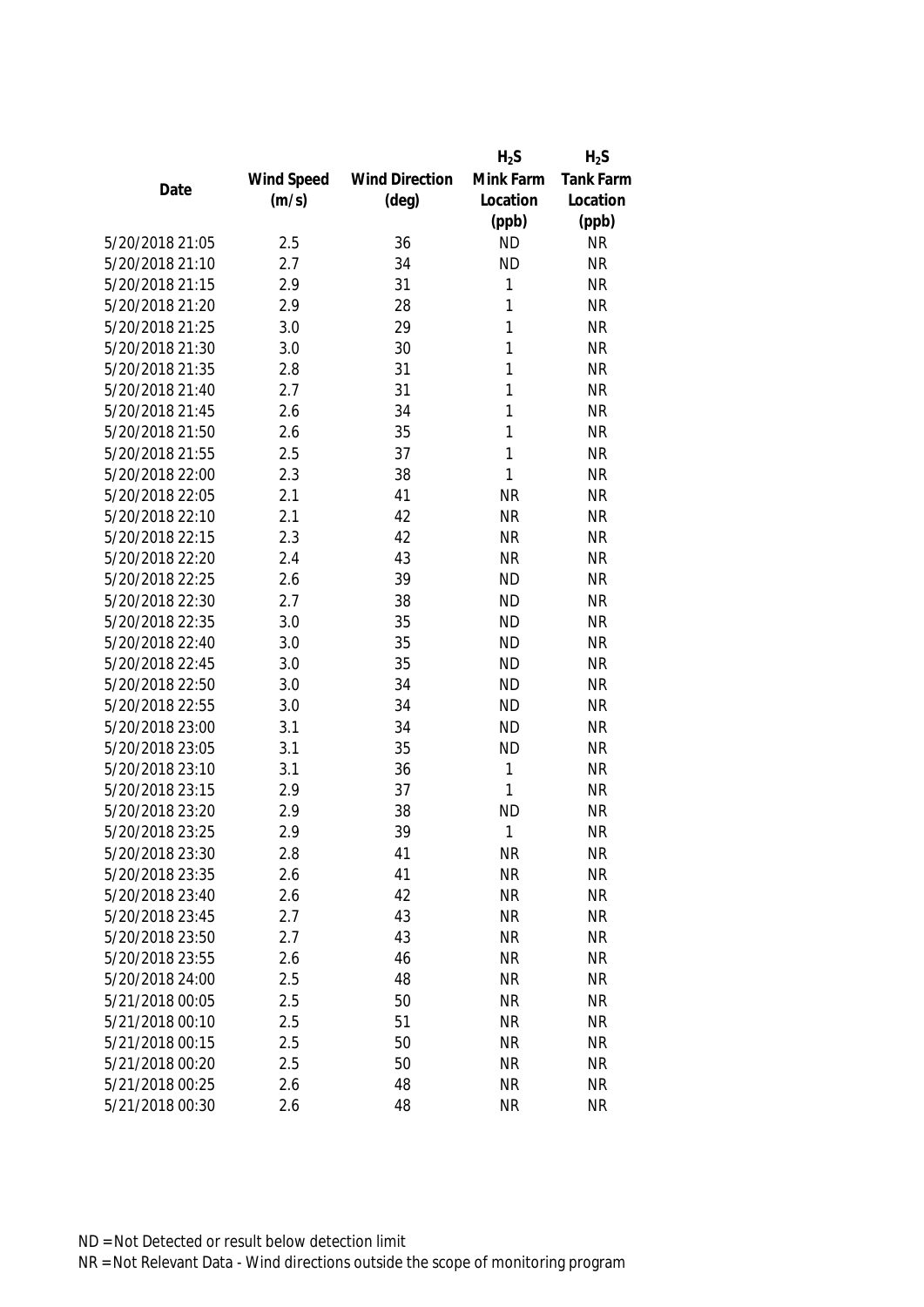|                 |            |                       | $H_2S$    | $H_2S$           |
|-----------------|------------|-----------------------|-----------|------------------|
|                 | Wind Speed | <b>Wind Direction</b> | Mink Farm | <b>Tank Farm</b> |
| Date            | (m/s)      | $(\text{deg})$        | Location  | Location         |
|                 |            |                       | (ppb)     | (ppb)            |
| 5/21/2018 00:35 | 2.6        | 46                    | <b>NR</b> | <b>NR</b>        |
| 5/21/2018 00:40 | 2.5        | 45                    | <b>NR</b> | <b>NR</b>        |
| 5/21/2018 00:45 | 2.4        | 47                    | <b>NR</b> | <b>NR</b>        |
| 5/21/2018 00:50 | 2.4        | 47                    | <b>NR</b> | <b>NR</b>        |
| 5/21/2018 00:55 | 2.3        | 48                    | <b>NR</b> | <b>NR</b>        |
| 5/21/2018 01:00 | 2.4        | 49                    | <b>NR</b> | <b>NR</b>        |
| 5/21/2018 01:05 | 2.4        | 51                    | <b>NR</b> | <b>NR</b>        |
| 5/21/2018 01:10 | 2.6        | 53                    | <b>NR</b> | <b>NR</b>        |
| 5/21/2018 01:15 | 2.7        | 55                    | <b>NR</b> | <b>NR</b>        |
| 5/21/2018 01:20 | 2.7        | 56                    | <b>NR</b> | <b>NR</b>        |
| 5/21/2018 01:25 | 2.9        | 57                    | <b>NR</b> | <b>NR</b>        |
| 5/21/2018 01:30 | 2.9        | 58                    | <b>NR</b> | <b>NR</b>        |
| 5/21/2018 01:35 | 2.8        | 60                    | <b>NR</b> | <b>NR</b>        |
| 5/21/2018 01:40 | 2.7        | 60                    | <b>NR</b> | <b>NR</b>        |
| 5/21/2018 01:45 | 2.7        | 58                    | <b>NR</b> | <b>NR</b>        |
| 5/21/2018 01:50 | 2.7        | 56                    | <b>NR</b> | <b>NR</b>        |
| 5/21/2018 01:55 | 2.6        | 53                    | <b>NR</b> | <b>NR</b>        |
| 5/21/2018 02:00 | 2.7        | 51                    | <b>NR</b> | <b>NR</b>        |
| 5/21/2018 02:05 | 2.8        | 48                    | <b>NR</b> | <b>NR</b>        |
| 5/21/2018 02:10 | 2.9        | 48                    | <b>NR</b> | <b>NR</b>        |
| 5/21/2018 02:15 | 3.0        | 51                    | <b>NR</b> | <b>NR</b>        |
| 5/21/2018 02:20 | 2.9        | 52                    | <b>NR</b> | <b>NR</b>        |
| 5/21/2018 02:25 | 2.8        | 55                    | <b>NR</b> | <b>NR</b>        |
| 5/21/2018 02:30 | 2.6        | 58                    | <b>NR</b> | <b>NR</b>        |
| 5/21/2018 02:35 | 2.5        | 58                    | <b>NR</b> | <b>NR</b>        |
| 5/21/2018 02:40 | 2.3        | 58                    | <b>NR</b> | <b>NR</b>        |
| 5/21/2018 02:45 | 2.3        | 55                    | <b>NR</b> | <b>NR</b>        |
| 5/21/2018 02:50 | 2.3        | 55                    | <b>NR</b> | <b>NR</b>        |
| 5/21/2018 02:55 | 2.3        | 52                    | <b>NR</b> | <b>NR</b>        |
| 5/21/2018 03:00 | 2.4        | 50                    | <b>NR</b> | ΝR               |
| 5/21/2018 03:05 | 2.4        | 48                    | <b>NR</b> | <b>NR</b>        |
| 5/21/2018 03:10 | 2.5        | 47                    | <b>NR</b> | <b>NR</b>        |
| 5/21/2018 03:15 | 2.5        | 49                    | <b>NR</b> | <b>NR</b>        |
| 5/21/2018 03:20 | 2.5        | 50                    | NR        | <b>NR</b>        |
| 5/21/2018 03:25 | 2.5        | 52                    | <b>NR</b> | <b>NR</b>        |
| 5/21/2018 03:30 | 2.5        | 52                    | <b>NR</b> | <b>NR</b>        |
| 5/21/2018 03:35 | 2.4        | 54                    | <b>NR</b> | <b>NR</b>        |
| 5/21/2018 03:40 | 2.4        | 55                    | <b>NR</b> | <b>NR</b>        |
| 5/21/2018 03:45 | 2.4        | 55                    | <b>NR</b> | <b>NR</b>        |
| 5/21/2018 03:50 | 2.3        | 56                    | <b>NR</b> | <b>NR</b>        |
| 5/21/2018 03:55 | 2.3        | 54                    | <b>NR</b> | <b>NR</b>        |
| 5/21/2018 04:00 | 2.3        | 55                    | <b>NR</b> | <b>NR</b>        |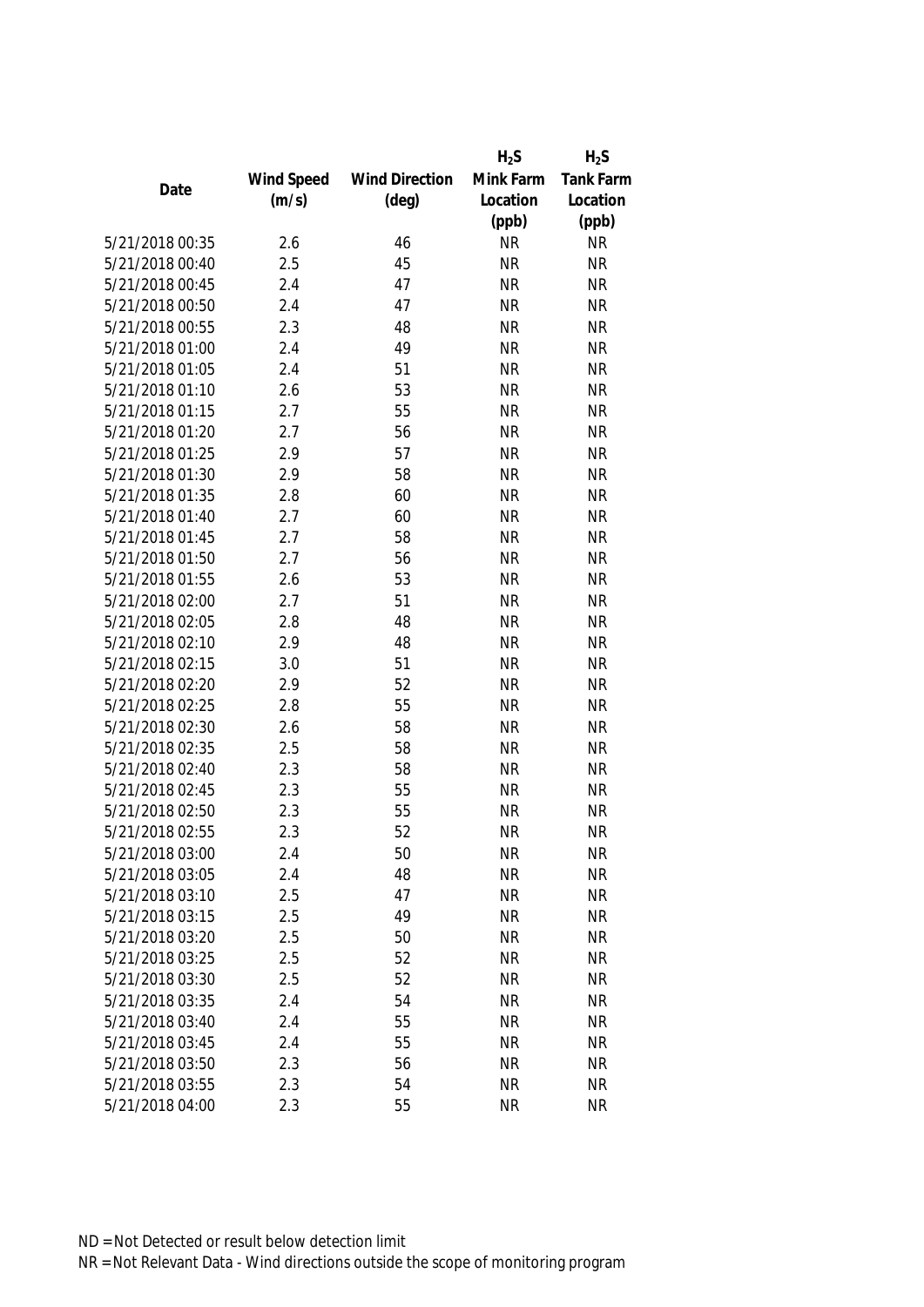|                 |            |                       | $H_2S$    | $H_2S$           |
|-----------------|------------|-----------------------|-----------|------------------|
|                 | Wind Speed | <b>Wind Direction</b> | Mink Farm | <b>Tank Farm</b> |
| Date            | (m/s)      | $(\text{deg})$        | Location  | Location         |
|                 |            |                       | (ppb)     | (ppb)            |
| 5/21/2018 04:05 | 2.3        | 53                    | <b>NR</b> | <b>NR</b>        |
| 5/21/2018 04:10 | 2.3        | 52                    | <b>NR</b> | <b>NR</b>        |
| 5/21/2018 04:15 | 2.4        | 50                    | <b>NR</b> | <b>NR</b>        |
| 5/21/2018 04:20 | 2.4        | 48                    | <b>NR</b> | <b>NR</b>        |
| 5/21/2018 04:25 | 2.5        | 48                    | <b>NR</b> | <b>NR</b>        |
| 5/21/2018 04:30 | 2.4        | 49                    | <b>NR</b> | <b>NR</b>        |
| 5/21/2018 04:35 | 2.4        | 53                    | <b>NR</b> | <b>NR</b>        |
| 5/21/2018 04:40 | 2.4        | 54                    | <b>NR</b> | <b>NR</b>        |
| 5/21/2018 04:45 | 2.3        | 56                    | <b>NR</b> | <b>NR</b>        |
| 5/21/2018 04:50 | 2.4        | 57                    | <b>NR</b> | <b>NR</b>        |
| 5/21/2018 04:55 | 2.4        | 60                    | <b>NR</b> | <b>NR</b>        |
| 5/21/2018 05:00 | 2.4        | 58                    | <b>NR</b> | <b>NR</b>        |
| 5/21/2018 05:05 | 2.5        | 57                    | <b>NR</b> | <b>NR</b>        |
| 5/21/2018 05:10 | 2.5        | 57                    | <b>NR</b> | <b>NR</b>        |
| 5/21/2018 05:15 | 2.5        | 56                    | <b>NR</b> | <b>NR</b>        |
| 5/21/2018 05:20 | 2.5        | 55                    | <b>NR</b> | <b>NR</b>        |
| 5/21/2018 05:25 | 2.6        | 54                    | <b>NR</b> | <b>NR</b>        |
| 5/21/2018 05:30 | 2.6        | 54                    | <b>NR</b> | <b>NR</b>        |
| 5/21/2018 05:35 | 2.6        | 53                    | <b>NR</b> | <b>NR</b>        |
| 5/21/2018 05:40 | 2.7        | 55                    | <b>NR</b> | <b>NR</b>        |
| 5/21/2018 05:45 | 2.8        | 57                    | <b>NR</b> | <b>NR</b>        |
| 5/21/2018 05:50 | 2.8        | 58                    | <b>NR</b> | <b>NR</b>        |
| 5/21/2018 05:55 | 2.8        | 58                    | <b>NR</b> | <b>NR</b>        |
| 5/21/2018 06:00 | 2.8        | 59                    | <b>NR</b> | <b>NR</b>        |
| 5/21/2018 06:05 | 2.9        | 58                    | <b>NR</b> | <b>NR</b>        |
| 5/21/2018 06:10 | 2.8        | 57                    | <b>NR</b> | <b>NR</b>        |
| 5/21/2018 06:15 | 2.6        | 56                    | <b>NR</b> | <b>NR</b>        |
| 5/21/2018 06:20 | 2.4        | 54                    | <b>NR</b> | <b>NR</b>        |
| 5/21/2018 06:25 | 2.9        | 53                    | <b>NR</b> | <b>NR</b>        |
| 5/21/2018 06:30 | 2.8        | 25                    | <b>NR</b> | <b>NR</b>        |
| 5/21/2018 06:35 | 2.7        | 358                   | <b>NR</b> | <b>NR</b>        |
| 5/21/2018 06:40 | 2.8        | 346                   | <b>NR</b> | <b>NR</b>        |
| 5/21/2018 06:45 | 3.1        | 346                   | <b>NR</b> | <b>NR</b>        |
| 5/21/2018 06:50 | 3.3        | 8                     | NR        | <b>NR</b>        |
| 5/21/2018 06:55 | 2.8        | 24                    | <b>NR</b> | <b>NR</b>        |
| 5/21/2018 07:00 | 3.0        | 34                    | 1         | <b>NR</b>        |
| 5/21/2018 07:05 | 3.0        | 38                    | 1         | <b>NR</b>        |
| 5/21/2018 07:10 | 2.7        | 43                    | <b>NR</b> | <b>NR</b>        |
| 5/21/2018 07:15 | 2.4        | 47                    | <b>NR</b> | <b>NR</b>        |
| 5/21/2018 07:20 | 2.2        | 54                    | <b>NR</b> | <b>NR</b>        |
| 5/21/2018 07:25 | 2.1        | 62                    | <b>NR</b> | <b>NR</b>        |
| 5/21/2018 07:30 | 2.0        | 70                    | <b>NR</b> | <b>NR</b>        |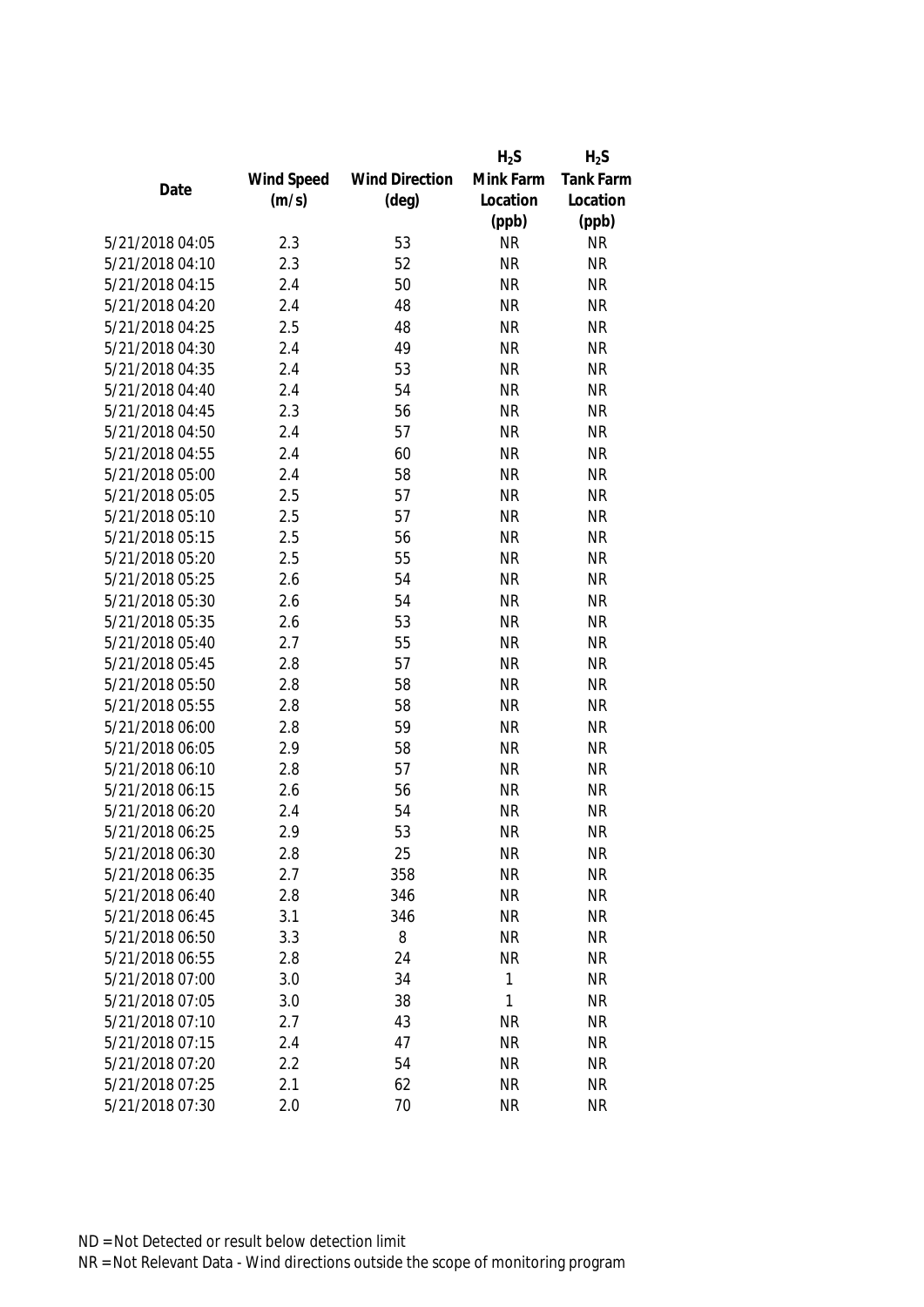|                 |            |                       | $H_2S$       | $H_2S$           |
|-----------------|------------|-----------------------|--------------|------------------|
|                 | Wind Speed | <b>Wind Direction</b> | Mink Farm    | <b>Tank Farm</b> |
| Date            | (m/s)      | $(\text{deg})$        | Location     | Location         |
|                 |            |                       | (ppb)        | (ppb)            |
| 5/21/2018 07:35 | 2.1        | 78                    | <b>NR</b>    | <b>NR</b>        |
| 5/21/2018 07:40 | 2.2        | 81                    | <b>NR</b>    | <b>NR</b>        |
| 5/21/2018 07:45 | 2.3        | 80                    | <b>NR</b>    | <b>NR</b>        |
| 5/21/2018 07:50 | 2.2        | 80                    | <b>NR</b>    | <b>NR</b>        |
| 5/21/2018 07:55 | 2.2        | 89                    | <b>NR</b>    | <b>NR</b>        |
| 5/21/2018 08:00 | 2.2        | 88                    | <b>NR</b>    | <b>NR</b>        |
| 5/21/2018 08:05 | 2.3        | 92                    | <b>NR</b>    | <b>NR</b>        |
| 5/21/2018 08:10 | 2.4        | 94                    | <b>NR</b>    | <b>NR</b>        |
| 5/21/2018 08:15 | 2.6        | 97                    | <b>NR</b>    | <b>NR</b>        |
| 5/21/2018 08:20 | 2.9        | 94                    | <b>NR</b>    | <b>NR</b>        |
| 5/21/2018 08:25 | 3.1        | 85                    | <b>NR</b>    | <b>NR</b>        |
| 5/21/2018 08:30 | 3.3        | 84                    | <b>NR</b>    | <b>NR</b>        |
| 5/21/2018 08:35 | 3.3        | 82                    | <b>NR</b>    | <b>NR</b>        |
| 5/21/2018 08:40 | 3.3        | 82                    | <b>NR</b>    | <b>NR</b>        |
| 5/21/2018 08:45 | 3.4        | 83                    | <b>NR</b>    | <b>NR</b>        |
| 5/21/2018 08:50 | 3.6        | 86                    | <b>NR</b>    | <b>NR</b>        |
| 5/21/2018 08:55 | 3.8        | 88                    | <b>NR</b>    | <b>NR</b>        |
| 5/21/2018 09:00 | 4.0        | 90                    | <b>NR</b>    | <b>NR</b>        |
| 5/21/2018 09:05 | 4.2        | 90                    | <b>NR</b>    | <b>NR</b>        |
| 5/21/2018 09:10 | 4.3        | 90                    | <b>NR</b>    | <b>NR</b>        |
| 5/21/2018 09:15 | 4.3        | 90                    | <b>NR</b>    | <b>NR</b>        |
| 5/21/2018 09:20 | 4.2        | 90                    | <b>NR</b>    | <b>NR</b>        |
| 5/21/2018 09:25 | 4.1        | 90                    | <b>NR</b>    | <b>NR</b>        |
| 5/21/2018 09:30 | 3.8        | 90                    | <b>NR</b>    | <b>NR</b>        |
| 5/21/2018 09:35 | 3.6        | 92                    | <b>NR</b>    | <b>NR</b>        |
| 5/21/2018 09:40 | 3.6        | 94                    | <b>NR</b>    | <b>NR</b>        |
| 5/21/2018 09:45 | 3.6        | 97                    | <b>NR</b>    | <b>NR</b>        |
| 5/21/2018 09:50 | 3.4        | 104                   | <b>NR</b>    | <b>NR</b>        |
| 5/21/2018 09:55 | 3.2        | 114                   | <b>NR</b>    | <b>NR</b>        |
| 5/21/2018 10:00 | 3.3        | 116                   | <b>NR</b>    | <b>NR</b>        |
| 5/21/2018 10:05 | 3.3        | 119                   | <b>NR</b>    | <b>NR</b>        |
| 5/21/2018 10:10 | 3.2        | 123                   | <b>NR</b>    | <b>NR</b>        |
| 5/21/2018 10:15 | 2.8        | 127                   | <b>NR</b>    | <b>NR</b>        |
| 5/21/2018 10:20 | 2.8        | 133                   | NR           | <b>NR</b>        |
| 5/21/2018 10:25 | 2.8        | 139                   | <b>NR</b>    | <b>NR</b>        |
| 5/21/2018 10:30 | 2.4        | 143                   | <b>NR</b>    | <b>NR</b>        |
| 5/21/2018 10:35 | 1.9        | 183                   | <b>NR</b>    | <b>NR</b>        |
| 5/21/2018 10:40 | 1.5        | 306                   | <b>NR</b>    | <b>NR</b>        |
| 5/21/2018 10:45 | 1.5        | 343                   | <b>NR</b>    | <b>NR</b>        |
| 5/21/2018 10:50 | 1.3        | 19                    | <b>NR</b>    | <b>NR</b>        |
| 5/21/2018 10:55 | 1.2        | 30                    | <b>NR</b>    | <b>NR</b>        |
| 5/21/2018 11:00 | 1.2        | 9                     | $\mathbf{1}$ | <b>NR</b>        |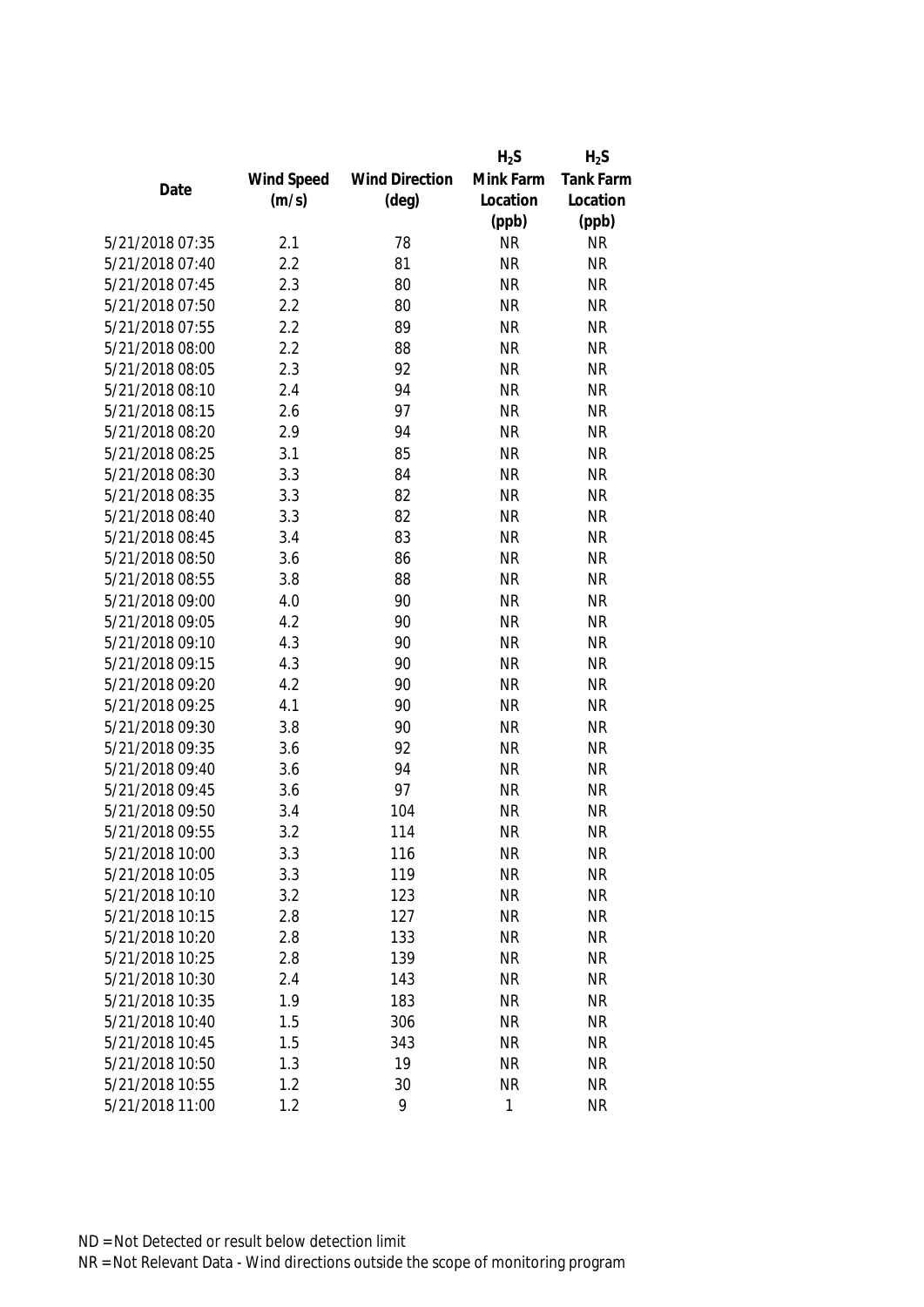|                 |            |                       | $H_2S$    | $H_2S$           |
|-----------------|------------|-----------------------|-----------|------------------|
|                 | Wind Speed | <b>Wind Direction</b> | Mink Farm | <b>Tank Farm</b> |
| Date            | (m/s)      | $(\text{deg})$        | Location  | Location         |
|                 |            |                       | (ppb)     | (ppb)            |
| 5/21/2018 11:05 | 1.2        | 4                     | 1         | <b>NR</b>        |
| 5/21/2018 11:10 | 1.2        | 4                     | 1         | <b>NR</b>        |
| 5/21/2018 11:15 | 1.3        | $\overline{7}$        | 1         | <b>NR</b>        |
| 5/21/2018 11:20 | 1.3        | 11                    | 1         | <b>NR</b>        |
| 5/21/2018 11:25 | 1.3        | 21                    | 1         | <b>NR</b>        |
| 5/21/2018 11:30 | 1.2        | 36                    | 1         | <b>NR</b>        |
| 5/21/2018 11:35 | 1.2        | 44                    | <b>NR</b> | <b>NR</b>        |
| 5/21/2018 11:40 | 1.2        | 54                    | <b>NR</b> | <b>NR</b>        |
| 5/21/2018 11:45 | 1.1        | 55                    | <b>NR</b> | <b>NR</b>        |
| 5/21/2018 11:50 | 1.2        | 58                    | <b>NR</b> | <b>NR</b>        |
| 5/21/2018 11:55 | 1.2        | 57                    | <b>NR</b> | <b>NR</b>        |
| 5/21/2018 12:00 | 1.3        | 52                    | <b>NR</b> | <b>NR</b>        |
| 5/21/2018 12:05 | 1.6        | 48                    | <b>NR</b> | <b>NR</b>        |
| 5/21/2018 12:10 | 1.8        | 44                    | <b>NR</b> | <b>NR</b>        |
| 5/21/2018 12:15 | 2.0        | 47                    | <b>NR</b> | <b>NR</b>        |
| 5/21/2018 12:20 | 2.0        | 47                    | <b>NR</b> | <b>NR</b>        |
| 5/21/2018 12:25 | 2.0        | 47                    | <b>NR</b> | <b>NR</b>        |
| 5/21/2018 12:30 | 2.0        | 48                    | <b>NR</b> | <b>NR</b>        |
| 5/21/2018 12:35 | 1.9        | 51                    | <b>NR</b> | <b>NR</b>        |
| 5/21/2018 12:40 | 1.8        | 60                    | <b>NR</b> | <b>NR</b>        |
| 5/21/2018 12:45 | 1.8        | 67                    | <b>NR</b> | <b>NR</b>        |
| 5/21/2018 12:50 | 1.7        | 67                    | <b>NR</b> | <b>NR</b>        |
| 5/21/2018 12:55 | 1.7        | 76                    | <b>NR</b> | <b>NR</b>        |
| 5/21/2018 13:00 | 1.9        | 85                    | <b>NR</b> | <b>NR</b>        |
| 5/21/2018 13:05 | 2.0        | 87                    | <b>NR</b> | <b>NR</b>        |
| 5/21/2018 13:10 | 1.9        | 84                    | <b>NR</b> | <b>NR</b>        |
| 5/21/2018 13:15 | 1.8        | 81                    | <b>NR</b> | <b>NR</b>        |
| 5/21/2018 13:20 | 1.8        | 80                    | <b>NR</b> | <b>NR</b>        |
| 5/21/2018 13:25 | 1.8        | 77                    | <b>NR</b> | <b>NR</b>        |
| 5/21/2018 13:30 | 1.8        | 80                    | NR        | <b>NR</b>        |
| 5/21/2018 13:35 | 1.9        | 87                    | <b>NR</b> | <b>NR</b>        |
| 5/21/2018 13:40 | 2.0        | 95                    | <b>NR</b> | <b>NR</b>        |
| 5/21/2018 13:45 | 2.2        | 101                   | <b>NR</b> | <b>NR</b>        |
| 5/21/2018 13:50 | 2.4        | 110                   | NR        | <b>NR</b>        |
| 5/21/2018 13:55 | 2.5        | 114                   | <b>NR</b> | <b>NR</b>        |
| 5/21/2018 14:00 | 2.4        | 114                   | <b>NR</b> | <b>NR</b>        |
| 5/21/2018 14:05 | 2.3        | 113                   | <b>NR</b> | <b>NR</b>        |
| 5/21/2018 14:10 | 2.3        | 112                   | <b>NR</b> | <b>NR</b>        |
| 5/21/2018 14:15 | 2.2        | 111                   | <b>NR</b> | <b>NR</b>        |
| 5/21/2018 14:20 | 2.2        | 109                   | <b>NR</b> | <b>NR</b>        |
| 5/21/2018 14:25 | 2.1        | 109                   | <b>NR</b> | <b>NR</b>        |
| 5/21/2018 14:30 | 2.1        | 109                   | <b>NR</b> | <b>NR</b>        |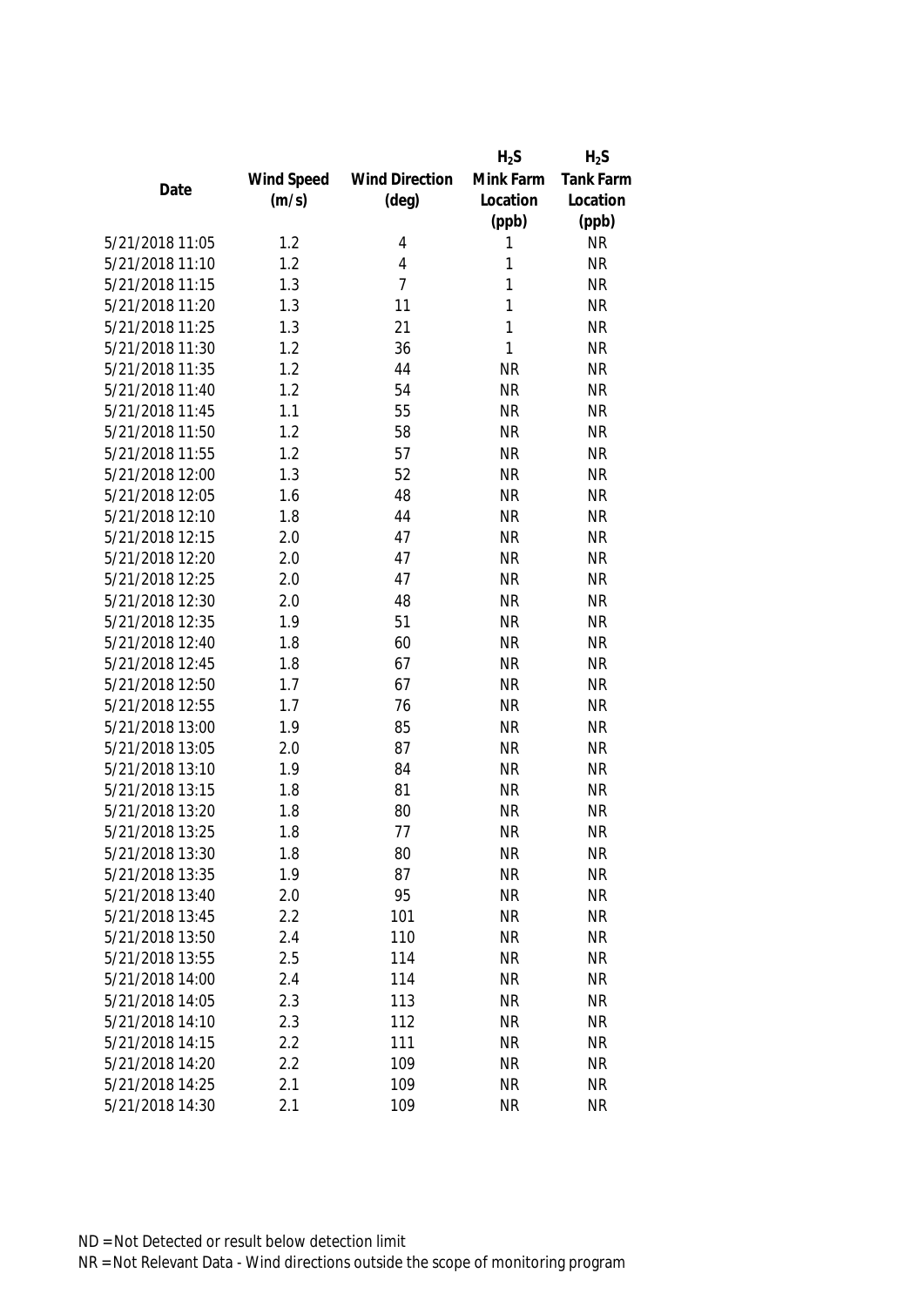|                 |            |                       | $H_2S$    | $H_2S$           |
|-----------------|------------|-----------------------|-----------|------------------|
|                 | Wind Speed | <b>Wind Direction</b> | Mink Farm | <b>Tank Farm</b> |
| Date            | (m/s)      | $(\text{deg})$        | Location  | Location         |
|                 |            |                       | (ppb)     | (ppb)            |
| 5/21/2018 14:35 | 2.2        | 109                   | <b>NR</b> | <b>NR</b>        |
| 5/21/2018 14:40 | 2.2        | 110                   | <b>NR</b> | <b>NR</b>        |
| 5/21/2018 14:45 | 2.1        | 110                   | <b>NR</b> | <b>NR</b>        |
| 5/21/2018 14:50 | 2.0        | 110                   | <b>NR</b> | <b>NR</b>        |
| 5/21/2018 14:55 | 2.0        | 110                   | <b>NR</b> | <b>NR</b>        |
| 5/21/2018 15:00 | 2.0        | 110                   | <b>NR</b> | <b>NR</b>        |
| 5/21/2018 15:05 | 1.9        | 110                   | <b>NR</b> | <b>NR</b>        |
| 5/21/2018 15:10 | 1.9        | 107                   | <b>NR</b> | <b>NR</b>        |
| 5/21/2018 15:15 | 2.0        | 108                   | <b>NR</b> | <b>NR</b>        |
| 5/21/2018 15:20 | 2.0        | 110                   | <b>NR</b> | <b>NR</b>        |
| 5/21/2018 15:25 | 2.0        | 110                   | <b>NR</b> | <b>NR</b>        |
| 5/21/2018 15:30 | 2.0        | 108                   | <b>NR</b> | <b>NR</b>        |
| 5/21/2018 15:35 | 1.9        | 107                   | <b>NR</b> | <b>NR</b>        |
| 5/21/2018 15:40 | 1.9        | 107                   | <b>NR</b> | <b>NR</b>        |
| 5/21/2018 15:45 | 1.8        | 105                   | <b>NR</b> | <b>NR</b>        |
| 5/21/2018 15:50 | 1.8        | 104                   | <b>NR</b> | <b>NR</b>        |
| 5/21/2018 15:55 | 1.8        | 106                   | <b>NR</b> | <b>NR</b>        |
| 5/21/2018 16:00 | 1.7        | 106                   | <b>NR</b> | <b>NR</b>        |
| 5/21/2018 16:05 | 1.7        | 107                   | <b>NR</b> | <b>NR</b>        |
| 5/21/2018 16:10 | 1.7        | 108                   | <b>NR</b> | <b>NR</b>        |
| 5/21/2018 16:15 | 1.7        | 108                   | <b>NR</b> | <b>NR</b>        |
| 5/21/2018 16:20 | 1.6        | 109                   | <b>NR</b> | <b>NR</b>        |
| 5/21/2018 16:25 | 1.6        | 106                   | <b>NR</b> | <b>NR</b>        |
| 5/21/2018 16:30 | 1.6        | 106                   | <b>NR</b> | <b>NR</b>        |
| 5/21/2018 16:35 | 1.5        | 102                   | <b>NR</b> | <b>NR</b>        |
| 5/21/2018 16:40 | 1.5        | 97                    | <b>NR</b> | <b>NR</b>        |
| 5/21/2018 16:45 | 1.5        | 82                    | <b>NR</b> | <b>NR</b>        |
| 5/21/2018 16:50 | 1.5        | 60                    | <b>NR</b> | <b>NR</b>        |
| 5/21/2018 16:55 | 1.7        | 30                    | <b>NR</b> | <b>NR</b>        |
| 5/21/2018 17:00 | 1.8        | 19                    | NR        | <b>NR</b>        |
| 5/21/2018 17:05 | 1.9        | 13                    | <b>NR</b> | <b>NR</b>        |
| 5/21/2018 17:10 | 1.9        | 11                    | 1         | <b>NR</b>        |
| 5/21/2018 17:15 | 2.0        | 24                    | <b>NR</b> | <b>NR</b>        |
| 5/21/2018 17:20 | 2.0        | 32                    | <b>NR</b> | <b>NR</b>        |
| 5/21/2018 17:25 | 2.0        | 34                    | 1         | <b>NR</b>        |
| 5/21/2018 17:30 | 1.8        | 37                    | 1         | <b>NR</b>        |
| 5/21/2018 17:35 | 1.6        | 41                    | <b>NR</b> | <b>NR</b>        |
| 5/21/2018 17:40 | 1.6        | 39                    | 1         | <b>NR</b>        |
| 5/21/2018 17:45 | 1.4        | 37                    | 1         | <b>NR</b>        |
| 5/21/2018 17:50 | 1.4        | 43                    | <b>NR</b> | <b>NR</b>        |
| 5/21/2018 17:55 | 1.2        | 49                    | <b>NR</b> | <b>NR</b>        |
| 5/21/2018 18:00 | 1.2        | 46                    | <b>NR</b> | <b>NR</b>        |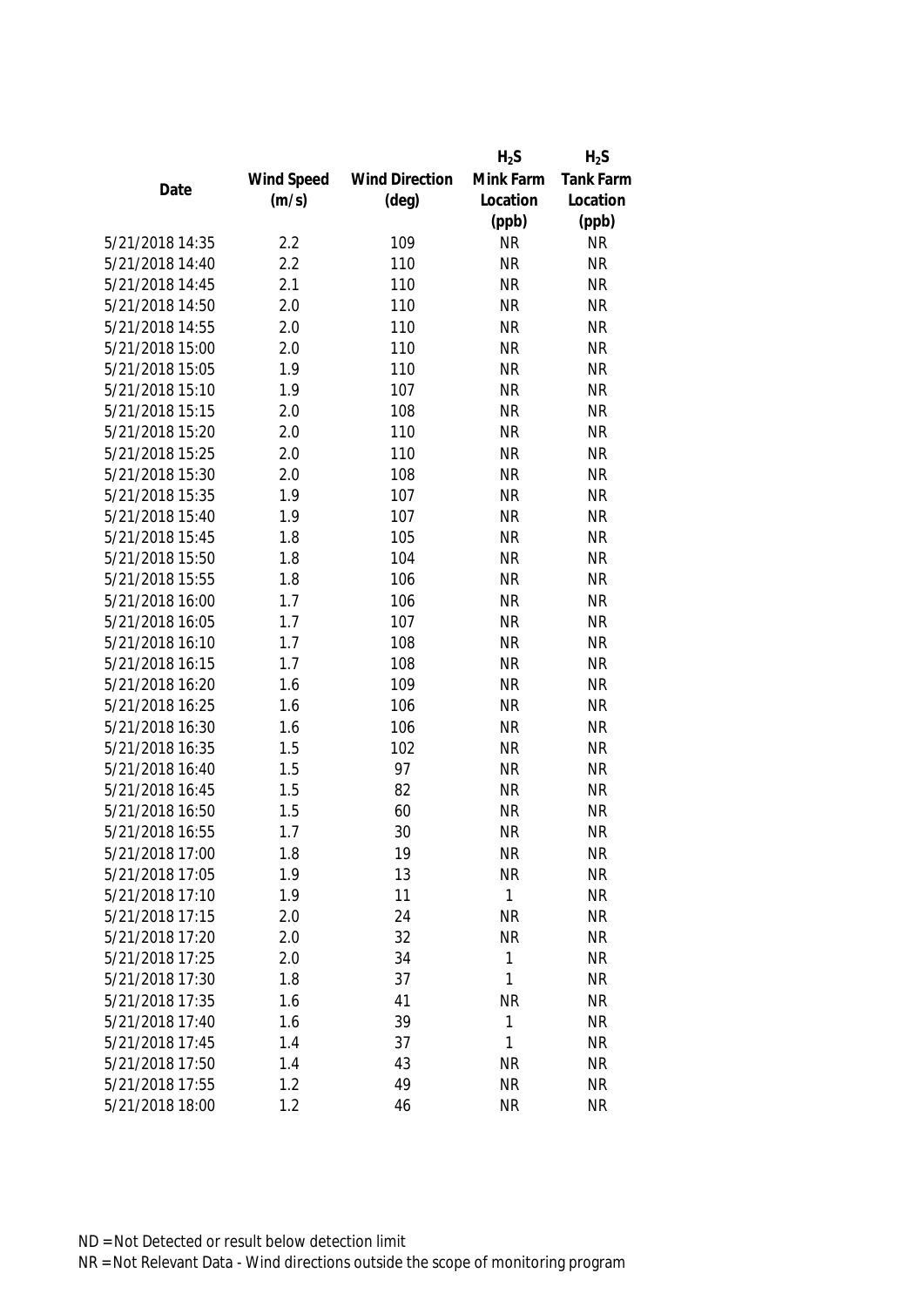|                 |            |                       | $H_2S$    | $H_2S$           |
|-----------------|------------|-----------------------|-----------|------------------|
|                 | Wind Speed | <b>Wind Direction</b> | Mink Farm | <b>Tank Farm</b> |
| Date            | (m/s)      | $(\text{deg})$        | Location  | Location         |
|                 |            |                       | (ppb)     | (ppb)            |
| 5/21/2018 18:05 | 1.4        | 38                    | 1         | <b>NR</b>        |
| 5/21/2018 18:10 | 1.4        | 39                    | 1         | <b>NR</b>        |
| 5/21/2018 18:15 | 1.4        | 38                    | 1         | <b>NR</b>        |
| 5/21/2018 18:20 | 1.3        | 38                    | 1         | <b>NR</b>        |
| 5/21/2018 18:25 | 1.3        | 48                    | <b>NR</b> | <b>NR</b>        |
| 5/21/2018 18:30 | 1.2        | 58                    | <b>NR</b> | <b>NR</b>        |
| 5/21/2018 18:35 | 1.1        | 75                    | <b>NR</b> | <b>NR</b>        |
| 5/21/2018 18:40 | 1.0        | 90                    | <b>NR</b> | <b>NR</b>        |
| 5/21/2018 18:45 | 1.1        | 92                    | <b>NR</b> | <b>NR</b>        |
| 5/21/2018 18:50 | 1.1        | 91                    | <b>NR</b> | <b>NR</b>        |
| 5/21/2018 18:55 | 1.2        | 88                    | <b>NR</b> | <b>NR</b>        |
| 5/21/2018 19:00 | 1.3        | 79                    | <b>NR</b> | <b>NR</b>        |
| 5/21/2018 19:05 | 1.4        | 69                    | <b>NR</b> | <b>NR</b>        |
| 5/21/2018 19:10 | 1.3        | 61                    | <b>NR</b> | <b>NR</b>        |
| 5/21/2018 19:15 | 1.3        | 61                    | <b>NR</b> | <b>NR</b>        |
| 5/21/2018 19:20 | 1.3        | 60                    | <b>NR</b> | <b>NR</b>        |
| 5/21/2018 19:25 | 1.2        | 60                    | <b>NR</b> | <b>NR</b>        |
| 5/21/2018 19:30 | 1.2        | 64                    | <b>NR</b> | <b>NR</b>        |
| 5/21/2018 19:35 | 1.0        | 67                    | <b>NR</b> | <b>NR</b>        |
| 5/21/2018 19:40 | 1.0        | 63                    | <b>NR</b> | <b>NR</b>        |
| 5/21/2018 19:45 | 1.0        | 49                    | <b>NR</b> | <b>NR</b>        |
| 5/21/2018 19:50 | 1.1        | 48                    | <b>NR</b> | <b>NR</b>        |
| 5/21/2018 19:55 | 1.2        | 49                    | <b>NR</b> | <b>NR</b>        |
| 5/21/2018 20:00 | 1.2        | 53                    | <b>NR</b> | <b>NR</b>        |
| 5/21/2018 20:05 | 1.3        | 60                    | <b>NR</b> | <b>NR</b>        |
| 5/21/2018 20:10 | 1.4        | 72                    | <b>NR</b> | <b>NR</b>        |
| 5/21/2018 20:15 | 1.5        | 84                    | <b>NR</b> | <b>NR</b>        |
| 5/21/2018 20:20 | 1.5        | 91                    | <b>NR</b> | <b>NR</b>        |
| 5/21/2018 20:25 | 1.5        | 95                    | <b>NR</b> | <b>NR</b>        |
| 5/21/2018 20:30 | 1.5        | 94                    | NR        | <b>NR</b>        |
| 5/21/2018 20:35 | 1.5        | 90                    | <b>NR</b> | <b>NR</b>        |
| 5/21/2018 20:40 | 1.6        | 78                    | <b>NR</b> | <b>NR</b>        |
| 5/21/2018 20:45 | 1.5        | 68                    | <b>NR</b> | <b>NR</b>        |
| 5/21/2018 20:50 | 1.4        | 63                    | <b>NR</b> | <b>NR</b>        |
| 5/21/2018 20:55 | 1.4        | 57                    | <b>NR</b> | <b>NR</b>        |
| 5/21/2018 21:00 | 1.4        | 54                    | <b>NR</b> | <b>NR</b>        |
| 5/21/2018 21:05 | 1.4        | 53                    | <b>NR</b> | <b>NR</b>        |
| 5/21/2018 21:10 | 1.4        | 57                    | <b>NR</b> | <b>NR</b>        |
| 5/21/2018 21:15 | 1.4        | 62                    | <b>NR</b> | <b>NR</b>        |
| 5/21/2018 21:20 | 1.3        | 65                    | <b>NR</b> | <b>NR</b>        |
| 5/21/2018 21:25 | 1.4        | 63                    | <b>NR</b> | <b>NR</b>        |
| 5/21/2018 21:30 | 1.5        | 57                    | <b>NR</b> | <b>NR</b>        |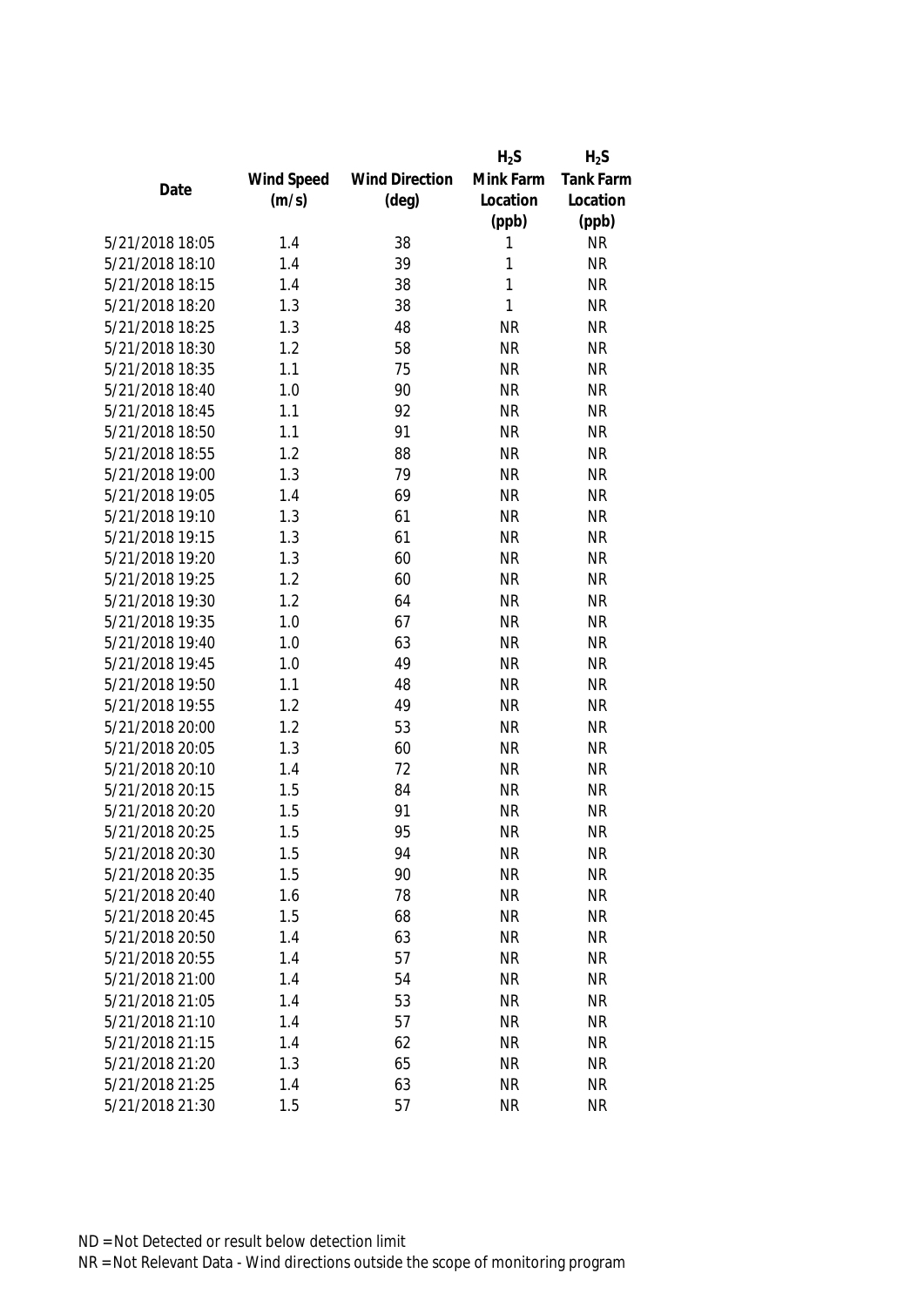|                 |            |                       | $H_2S$    | $H_2S$           |
|-----------------|------------|-----------------------|-----------|------------------|
|                 | Wind Speed | <b>Wind Direction</b> | Mink Farm | <b>Tank Farm</b> |
| Date            | (m/s)      | $(\text{deg})$        | Location  | Location         |
|                 |            |                       | (ppb)     | (ppb)            |
| 5/21/2018 21:35 | 1.5        | 56                    | <b>NR</b> | <b>NR</b>        |
| 5/21/2018 21:40 | 1.6        | 53                    | <b>NR</b> | <b>NR</b>        |
| 5/21/2018 21:45 | 1.7        | 48                    | <b>NR</b> | <b>NR</b>        |
| 5/21/2018 21:50 | 1.9        | 44                    | <b>NR</b> | <b>NR</b>        |
| 5/21/2018 21:55 | 1.8        | 43                    | <b>NR</b> | <b>NR</b>        |
| 5/21/2018 22:00 | 1.7        | 43                    | <b>NR</b> | <b>NR</b>        |
| 5/21/2018 22:05 | 1.7        | 42                    | <b>NR</b> | <b>NR</b>        |
| 5/21/2018 22:10 | 1.7        | 40                    | 1         | <b>NR</b>        |
| 5/21/2018 22:15 | 1.6        | 43                    | <b>NR</b> | <b>NR</b>        |
| 5/21/2018 22:20 | 1.6        | 42                    | <b>NR</b> | <b>NR</b>        |
| 5/21/2018 22:25 | 1.6        | 41                    | <b>NR</b> | <b>NR</b>        |
| 5/21/2018 22:30 | 1.6        | 41                    | <b>NR</b> | <b>NR</b>        |
| 5/21/2018 22:35 | 1.6        | 42                    | <b>NR</b> | <b>NR</b>        |
| 5/21/2018 22:40 | 1.5        | 44                    | <b>NR</b> | <b>NR</b>        |
| 5/21/2018 22:45 | 1.5        | 42                    | <b>NR</b> | <b>NR</b>        |
| 5/21/2018 22:50 | 1.6        | 44                    | <b>NR</b> | <b>NR</b>        |
| 5/21/2018 22:55 | 1.6        | 45                    | <b>NR</b> | <b>NR</b>        |
| 5/21/2018 23:00 | 1.7        | 50                    | <b>NR</b> | <b>NR</b>        |
| 5/21/2018 23:05 | 1.7        | 57                    | <b>NR</b> | <b>NR</b>        |
| 5/21/2018 23:10 | 1.7        | 62                    | <b>NR</b> | <b>NR</b>        |
| 5/21/2018 23:15 | 1.7        | 71                    | <b>NR</b> | <b>NR</b>        |
| 5/21/2018 23:20 | 1.6        | 80                    | <b>NR</b> | <b>NR</b>        |
| 5/21/2018 23:25 | 1.4        | 86                    | <b>NR</b> | <b>NR</b>        |
| 5/21/2018 23:30 | 1.3        | 84                    | <b>NR</b> | <b>NR</b>        |
| 5/21/2018 23:35 | 1.2        | 80                    | <b>NR</b> | <b>NR</b>        |
| 5/21/2018 23:40 | 1.2        | 82                    | <b>NR</b> | <b>NR</b>        |
| 5/21/2018 23:45 | 1.2        | 79                    | <b>NR</b> | <b>NR</b>        |
| 5/21/2018 23:50 | 1.2        | 79                    | <b>NR</b> | <b>NR</b>        |
| 5/21/2018 23:55 | 1.3        | 84                    | <b>NR</b> | <b>NR</b>        |
| 5/21/2018 24:00 | 1.3        | 90                    | <b>NR</b> | <b>NR</b>        |
| 5/22/2018 00:05 | 1.3        | 94                    | <b>NR</b> | <b>NR</b>        |
| 5/22/2018 00:10 | 1.1        | 96                    | <b>NR</b> | <b>NR</b>        |
| 5/22/2018 00:15 | 1.1        | 103                   | <b>NR</b> | <b>NR</b>        |
| 5/22/2018 00:20 | 0.9        | 101                   | <b>NR</b> | <b>NR</b>        |
| 5/22/2018 00:25 | 0.9        | 103                   | <b>NR</b> | <b>NR</b>        |
| 5/22/2018 00:30 | 1.1        | 108                   | <b>NR</b> | <b>NR</b>        |
| 5/22/2018 00:35 | 1.3        | 115                   | <b>NR</b> | <b>NR</b>        |
| 5/22/2018 00:40 | 1.5        | 119                   | <b>NR</b> | <b>NR</b>        |
| 5/22/2018 00:45 | 1.5        | 119                   | <b>NR</b> | <b>NR</b>        |
| 5/22/2018 00:50 | 1.5        | 121                   | <b>NR</b> | <b>NR</b>        |
| 5/22/2018 00:55 | 1.5        | 116                   | <b>NR</b> | <b>NR</b>        |
| 5/22/2018 01:00 | 1.4        | 107                   | <b>NR</b> | <b>NR</b>        |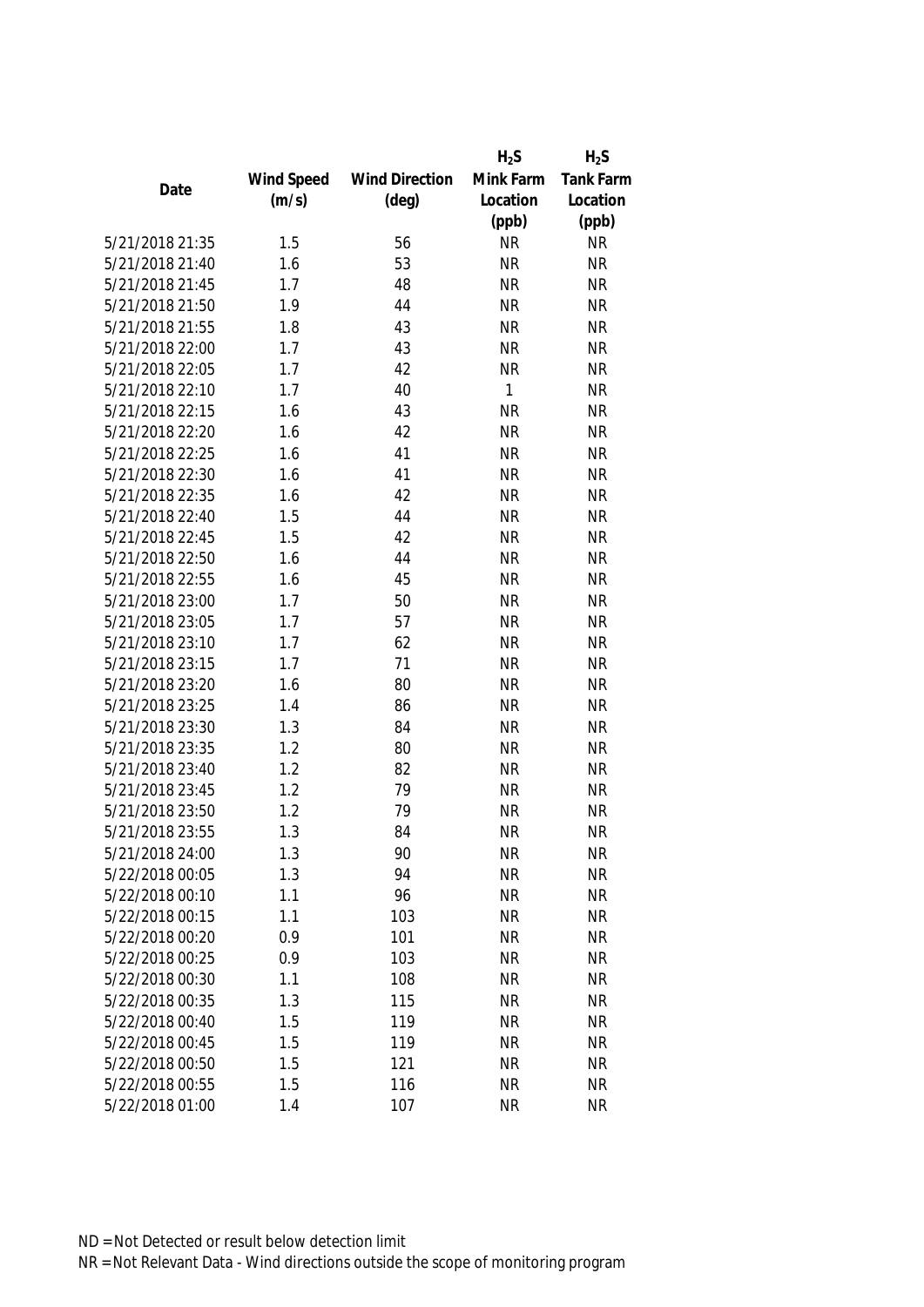|                 |            |                       | $H_2S$    | $H_2S$           |
|-----------------|------------|-----------------------|-----------|------------------|
|                 | Wind Speed | <b>Wind Direction</b> | Mink Farm | <b>Tank Farm</b> |
| Date            | (m/s)      | $(\text{deg})$        | Location  | Location         |
|                 |            |                       | (ppb)     | (ppb)            |
| 5/22/2018 01:05 | 1.3        | 91                    | <b>NR</b> | <b>NR</b>        |
| 5/22/2018 01:10 | 1.3        | 70                    | <b>NR</b> | <b>NR</b>        |
| 5/22/2018 01:15 | 1.3        | 48                    | <b>NR</b> | <b>NR</b>        |
| 5/22/2018 01:20 | 1.5        | 39                    | 1         | <b>NR</b>        |
| 5/22/2018 01:25 | 1.6        | 40                    | 1         | <b>NR</b>        |
| 5/22/2018 01:30 | 1.5        | 37                    | 1         | <b>NR</b>        |
| 5/22/2018 01:35 | 1.7        | 36                    | 1         | <b>NR</b>        |
| 5/22/2018 01:40 | 1.6        | 28                    | <b>NR</b> | <b>NR</b>        |
| 5/22/2018 01:45 | 1.6        | 30                    | <b>NR</b> | <b>NR</b>        |
| 5/22/2018 01:50 | 1.6        | 30                    | <b>NR</b> | <b>NR</b>        |
| 5/22/2018 01:55 | 1.6        | 18                    | 1         | <b>NR</b>        |
| 5/22/2018 02:00 | 2.0        | 360                   | <b>NR</b> | <b>NR</b>        |
| 5/22/2018 02:05 | 2.1        | 351                   | <b>NR</b> | <b>NR</b>        |
| 5/22/2018 02:10 | 2.2        | 35                    | <b>NR</b> | <b>NR</b>        |
| 5/22/2018 02:15 | 2.1        | 78                    | <b>NR</b> | <b>NR</b>        |
| 5/22/2018 02:20 | 2.0        | 96                    | <b>NR</b> | <b>NR</b>        |
| 5/22/2018 02:25 | 1.7        | 144                   | <b>NR</b> | <b>NR</b>        |
| 5/22/2018 02:30 | 1.2        | 119                   | <b>NR</b> | <b>NR</b>        |
| 5/22/2018 02:35 | 1.0        | 88                    | <b>NR</b> | <b>NR</b>        |
| 5/22/2018 02:40 | 0.9        | 77                    | <b>NR</b> | <b>NR</b>        |
| 5/22/2018 02:45 | 0.8        | 67                    | <b>NR</b> | <b>NR</b>        |
| 5/22/2018 02:50 | 0.9        | 67                    | <b>NR</b> | <b>NR</b>        |
| 5/22/2018 02:55 | 1.2        | 61                    | <b>NR</b> | <b>NR</b>        |
| 5/22/2018 03:00 | 1.4        | 54                    | <b>NR</b> | <b>NR</b>        |
| 5/22/2018 03:05 | 1.5        | 49                    | <b>NR</b> | <b>NR</b>        |
| 5/22/2018 03:10 | 1.6        | 42                    | <b>NR</b> | <b>NR</b>        |
| 5/22/2018 03:15 | 1.8        | 39                    | 1         | <b>NR</b>        |
| 5/22/2018 03:20 | 1.8        | 38                    | 1         | <b>NR</b>        |
| 5/22/2018 03:25 | 1.8        | 35                    | 1         | <b>NR</b>        |
| 5/22/2018 03:30 | 1.8        | 27                    | 1         | <b>NR</b>        |
| 5/22/2018 03:35 | 1.9        | 19                    | 1         | <b>NR</b>        |
| 5/22/2018 03:40 | 2.1        | 10                    | 1         | <b>NR</b>        |
| 5/22/2018 03:45 | 2.1        | 8                     | 1         | <b>NR</b>        |
| 5/22/2018 03:50 | 2.0        | 357                   | 1         | <b>NR</b>        |
| 5/22/2018 03:55 | 1.9        | 348                   | 1         | <b>NR</b>        |
| 5/22/2018 04:00 | 1.8        | 353                   | 1         | <b>NR</b>        |
| 5/22/2018 04:05 | 1.7        | $\overline{4}$        | 1         | <b>NR</b>        |
| 5/22/2018 04:10 | 1.6        | 12                    | <b>ND</b> | <b>NR</b>        |
| 5/22/2018 04:15 | 1.7        | 10                    | <b>ND</b> | <b>NR</b>        |
| 5/22/2018 04:20 | 1.8        | 15                    | 1         | <b>NR</b>        |
| 5/22/2018 04:25 | 1.8        | 19                    | 1         | <b>NR</b>        |
| 5/22/2018 04:30 | 1.9        | 16                    | 1         | <b>NR</b>        |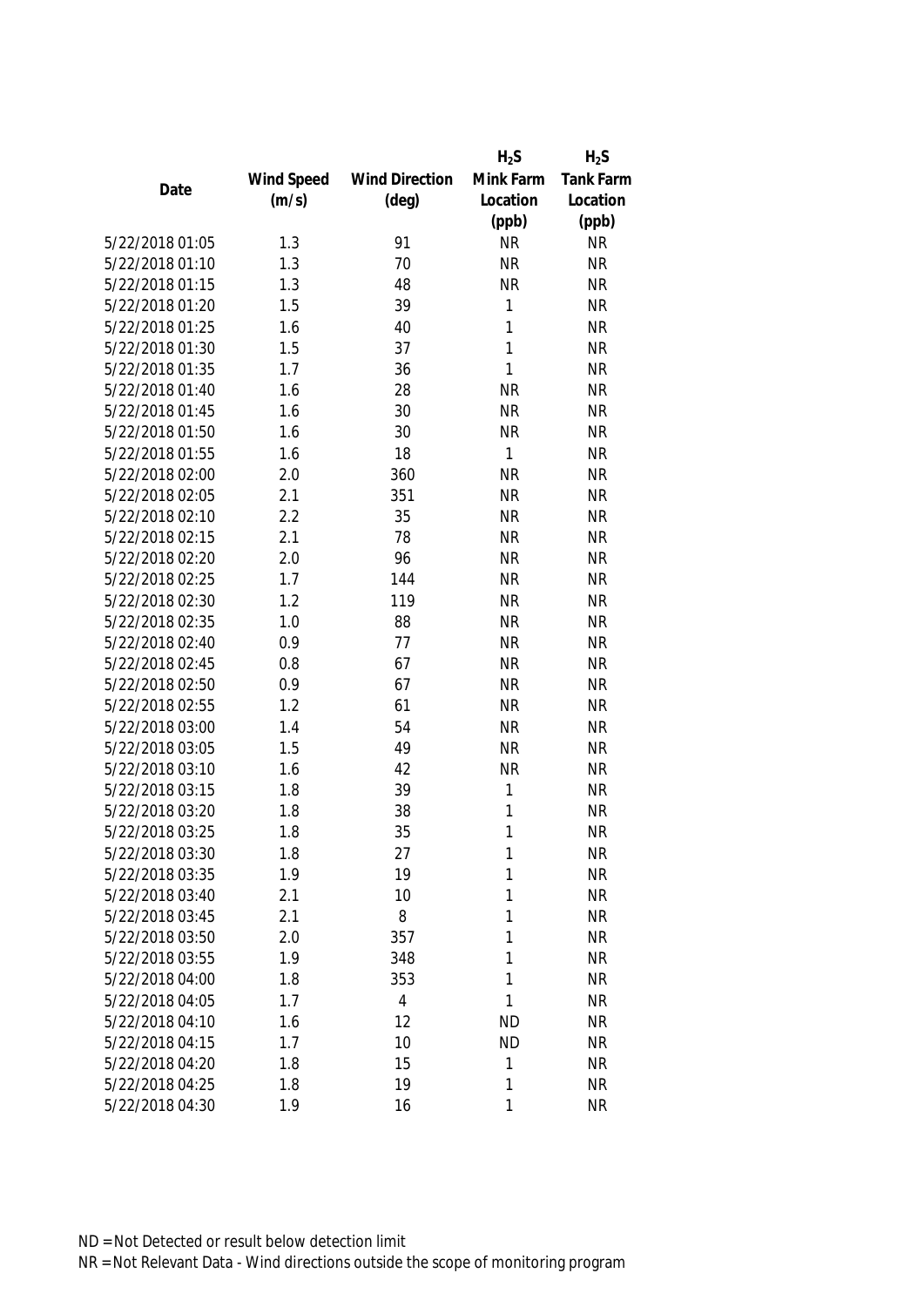| Mink Farm<br>Tank Farm<br>Wind Speed<br><b>Wind Direction</b><br>Date<br>(m/s)<br>$(\text{deg})$<br>Location<br>Location<br>(ppb)<br>(ppb)<br>5/22/2018 04:35<br>1.8<br>9<br><b>NR</b><br>1<br>5/22/2018 04:40<br>1.7<br><b>NR</b><br>6<br>1<br>$\overline{7}$<br>5/22/2018 04:45<br>1<br><b>NR</b><br>1.6<br>5/22/2018 04:50<br>1.6<br>10<br>1<br><b>NR</b><br>17<br>1<br><b>NR</b><br>5/22/2018 04:55<br>1.6<br>1<br><b>NR</b><br>5/22/2018 05:00<br>1.4<br>20<br>34<br>5/22/2018 05:05<br><b>ND</b><br><b>NR</b><br>1.4<br>5/22/2018 05:10<br>1.2<br>44<br><b>NR</b><br><b>NR</b><br>5/22/2018 05:15<br>47<br><b>NR</b><br><b>NR</b><br>1.0<br>44<br><b>NR</b><br><b>NR</b><br>5/22/2018 05:20<br>0.9<br>5/22/2018 05:25<br>0.8<br>23<br><b>NR</b><br><b>NR</b><br>5/22/2018 05:30<br>0.9<br>20<br><b>NR</b><br><b>NR</b><br>1<br><b>NR</b><br>5/22/2018 05:35<br>1<br>0.8<br>0.9<br>1<br><b>NR</b><br>5/22/2018 05:40<br>360<br>$\overline{2}$<br>5/22/2018 05:45<br>1.0<br>1<br><b>NR</b><br>5<br>5/22/2018 05:50<br>1.0<br>1<br><b>NR</b><br><b>NR</b><br>5/22/2018 05:55<br>16<br>1<br>1.0<br>20<br><b>NR</b><br>5/22/2018 06:00<br>1.0<br>1<br>5/22/2018 06:05<br>1.1<br>25<br>1<br><b>NR</b><br>25<br>5/22/2018 06:10<br>0.9<br>1<br><b>NR</b><br><b>NR</b><br>5/22/2018 06:15<br>0.7<br>28<br>1<br>0.5<br>32<br><b>NR</b><br>5/22/2018 06:20<br>1<br>37<br>5/22/2018 06:25<br>0.4<br>1<br><b>NR</b><br>5/22/2018 06:30<br>0.4<br>36<br>1<br><b>NR</b><br>32<br><b>NR</b><br>5/22/2018 06:35<br>0.4<br>1<br>35<br>5/22/2018 06:40<br>0.6<br>1<br><b>NR</b><br>5/22/2018 06:45<br>0.7<br>31<br>1<br><b>NR</b><br>25<br>5/22/2018 06:50<br>0.9<br>1<br><b>NR</b><br>23<br>1<br><b>NR</b><br>5/22/2018 06:55<br>1.0<br>1.1<br>1<br><b>NR</b><br>5/22/2018 07:00<br>22<br>5/22/2018 07:05<br>1.1<br>20<br>1<br><b>NR</b><br>5/22/2018 07:10<br>1.1<br>16<br><b>NR</b><br>1<br>11<br><b>NR</b><br>5/22/2018 07:15<br>1.0<br>1<br>5/22/2018 07:20<br>10<br><b>NR</b><br>0.8<br>1<br>5/22/2018 07:25<br>0.7<br>10<br><b>NR</b><br>1<br>5/22/2018 07:30<br>0.5<br>7<br><b>NR</b><br>1 |                 |     |                | $H_2S$ | $H_2S$    |
|----------------------------------------------------------------------------------------------------------------------------------------------------------------------------------------------------------------------------------------------------------------------------------------------------------------------------------------------------------------------------------------------------------------------------------------------------------------------------------------------------------------------------------------------------------------------------------------------------------------------------------------------------------------------------------------------------------------------------------------------------------------------------------------------------------------------------------------------------------------------------------------------------------------------------------------------------------------------------------------------------------------------------------------------------------------------------------------------------------------------------------------------------------------------------------------------------------------------------------------------------------------------------------------------------------------------------------------------------------------------------------------------------------------------------------------------------------------------------------------------------------------------------------------------------------------------------------------------------------------------------------------------------------------------------------------------------------------------------------------------------------------------------------------------------------------------------------------------------------------------------------------------------------------------------------------------------------------------------------------------------------------------------------------------------------------------------------------|-----------------|-----|----------------|--------|-----------|
|                                                                                                                                                                                                                                                                                                                                                                                                                                                                                                                                                                                                                                                                                                                                                                                                                                                                                                                                                                                                                                                                                                                                                                                                                                                                                                                                                                                                                                                                                                                                                                                                                                                                                                                                                                                                                                                                                                                                                                                                                                                                                        |                 |     |                |        |           |
|                                                                                                                                                                                                                                                                                                                                                                                                                                                                                                                                                                                                                                                                                                                                                                                                                                                                                                                                                                                                                                                                                                                                                                                                                                                                                                                                                                                                                                                                                                                                                                                                                                                                                                                                                                                                                                                                                                                                                                                                                                                                                        |                 |     |                |        |           |
|                                                                                                                                                                                                                                                                                                                                                                                                                                                                                                                                                                                                                                                                                                                                                                                                                                                                                                                                                                                                                                                                                                                                                                                                                                                                                                                                                                                                                                                                                                                                                                                                                                                                                                                                                                                                                                                                                                                                                                                                                                                                                        |                 |     |                |        |           |
|                                                                                                                                                                                                                                                                                                                                                                                                                                                                                                                                                                                                                                                                                                                                                                                                                                                                                                                                                                                                                                                                                                                                                                                                                                                                                                                                                                                                                                                                                                                                                                                                                                                                                                                                                                                                                                                                                                                                                                                                                                                                                        |                 |     |                |        |           |
|                                                                                                                                                                                                                                                                                                                                                                                                                                                                                                                                                                                                                                                                                                                                                                                                                                                                                                                                                                                                                                                                                                                                                                                                                                                                                                                                                                                                                                                                                                                                                                                                                                                                                                                                                                                                                                                                                                                                                                                                                                                                                        |                 |     |                |        |           |
|                                                                                                                                                                                                                                                                                                                                                                                                                                                                                                                                                                                                                                                                                                                                                                                                                                                                                                                                                                                                                                                                                                                                                                                                                                                                                                                                                                                                                                                                                                                                                                                                                                                                                                                                                                                                                                                                                                                                                                                                                                                                                        |                 |     |                |        |           |
|                                                                                                                                                                                                                                                                                                                                                                                                                                                                                                                                                                                                                                                                                                                                                                                                                                                                                                                                                                                                                                                                                                                                                                                                                                                                                                                                                                                                                                                                                                                                                                                                                                                                                                                                                                                                                                                                                                                                                                                                                                                                                        |                 |     |                |        |           |
|                                                                                                                                                                                                                                                                                                                                                                                                                                                                                                                                                                                                                                                                                                                                                                                                                                                                                                                                                                                                                                                                                                                                                                                                                                                                                                                                                                                                                                                                                                                                                                                                                                                                                                                                                                                                                                                                                                                                                                                                                                                                                        |                 |     |                |        |           |
|                                                                                                                                                                                                                                                                                                                                                                                                                                                                                                                                                                                                                                                                                                                                                                                                                                                                                                                                                                                                                                                                                                                                                                                                                                                                                                                                                                                                                                                                                                                                                                                                                                                                                                                                                                                                                                                                                                                                                                                                                                                                                        |                 |     |                |        |           |
|                                                                                                                                                                                                                                                                                                                                                                                                                                                                                                                                                                                                                                                                                                                                                                                                                                                                                                                                                                                                                                                                                                                                                                                                                                                                                                                                                                                                                                                                                                                                                                                                                                                                                                                                                                                                                                                                                                                                                                                                                                                                                        |                 |     |                |        |           |
|                                                                                                                                                                                                                                                                                                                                                                                                                                                                                                                                                                                                                                                                                                                                                                                                                                                                                                                                                                                                                                                                                                                                                                                                                                                                                                                                                                                                                                                                                                                                                                                                                                                                                                                                                                                                                                                                                                                                                                                                                                                                                        |                 |     |                |        |           |
|                                                                                                                                                                                                                                                                                                                                                                                                                                                                                                                                                                                                                                                                                                                                                                                                                                                                                                                                                                                                                                                                                                                                                                                                                                                                                                                                                                                                                                                                                                                                                                                                                                                                                                                                                                                                                                                                                                                                                                                                                                                                                        |                 |     |                |        |           |
|                                                                                                                                                                                                                                                                                                                                                                                                                                                                                                                                                                                                                                                                                                                                                                                                                                                                                                                                                                                                                                                                                                                                                                                                                                                                                                                                                                                                                                                                                                                                                                                                                                                                                                                                                                                                                                                                                                                                                                                                                                                                                        |                 |     |                |        |           |
|                                                                                                                                                                                                                                                                                                                                                                                                                                                                                                                                                                                                                                                                                                                                                                                                                                                                                                                                                                                                                                                                                                                                                                                                                                                                                                                                                                                                                                                                                                                                                                                                                                                                                                                                                                                                                                                                                                                                                                                                                                                                                        |                 |     |                |        |           |
|                                                                                                                                                                                                                                                                                                                                                                                                                                                                                                                                                                                                                                                                                                                                                                                                                                                                                                                                                                                                                                                                                                                                                                                                                                                                                                                                                                                                                                                                                                                                                                                                                                                                                                                                                                                                                                                                                                                                                                                                                                                                                        |                 |     |                |        |           |
|                                                                                                                                                                                                                                                                                                                                                                                                                                                                                                                                                                                                                                                                                                                                                                                                                                                                                                                                                                                                                                                                                                                                                                                                                                                                                                                                                                                                                                                                                                                                                                                                                                                                                                                                                                                                                                                                                                                                                                                                                                                                                        |                 |     |                |        |           |
|                                                                                                                                                                                                                                                                                                                                                                                                                                                                                                                                                                                                                                                                                                                                                                                                                                                                                                                                                                                                                                                                                                                                                                                                                                                                                                                                                                                                                                                                                                                                                                                                                                                                                                                                                                                                                                                                                                                                                                                                                                                                                        |                 |     |                |        |           |
|                                                                                                                                                                                                                                                                                                                                                                                                                                                                                                                                                                                                                                                                                                                                                                                                                                                                                                                                                                                                                                                                                                                                                                                                                                                                                                                                                                                                                                                                                                                                                                                                                                                                                                                                                                                                                                                                                                                                                                                                                                                                                        |                 |     |                |        |           |
|                                                                                                                                                                                                                                                                                                                                                                                                                                                                                                                                                                                                                                                                                                                                                                                                                                                                                                                                                                                                                                                                                                                                                                                                                                                                                                                                                                                                                                                                                                                                                                                                                                                                                                                                                                                                                                                                                                                                                                                                                                                                                        |                 |     |                |        |           |
|                                                                                                                                                                                                                                                                                                                                                                                                                                                                                                                                                                                                                                                                                                                                                                                                                                                                                                                                                                                                                                                                                                                                                                                                                                                                                                                                                                                                                                                                                                                                                                                                                                                                                                                                                                                                                                                                                                                                                                                                                                                                                        |                 |     |                |        |           |
|                                                                                                                                                                                                                                                                                                                                                                                                                                                                                                                                                                                                                                                                                                                                                                                                                                                                                                                                                                                                                                                                                                                                                                                                                                                                                                                                                                                                                                                                                                                                                                                                                                                                                                                                                                                                                                                                                                                                                                                                                                                                                        |                 |     |                |        |           |
|                                                                                                                                                                                                                                                                                                                                                                                                                                                                                                                                                                                                                                                                                                                                                                                                                                                                                                                                                                                                                                                                                                                                                                                                                                                                                                                                                                                                                                                                                                                                                                                                                                                                                                                                                                                                                                                                                                                                                                                                                                                                                        |                 |     |                |        |           |
|                                                                                                                                                                                                                                                                                                                                                                                                                                                                                                                                                                                                                                                                                                                                                                                                                                                                                                                                                                                                                                                                                                                                                                                                                                                                                                                                                                                                                                                                                                                                                                                                                                                                                                                                                                                                                                                                                                                                                                                                                                                                                        |                 |     |                |        |           |
|                                                                                                                                                                                                                                                                                                                                                                                                                                                                                                                                                                                                                                                                                                                                                                                                                                                                                                                                                                                                                                                                                                                                                                                                                                                                                                                                                                                                                                                                                                                                                                                                                                                                                                                                                                                                                                                                                                                                                                                                                                                                                        |                 |     |                |        |           |
|                                                                                                                                                                                                                                                                                                                                                                                                                                                                                                                                                                                                                                                                                                                                                                                                                                                                                                                                                                                                                                                                                                                                                                                                                                                                                                                                                                                                                                                                                                                                                                                                                                                                                                                                                                                                                                                                                                                                                                                                                                                                                        |                 |     |                |        |           |
|                                                                                                                                                                                                                                                                                                                                                                                                                                                                                                                                                                                                                                                                                                                                                                                                                                                                                                                                                                                                                                                                                                                                                                                                                                                                                                                                                                                                                                                                                                                                                                                                                                                                                                                                                                                                                                                                                                                                                                                                                                                                                        |                 |     |                |        |           |
|                                                                                                                                                                                                                                                                                                                                                                                                                                                                                                                                                                                                                                                                                                                                                                                                                                                                                                                                                                                                                                                                                                                                                                                                                                                                                                                                                                                                                                                                                                                                                                                                                                                                                                                                                                                                                                                                                                                                                                                                                                                                                        |                 |     |                |        |           |
|                                                                                                                                                                                                                                                                                                                                                                                                                                                                                                                                                                                                                                                                                                                                                                                                                                                                                                                                                                                                                                                                                                                                                                                                                                                                                                                                                                                                                                                                                                                                                                                                                                                                                                                                                                                                                                                                                                                                                                                                                                                                                        |                 |     |                |        |           |
|                                                                                                                                                                                                                                                                                                                                                                                                                                                                                                                                                                                                                                                                                                                                                                                                                                                                                                                                                                                                                                                                                                                                                                                                                                                                                                                                                                                                                                                                                                                                                                                                                                                                                                                                                                                                                                                                                                                                                                                                                                                                                        |                 |     |                |        |           |
|                                                                                                                                                                                                                                                                                                                                                                                                                                                                                                                                                                                                                                                                                                                                                                                                                                                                                                                                                                                                                                                                                                                                                                                                                                                                                                                                                                                                                                                                                                                                                                                                                                                                                                                                                                                                                                                                                                                                                                                                                                                                                        |                 |     |                |        |           |
|                                                                                                                                                                                                                                                                                                                                                                                                                                                                                                                                                                                                                                                                                                                                                                                                                                                                                                                                                                                                                                                                                                                                                                                                                                                                                                                                                                                                                                                                                                                                                                                                                                                                                                                                                                                                                                                                                                                                                                                                                                                                                        |                 |     |                |        |           |
|                                                                                                                                                                                                                                                                                                                                                                                                                                                                                                                                                                                                                                                                                                                                                                                                                                                                                                                                                                                                                                                                                                                                                                                                                                                                                                                                                                                                                                                                                                                                                                                                                                                                                                                                                                                                                                                                                                                                                                                                                                                                                        |                 |     |                |        |           |
|                                                                                                                                                                                                                                                                                                                                                                                                                                                                                                                                                                                                                                                                                                                                                                                                                                                                                                                                                                                                                                                                                                                                                                                                                                                                                                                                                                                                                                                                                                                                                                                                                                                                                                                                                                                                                                                                                                                                                                                                                                                                                        |                 |     |                |        |           |
|                                                                                                                                                                                                                                                                                                                                                                                                                                                                                                                                                                                                                                                                                                                                                                                                                                                                                                                                                                                                                                                                                                                                                                                                                                                                                                                                                                                                                                                                                                                                                                                                                                                                                                                                                                                                                                                                                                                                                                                                                                                                                        |                 |     |                |        |           |
|                                                                                                                                                                                                                                                                                                                                                                                                                                                                                                                                                                                                                                                                                                                                                                                                                                                                                                                                                                                                                                                                                                                                                                                                                                                                                                                                                                                                                                                                                                                                                                                                                                                                                                                                                                                                                                                                                                                                                                                                                                                                                        |                 |     |                |        |           |
|                                                                                                                                                                                                                                                                                                                                                                                                                                                                                                                                                                                                                                                                                                                                                                                                                                                                                                                                                                                                                                                                                                                                                                                                                                                                                                                                                                                                                                                                                                                                                                                                                                                                                                                                                                                                                                                                                                                                                                                                                                                                                        |                 |     |                |        |           |
|                                                                                                                                                                                                                                                                                                                                                                                                                                                                                                                                                                                                                                                                                                                                                                                                                                                                                                                                                                                                                                                                                                                                                                                                                                                                                                                                                                                                                                                                                                                                                                                                                                                                                                                                                                                                                                                                                                                                                                                                                                                                                        |                 |     |                |        |           |
|                                                                                                                                                                                                                                                                                                                                                                                                                                                                                                                                                                                                                                                                                                                                                                                                                                                                                                                                                                                                                                                                                                                                                                                                                                                                                                                                                                                                                                                                                                                                                                                                                                                                                                                                                                                                                                                                                                                                                                                                                                                                                        |                 |     |                |        |           |
|                                                                                                                                                                                                                                                                                                                                                                                                                                                                                                                                                                                                                                                                                                                                                                                                                                                                                                                                                                                                                                                                                                                                                                                                                                                                                                                                                                                                                                                                                                                                                                                                                                                                                                                                                                                                                                                                                                                                                                                                                                                                                        |                 |     |                |        |           |
|                                                                                                                                                                                                                                                                                                                                                                                                                                                                                                                                                                                                                                                                                                                                                                                                                                                                                                                                                                                                                                                                                                                                                                                                                                                                                                                                                                                                                                                                                                                                                                                                                                                                                                                                                                                                                                                                                                                                                                                                                                                                                        | 5/22/2018 07:35 | 0.3 | $\overline{2}$ | 1      | <b>NR</b> |
| 5/22/2018 07:40<br>0.2<br>355<br><b>NR</b><br>1                                                                                                                                                                                                                                                                                                                                                                                                                                                                                                                                                                                                                                                                                                                                                                                                                                                                                                                                                                                                                                                                                                                                                                                                                                                                                                                                                                                                                                                                                                                                                                                                                                                                                                                                                                                                                                                                                                                                                                                                                                        |                 |     |                |        |           |
| 5/22/2018 07:45<br>0.1<br><b>NR</b><br>6<br>1                                                                                                                                                                                                                                                                                                                                                                                                                                                                                                                                                                                                                                                                                                                                                                                                                                                                                                                                                                                                                                                                                                                                                                                                                                                                                                                                                                                                                                                                                                                                                                                                                                                                                                                                                                                                                                                                                                                                                                                                                                          |                 |     |                |        |           |
| 5/22/2018 07:50<br>0.1<br><b>NR</b><br>16<br>1                                                                                                                                                                                                                                                                                                                                                                                                                                                                                                                                                                                                                                                                                                                                                                                                                                                                                                                                                                                                                                                                                                                                                                                                                                                                                                                                                                                                                                                                                                                                                                                                                                                                                                                                                                                                                                                                                                                                                                                                                                         |                 |     |                |        |           |
| 4<br>5/22/2018 07:55<br>0.1<br>1<br><b>NR</b>                                                                                                                                                                                                                                                                                                                                                                                                                                                                                                                                                                                                                                                                                                                                                                                                                                                                                                                                                                                                                                                                                                                                                                                                                                                                                                                                                                                                                                                                                                                                                                                                                                                                                                                                                                                                                                                                                                                                                                                                                                          |                 |     |                |        |           |
| 5/22/2018 08:00<br>0.1<br>355<br><b>ND</b><br><b>NR</b>                                                                                                                                                                                                                                                                                                                                                                                                                                                                                                                                                                                                                                                                                                                                                                                                                                                                                                                                                                                                                                                                                                                                                                                                                                                                                                                                                                                                                                                                                                                                                                                                                                                                                                                                                                                                                                                                                                                                                                                                                                |                 |     |                |        |           |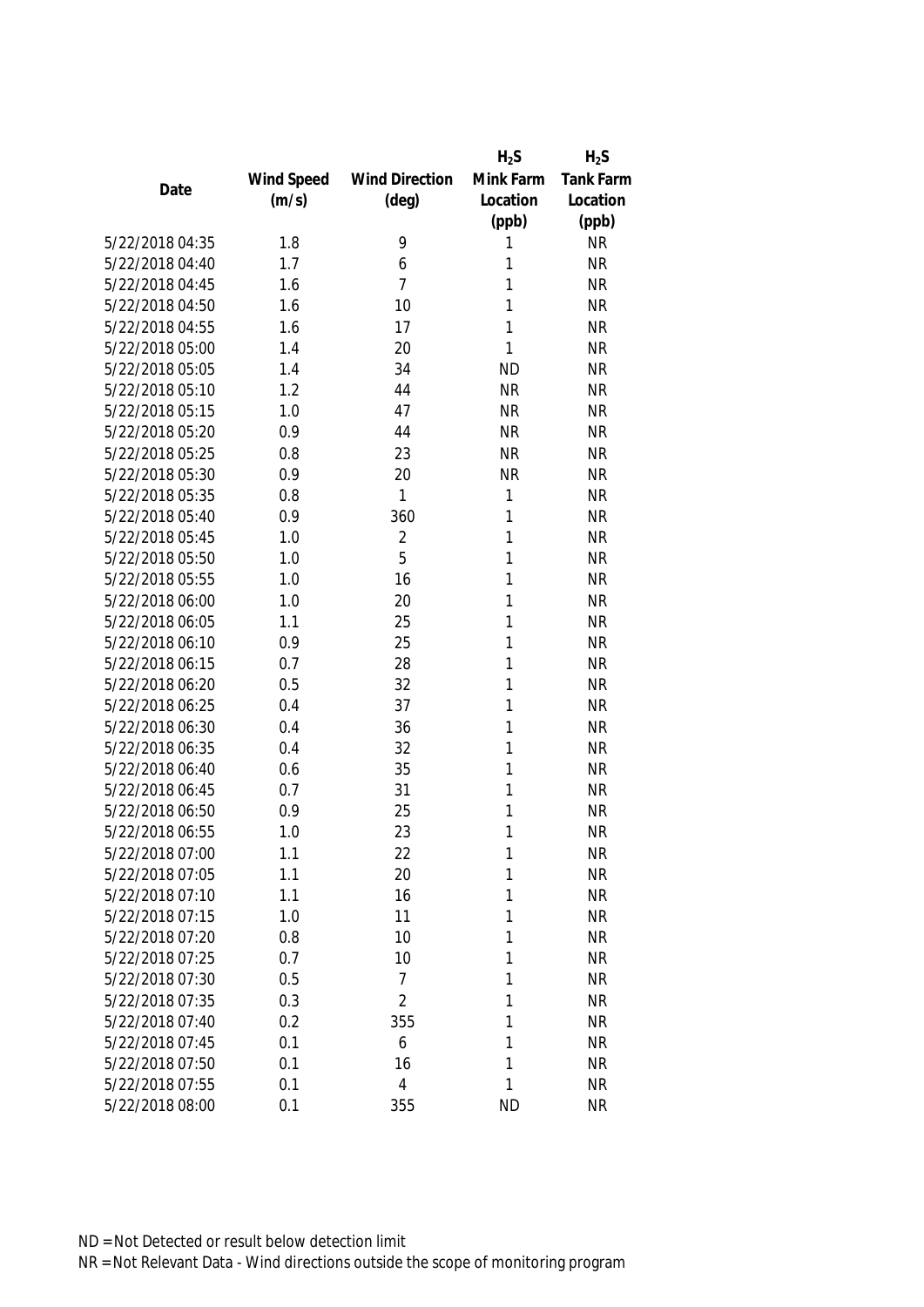|                 |            |                       | $H_2S$    | $H_2S$           |
|-----------------|------------|-----------------------|-----------|------------------|
|                 | Wind Speed | <b>Wind Direction</b> | Mink Farm | <b>Tank Farm</b> |
| Date            | (m/s)      | $(\text{deg})$        | Location  | Location         |
|                 |            |                       | (ppb)     | (ppb)            |
| 5/22/2018 08:05 | 0.2        | 340                   | <b>ND</b> | <b>NR</b>        |
| 5/22/2018 08:10 | 0.4        | 331                   | <b>ND</b> | <b>NR</b>        |
| 5/22/2018 08:15 | 0.7        | 318                   | <b>ND</b> | <b>NR</b>        |
| 5/22/2018 08:20 | 0.9        | 313                   | <b>ND</b> | <b>NR</b>        |
| 5/22/2018 08:25 | 1.3        | 311                   | <b>ND</b> | <b>NR</b>        |
| 5/22/2018 08:30 | 1.6        | 310                   | <b>ND</b> | <b>NR</b>        |
| 5/22/2018 08:35 | 1.9        | 308                   | <b>ND</b> | <b>NR</b>        |
| 5/22/2018 08:40 | 1.9        | 306                   | <b>ND</b> | <b>NR</b>        |
| 5/22/2018 08:45 | 1.8        | 309                   | <b>ND</b> | <b>NR</b>        |
| 5/22/2018 08:50 | 1.8        | 308                   | <b>ND</b> | <b>NR</b>        |
| 5/22/2018 08:55 | 1.7        | 309                   | <b>ND</b> | <b>NR</b>        |
| 5/22/2018 09:00 | 1.6        | 312                   | 1         | <b>NR</b>        |
| 5/22/2018 09:05 | 1.4        | 313                   | 1         | <b>NR</b>        |
| 5/22/2018 09:10 | 1.6        | 317                   | 1         | <b>NR</b>        |
| 5/22/2018 09:15 | 1.8        | 320                   | 1         | <b>NR</b>        |
| 5/22/2018 09:20 | 2.0        | 325                   | 1         | <b>NR</b>        |
| 5/22/2018 09:25 | 2.2        | 326                   | 1         | <b>NR</b>        |
| 5/22/2018 09:30 | 2.3        | 325                   | 1         | <b>NR</b>        |
| 5/22/2018 09:35 | 2.5        | 327                   | 1         | <b>NR</b>        |
| 5/22/2018 09:40 | 2.6        | 327                   | <b>ND</b> | <b>NR</b>        |
| 5/22/2018 09:45 | 2.5        | 329                   | <b>ND</b> | <b>NR</b>        |
| 5/22/2018 09:50 | 2.3        | 331                   | <b>ND</b> | <b>NR</b>        |
| 5/22/2018 09:55 | 2.1        | 341                   | <b>ND</b> | <b>NR</b>        |
| 5/22/2018 10:00 | 2.0        | 346                   | 1         | <b>NR</b>        |
| 5/22/2018 10:05 | 1.8        | 352                   | 1         | <b>NR</b>        |
| 5/22/2018 10:10 | 1.7        | 358                   | 1         | <b>NR</b>        |
| 5/22/2018 10:15 | 1.7        | 358                   | 1         | <b>NR</b>        |
| 5/22/2018 10:20 | 1.5        | 357                   | 1         | <b>NR</b>        |
| 5/22/2018 10:25 | 1.5        | 350                   | 1         | <b>NR</b>        |
| 5/22/2018 10:30 | 1.7        | 349                   | 1         | <b>NR</b>        |
| 5/22/2018 10:35 | 1.7        | 345                   | 1         | <b>NR</b>        |
| 5/22/2018 10:40 | 1.7        | 342                   | 1         | <b>NR</b>        |
| 5/22/2018 10:45 | 1.9        | 343                   | 1         | <b>NR</b>        |
| 5/22/2018 10:50 | 2.0        | 344                   | 1         | <b>NR</b>        |
| 5/22/2018 10:55 | 2.1        | 344                   | 1         | <b>NR</b>        |
| 5/22/2018 11:00 | 2.1        | 341                   | 1         | <b>NR</b>        |
| 5/22/2018 11:05 | 2.2        | 338                   | 1         | <b>NR</b>        |
| 5/22/2018 11:10 | 2.1        | 335                   | 1         | <b>NR</b>        |
| 5/22/2018 11:15 | 2.1        | 333                   | <b>ND</b> | <b>NR</b>        |
| 5/22/2018 11:20 | 2.3        | 331                   | <b>ND</b> | <b>NR</b>        |
| 5/22/2018 11:25 | 2.4        | 329                   | <b>ND</b> | <b>NR</b>        |
| 5/22/2018 11:30 | 2.4        | 330                   | <b>ND</b> | <b>NR</b>        |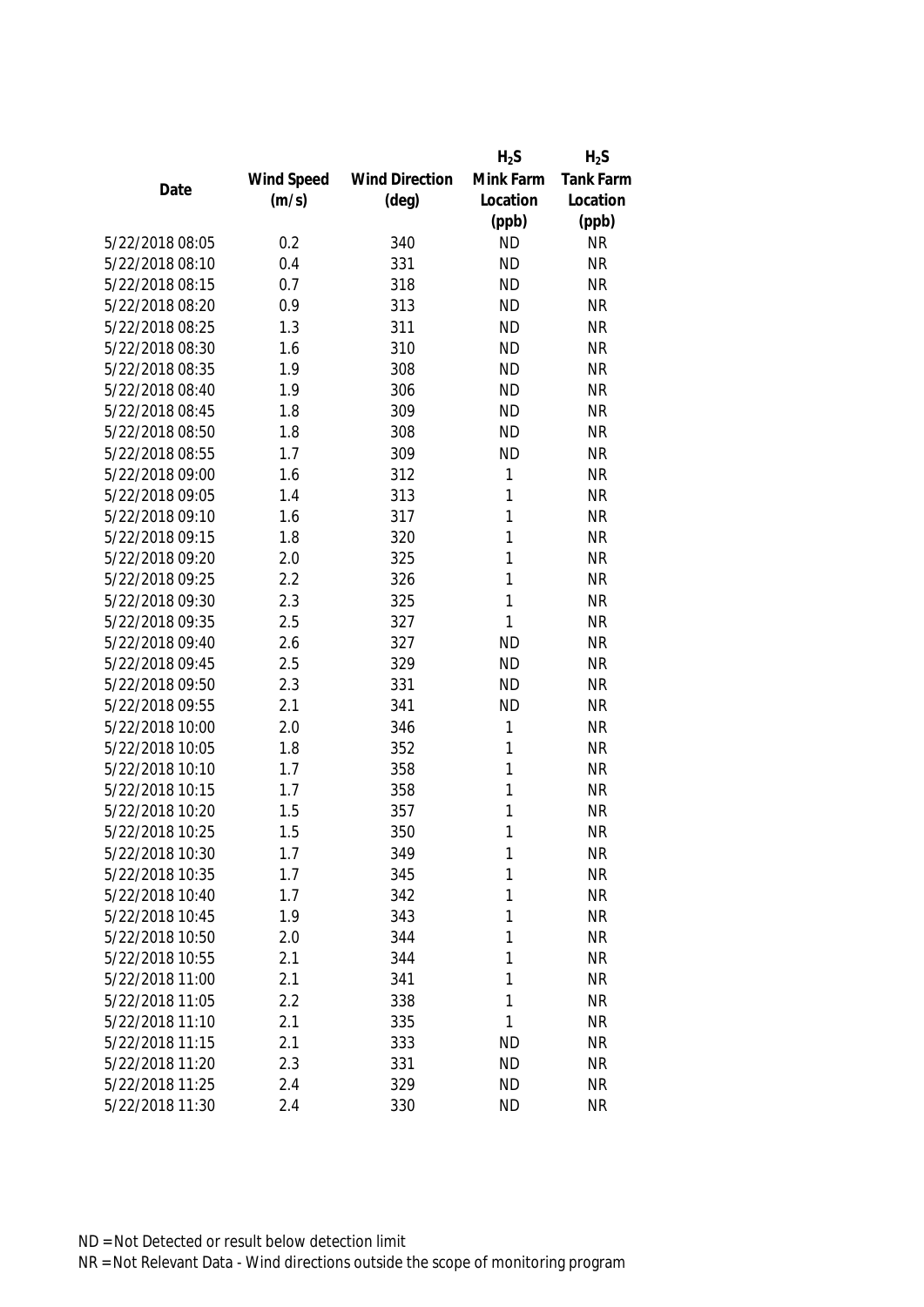|                 |            |                       | $H_2S$    | $H_2S$           |
|-----------------|------------|-----------------------|-----------|------------------|
|                 | Wind Speed | <b>Wind Direction</b> | Mink Farm | <b>Tank Farm</b> |
| Date            | (m/s)      | $(\text{deg})$        | Location  | Location         |
|                 |            |                       | (ppb)     | (ppb)            |
| 5/22/2018 11:35 | 2.4        | 331                   | <b>ND</b> | <b>NR</b>        |
| 5/22/2018 11:40 | 2.5        | 333                   | <b>ND</b> | <b>NR</b>        |
| 5/22/2018 11:45 | 2.5        | 332                   | <b>ND</b> | <b>NR</b>        |
| 5/22/2018 11:50 | 2.3        | 331                   | <b>ND</b> | <b>NR</b>        |
| 5/22/2018 11:55 | 2.2        | 332                   | 1         | <b>NR</b>        |
| 5/22/2018 12:00 | 2.1        | 331                   | 1         | <b>NR</b>        |
| 5/22/2018 12:05 | 1.9        | 327                   | 1         | <b>NR</b>        |
| 5/22/2018 12:10 | 1.8        | 324                   | 1         | <b>NR</b>        |
| 5/22/2018 12:15 | 1.9        | 325                   | 1         | <b>NR</b>        |
| 5/22/2018 12:20 | 2.1        | 325                   | 1         | <b>NR</b>        |
| 5/22/2018 12:25 | 2.1        | 323                   | <b>ND</b> | <b>NR</b>        |
| 5/22/2018 12:30 | 2.1        | 329                   | 1         | <b>NR</b>        |
| 5/22/2018 12:35 | 2.3        | 332                   | <b>ND</b> | <b>NR</b>        |
| 5/22/2018 12:40 | 2.3        | 333                   | 1         | <b>NR</b>        |
| 5/22/2018 12:45 | 2.2        | 337                   | 1         | <b>NR</b>        |
| 5/22/2018 12:50 | 2.1        | 339                   | 1         | <b>NR</b>        |
| 5/22/2018 12:55 | 2.2        | 339                   | 1         | <b>NR</b>        |
| 5/22/2018 13:00 | 2.4        | 336                   | 1         | <b>NR</b>        |
| 5/22/2018 13:05 | 2.4        | 339                   | 1         | <b>NR</b>        |
| 5/22/2018 13:10 | 2.7        | 336                   | 1         | <b>NR</b>        |
| 5/22/2018 13:15 | 2.9        | 332                   | 1         | <b>NR</b>        |
| 5/22/2018 13:20 | 3.1        | 327                   | 1         | <b>NR</b>        |
| 5/22/2018 13:25 | 3.1        | 329                   | 1         | <b>NR</b>        |
| 5/22/2018 13:30 | 3.1        | 327                   | 1         | <b>NR</b>        |
| 5/22/2018 13:35 | 3.1        | 322                   | 1         | <b>NR</b>        |
| 5/22/2018 13:40 | 2.9        | 322                   | <b>ND</b> | <b>NR</b>        |
| 5/22/2018 13:45 | 2.6        | 322                   | <b>ND</b> | <b>NR</b>        |
| 5/22/2018 13:50 | 2.5        | 324                   | <b>ND</b> | <b>NR</b>        |
| 5/22/2018 13:55 | 2.4        | 319                   | <b>ND</b> | <b>NR</b>        |
| 5/22/2018 14:00 | 2.5        | 314                   | <b>ND</b> | NR               |
| 5/22/2018 14:05 | 2.7        | 314                   | <b>ND</b> | <b>NR</b>        |
| 5/22/2018 14:10 | 2.6        | 318                   | <b>ND</b> | <b>NR</b>        |
| 5/22/2018 14:15 | 2.8        | 317                   | <b>ND</b> | <b>NR</b>        |
| 5/22/2018 14:20 | 2.9        | 315                   | <b>ND</b> | <b>NR</b>        |
| 5/22/2018 14:25 | 2.8        | 313                   | <b>ND</b> | <b>NR</b>        |
| 5/22/2018 14:30 | 2.8        | 315                   | <b>ND</b> | <b>NR</b>        |
| 5/22/2018 14:35 | 2.6        | 315                   | <b>ND</b> | <b>NR</b>        |
| 5/22/2018 14:40 | 2.7        | 316                   | <b>ND</b> | <b>NR</b>        |
| 5/22/2018 14:45 | 2.6        | 321                   | <b>ND</b> | <b>NR</b>        |
| 5/22/2018 14:50 | 2.4        | 325                   | <b>ND</b> | <b>NR</b>        |
| 5/22/2018 14:55 | 2.5        | 333                   | 1         | <b>NR</b>        |
| 5/22/2018 15:00 | 2.5        | 344                   | 1         | <b>NR</b>        |
|                 |            |                       |           |                  |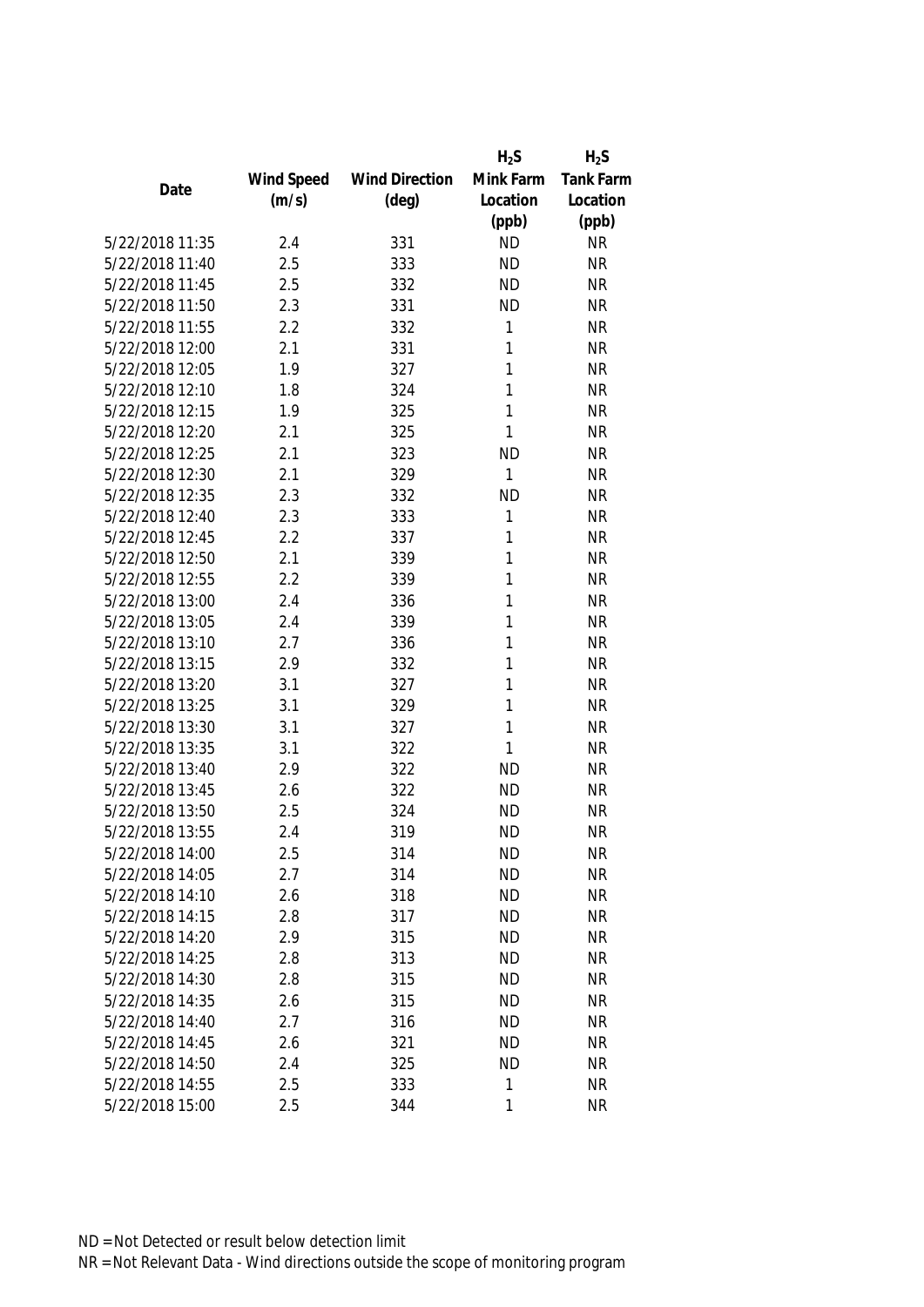|                 |            |                       | $H_2S$       | $H_2S$           |
|-----------------|------------|-----------------------|--------------|------------------|
|                 | Wind Speed | <b>Wind Direction</b> | Mink Farm    | <b>Tank Farm</b> |
| Date            | (m/s)      | $(\text{deg})$        | Location     | Location         |
|                 |            |                       | (ppb)        | (ppb)            |
| 5/22/2018 15:05 | 2.4        | 357                   | 1            | <b>NR</b>        |
| 5/22/2018 15:10 | 2.2        | 2                     | <b>ND</b>    | <b>NR</b>        |
| 5/22/2018 15:15 | 2.2        | 9                     | 1            | <b>NR</b>        |
| 5/22/2018 15:20 | 2.4        | 18                    | 1            | <b>NR</b>        |
| 5/22/2018 15:25 | 2.4        | 28                    | 1            | <b>NR</b>        |
| 5/22/2018 15:30 | 2.5        | 30                    | 1            | <b>NR</b>        |
| 5/22/2018 15:35 | 2.5        | 31                    | $\mathbf{1}$ | <b>NR</b>        |
| 5/22/2018 15:40 | 2.8        | 37                    | 1            | <b>NR</b>        |
| 5/22/2018 15:45 | 2.9        | 38                    | 1            | <b>NR</b>        |
| 5/22/2018 15:50 | 2.9        | 39                    | <b>ND</b>    | <b>NR</b>        |
| 5/22/2018 15:55 | 2.8        | 39                    | $\mathbf{1}$ | <b>NR</b>        |
| 5/22/2018 16:00 | 2.6        | 40                    | <b>ND</b>    | <b>NR</b>        |
| 5/22/2018 16:05 | 2.5        | 39                    | 1            | <b>NR</b>        |
| 5/22/2018 16:10 | 2.3        | 43                    | <b>NR</b>    | <b>NR</b>        |
| 5/22/2018 16:15 | 2.2        | 46                    | <b>NR</b>    | <b>NR</b>        |
| 5/22/2018 16:20 | 2.1        | 50                    | <b>NR</b>    | <b>NR</b>        |
| 5/22/2018 16:25 | 1.9        | 54                    | <b>NR</b>    | <b>NR</b>        |
| 5/22/2018 16:30 | 1.9        | 60                    | <b>NR</b>    | <b>NR</b>        |
| 5/22/2018 16:35 | 1.7        | 64                    | <b>NR</b>    | <b>NR</b>        |
| 5/22/2018 16:40 | 1.6        | 65                    | <b>NR</b>    | <b>NR</b>        |
| 5/22/2018 16:45 | 1.5        | 67                    | <b>NR</b>    | <b>NR</b>        |
| 5/22/2018 16:50 | 1.5        | 70                    | <b>NR</b>    | <b>NR</b>        |
| 5/22/2018 16:55 | 1.4        | 63                    | <b>NR</b>    | <b>NR</b>        |
| 5/22/2018 17:00 | 1.4        | 59                    | <b>NR</b>    | <b>NR</b>        |
| 5/22/2018 17:05 | 1.5        | 61                    | <b>NR</b>    | <b>NR</b>        |
| 5/22/2018 17:10 | 1.6        | 56                    | <b>NR</b>    | <b>NR</b>        |
| 5/22/2018 17:15 | 1.6        | 53                    | <b>NR</b>    | <b>NR</b>        |
| 5/22/2018 17:20 | 1.7        | 48                    | <b>NR</b>    | <b>NR</b>        |
| 5/22/2018 17:25 | 1.9        | 49                    | <b>NR</b>    | <b>NR</b>        |
| 5/22/2018 17:30 | 1.9        | 50                    | <b>NR</b>    | <b>NR</b>        |
| 5/22/2018 17:35 | 2.0        | 44                    | <b>NR</b>    | <b>NR</b>        |
| 5/22/2018 17:40 | 2.0        | 45                    | <b>NR</b>    | <b>NR</b>        |
| 5/22/2018 17:45 | 2.0        | 44                    | <b>NR</b>    | <b>NR</b>        |
| 5/22/2018 17:50 | 1.9        | 48                    | <b>NR</b>    | <b>NR</b>        |
| 5/22/2018 17:55 | 1.9        | 48                    | <b>NR</b>    | <b>NR</b>        |
| 5/22/2018 18:00 | 1.9        | 46                    | <b>NR</b>    | <b>NR</b>        |
| 5/22/2018 18:05 | 1.8        | 52                    | <b>NR</b>    | <b>NR</b>        |
| 5/22/2018 18:10 | 1.9        | 49                    | <b>NR</b>    | <b>NR</b>        |
| 5/22/2018 18:15 | 1.9        | 47                    | <b>NR</b>    | <b>NR</b>        |
| 5/22/2018 18:20 | 2.0        | 45                    | <b>NR</b>    | <b>NR</b>        |
| 5/22/2018 18:25 | 2.1        | 44                    | <b>NR</b>    | <b>NR</b>        |
| 5/22/2018 18:30 | 2.1        | 42                    | <b>NR</b>    | <b>NR</b>        |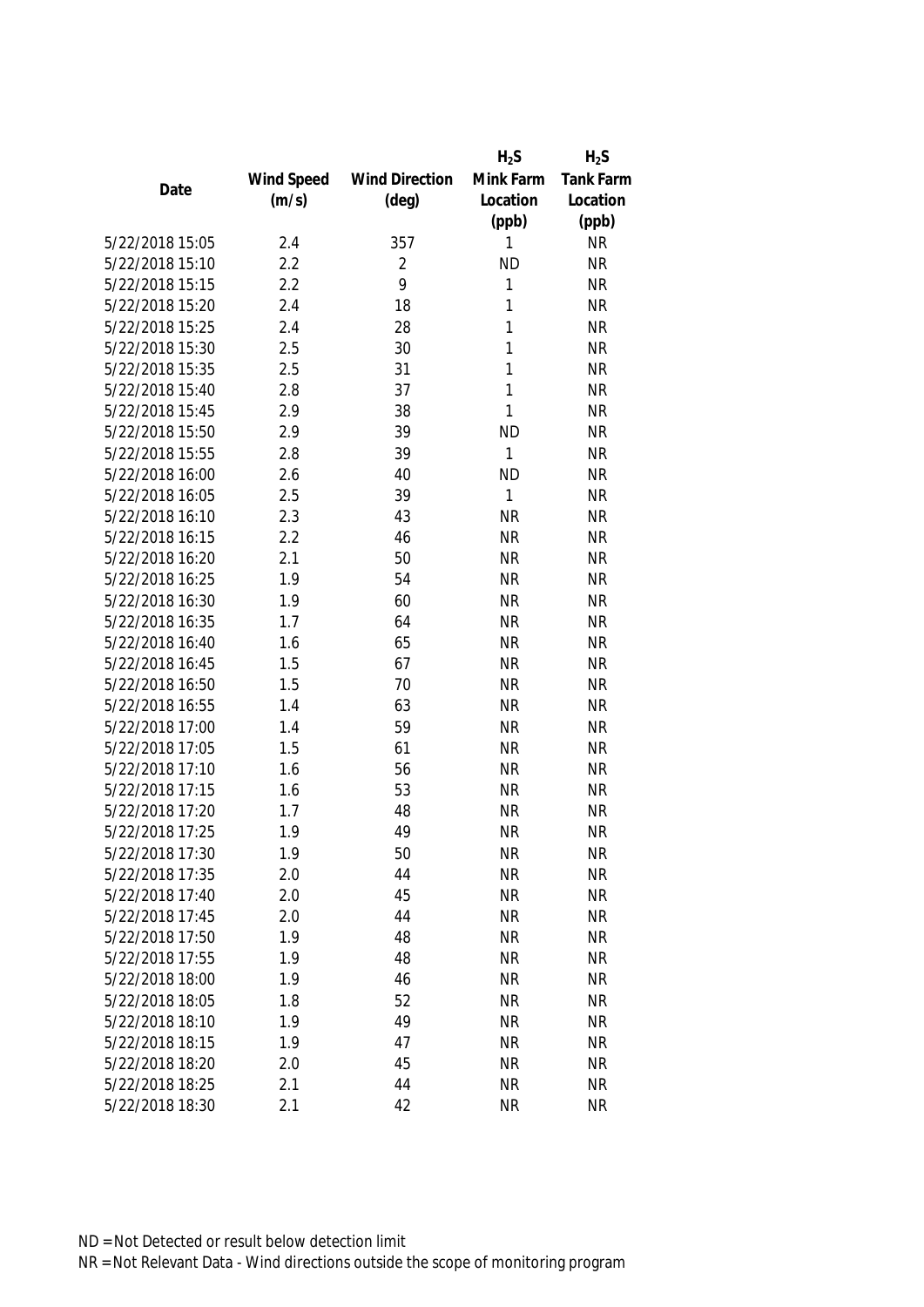|                 |            |                       | $H_2S$       | $H_2S$           |
|-----------------|------------|-----------------------|--------------|------------------|
|                 | Wind Speed | <b>Wind Direction</b> | Mink Farm    | <b>Tank Farm</b> |
| Date            | (m/s)      | $(\text{deg})$        | Location     | Location         |
|                 |            |                       | (ppb)        | (ppb)            |
| 5/22/2018 18:35 | 2.3        | 39                    | 1            | <b>NR</b>        |
| 5/22/2018 18:40 | 2.3        | 39                    | 1            | <b>NR</b>        |
| 5/22/2018 18:45 | 2.3        | 41                    | <b>NR</b>    | <b>NR</b>        |
| 5/22/2018 18:50 | 2.4        | 39                    | $\mathbf{1}$ | <b>NR</b>        |
| 5/22/2018 18:55 | 2.3        | 40                    | 1            | <b>NR</b>        |
| 5/22/2018 19:00 | 2.2        | 41                    | <b>NR</b>    | <b>NR</b>        |
| 5/22/2018 19:05 | 2.0        | 41                    | <b>NR</b>    | <b>NR</b>        |
| 5/22/2018 19:10 | 1.8        | 45                    | <b>NR</b>    | <b>NR</b>        |
| 5/22/2018 19:15 | 1.7        | 44                    | <b>NR</b>    | <b>NR</b>        |
| 5/22/2018 19:20 | 1.5        | 47                    | <b>NR</b>    | <b>NR</b>        |
| 5/22/2018 19:25 | 1.4        | 48                    | <b>NR</b>    | <b>NR</b>        |
| 5/22/2018 19:30 | 1.3        | 49                    | <b>NR</b>    | <b>NR</b>        |
| 5/22/2018 19:35 | 1.3        | 52                    | <b>NR</b>    | <b>NR</b>        |
| 5/22/2018 19:40 | 1.4        | 53                    | <b>NR</b>    | <b>NR</b>        |
| 5/22/2018 19:45 | 1.4        | 54                    | <b>NR</b>    | <b>NR</b>        |
| 5/22/2018 19:50 | 1.5        | 54                    | <b>NR</b>    | <b>NR</b>        |
| 5/22/2018 19:55 | 1.7        | 55                    | <b>NR</b>    | <b>NR</b>        |
| 5/22/2018 20:00 | 1.8        | 53                    | <b>NR</b>    | <b>NR</b>        |
| 5/22/2018 20:05 | 1.9        | 52                    | <b>NR</b>    | <b>NR</b>        |
| 5/22/2018 20:10 | 2.0        | 53                    | <b>NR</b>    | <b>NR</b>        |
| 5/22/2018 20:15 | 2.1        | 51                    | <b>NR</b>    | <b>NR</b>        |
| 5/22/2018 20:20 | 2.0        | 51                    | <b>NR</b>    | <b>NR</b>        |
| 5/22/2018 20:25 | 2.0        | 55                    | <b>NR</b>    | <b>NR</b>        |
| 5/22/2018 20:30 | 2.0        | 61                    | <b>NR</b>    | <b>NR</b>        |
| 5/22/2018 20:35 | 1.9        | 64                    | <b>NR</b>    | <b>NR</b>        |
| 5/22/2018 20:40 | 1.8        | 67                    | <b>NR</b>    | <b>NR</b>        |
| 5/22/2018 20:45 | 1.7        | 70                    | <b>NR</b>    | <b>NR</b>        |
| 5/22/2018 20:50 | 1.6        | 72                    | <b>NR</b>    | <b>NR</b>        |
| 5/22/2018 20:55 | 1.4        | 73                    | <b>NR</b>    | <b>NR</b>        |
| 5/22/2018 21:00 | 1.3        | 73                    | <b>NR</b>    | <b>NR</b>        |
| 5/22/2018 21:05 | 1.3        | 71                    | <b>NR</b>    | <b>NR</b>        |
| 5/22/2018 21:10 | 1.3        | 72                    | <b>NR</b>    | <b>NR</b>        |
| 5/22/2018 21:15 | 1.3        | 75                    | <b>NR</b>    | <b>NR</b>        |
| 5/22/2018 21:20 | 1.3        | 78                    | <b>NR</b>    | <b>NR</b>        |
| 5/22/2018 21:25 | 1.3        | 79                    | <b>NR</b>    | <b>NR</b>        |
| 5/22/2018 21:30 | 1.3        | 80                    | <b>NR</b>    | <b>NR</b>        |
| 5/22/2018 21:35 | 1.3        | 83                    | <b>NR</b>    | <b>NR</b>        |
| 5/22/2018 21:40 | 1.3        | 89                    | <b>NR</b>    | <b>NR</b>        |
| 5/22/2018 21:45 | 1.4        | 94                    | <b>NR</b>    | <b>NR</b>        |
| 5/22/2018 21:50 | 1.3        | 97                    | <b>NR</b>    | <b>NR</b>        |
| 5/22/2018 21:55 | 1.4        | 97                    | <b>NR</b>    | <b>NR</b>        |
| 5/22/2018 22:00 | 1.4        | 97                    | <b>NR</b>    | <b>NR</b>        |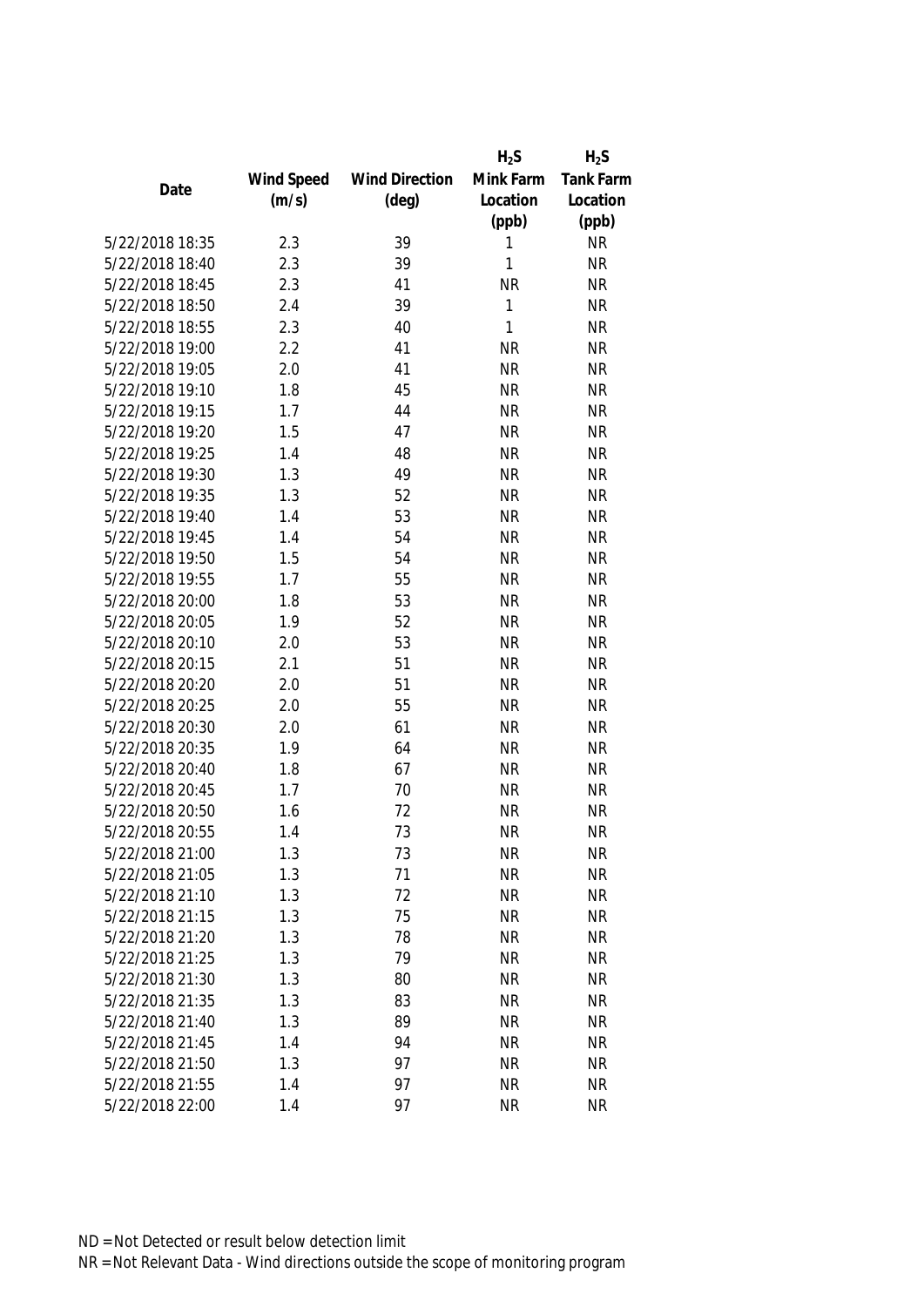|                 |            |                       | $H_2S$    | $H_2S$           |
|-----------------|------------|-----------------------|-----------|------------------|
|                 | Wind Speed | <b>Wind Direction</b> | Mink Farm | <b>Tank Farm</b> |
| Date            | (m/s)      | $(\text{deg})$        | Location  | Location         |
|                 |            |                       | (ppb)     | (ppb)            |
| 5/22/2018 22:05 | 1.3        | 96                    | <b>NR</b> | <b>NR</b>        |
| 5/22/2018 22:10 | 1.1        | 92                    | <b>NR</b> | <b>NR</b>        |
| 5/22/2018 22:15 | 0.9        | 88                    | <b>NR</b> | <b>NR</b>        |
| 5/22/2018 22:20 | 0.9        | 86                    | <b>NR</b> | <b>NR</b>        |
| 5/22/2018 22:25 | 0.8        | 84                    | <b>NR</b> | <b>NR</b>        |
| 5/22/2018 22:30 | 0.7        | 86                    | <b>NR</b> | <b>NR</b>        |
| 5/22/2018 22:35 | 0.6        | 91                    | <b>NR</b> | <b>NR</b>        |
| 5/22/2018 22:40 | 0.6        | 92                    | <b>NR</b> | <b>NR</b>        |
| 5/22/2018 22:45 | 0.5        | 90                    | <b>NR</b> | <b>NR</b>        |
| 5/22/2018 22:50 | 0.4        | 95                    | <b>NR</b> | <b>NR</b>        |
| 5/22/2018 22:55 | 0.4        | 110                   | <b>NR</b> | <b>NR</b>        |
| 5/22/2018 23:00 | 0.5        | 127                   | <b>NR</b> | <b>NR</b>        |
| 5/22/2018 23:05 | 0.5        | 133                   | <b>NR</b> | <b>NR</b>        |
| 5/22/2018 23:10 | 0.5        | 133                   | <b>NR</b> | <b>NR</b>        |
| 5/22/2018 23:15 | 0.6        | 133                   | <b>NR</b> | <b>NR</b>        |
| 5/22/2018 23:20 | 0.7        | 136                   | <b>NR</b> | <b>NR</b>        |
| 5/22/2018 23:25 | 0.8        | 134                   | <b>NR</b> | <b>NR</b>        |
| 5/22/2018 23:30 | 0.9        | 126                   | <b>NR</b> | <b>NR</b>        |
| 5/22/2018 23:35 | 1.0        | 121                   | <b>NR</b> | <b>NR</b>        |
| 5/22/2018 23:40 | 1.3        | 120                   | <b>NR</b> | <b>NR</b>        |
| 5/22/2018 23:45 | 1.4        | 115                   | <b>NR</b> | <b>NR</b>        |
| 5/22/2018 23:50 | 1.4        | 105                   | <b>NR</b> | <b>NR</b>        |
| 5/22/2018 23:55 | 1.4        | 98                    | <b>NR</b> | <b>NR</b>        |
| 5/22/2018 24:00 | 1.4        | 95                    | <b>NR</b> | <b>NR</b>        |
| 5/23/2018 00:05 | 1.4        | 97                    | <b>NR</b> | <b>NR</b>        |
| 5/23/2018 00:10 | 1.4        | 97                    | <b>NR</b> | <b>NR</b>        |
| 5/23/2018 00:15 | 1.4        | 103                   | <b>NR</b> | <b>NR</b>        |
| 5/23/2018 00:20 | 1.2        | 115                   | <b>NR</b> | <b>NR</b>        |
| 5/23/2018 00:25 | 1.2        | 128                   | <b>NR</b> | <b>NR</b>        |
| 5/23/2018 00:30 | 1.2        | 138                   | <b>NR</b> | <b>NR</b>        |
| 5/23/2018 00:35 | 1.2        | 143                   | <b>NR</b> | <b>NR</b>        |
| 5/23/2018 00:40 | 1.1        | 149                   | <b>NR</b> | <b>NR</b>        |
| 5/23/2018 00:45 | 1.2        | 154                   | <b>NR</b> | <b>NR</b>        |
| 5/23/2018 00:50 | 1.4        | 154                   | NR        | <b>NR</b>        |
| 5/23/2018 00:55 | 1.5        | 156                   | <b>NR</b> | <b>NR</b>        |
| 5/23/2018 01:00 | 1.6        | 156                   | <b>NR</b> | <b>NR</b>        |
| 5/23/2018 01:05 | 1.7        | 156                   | <b>NR</b> | <b>NR</b>        |
| 5/23/2018 01:10 | 1.7        | 158                   | <b>NR</b> | <b>NR</b>        |
| 5/23/2018 01:15 | 1.6        | 156                   | <b>NR</b> | <b>NR</b>        |
| 5/23/2018 01:20 | 1.4        | 155                   | <b>NR</b> | <b>NR</b>        |
| 5/23/2018 01:25 | 1.1        | 154                   | <b>NR</b> | <b>NR</b>        |
| 5/23/2018 01:30 | 1.0        | 162                   | <b>NR</b> | <b>NR</b>        |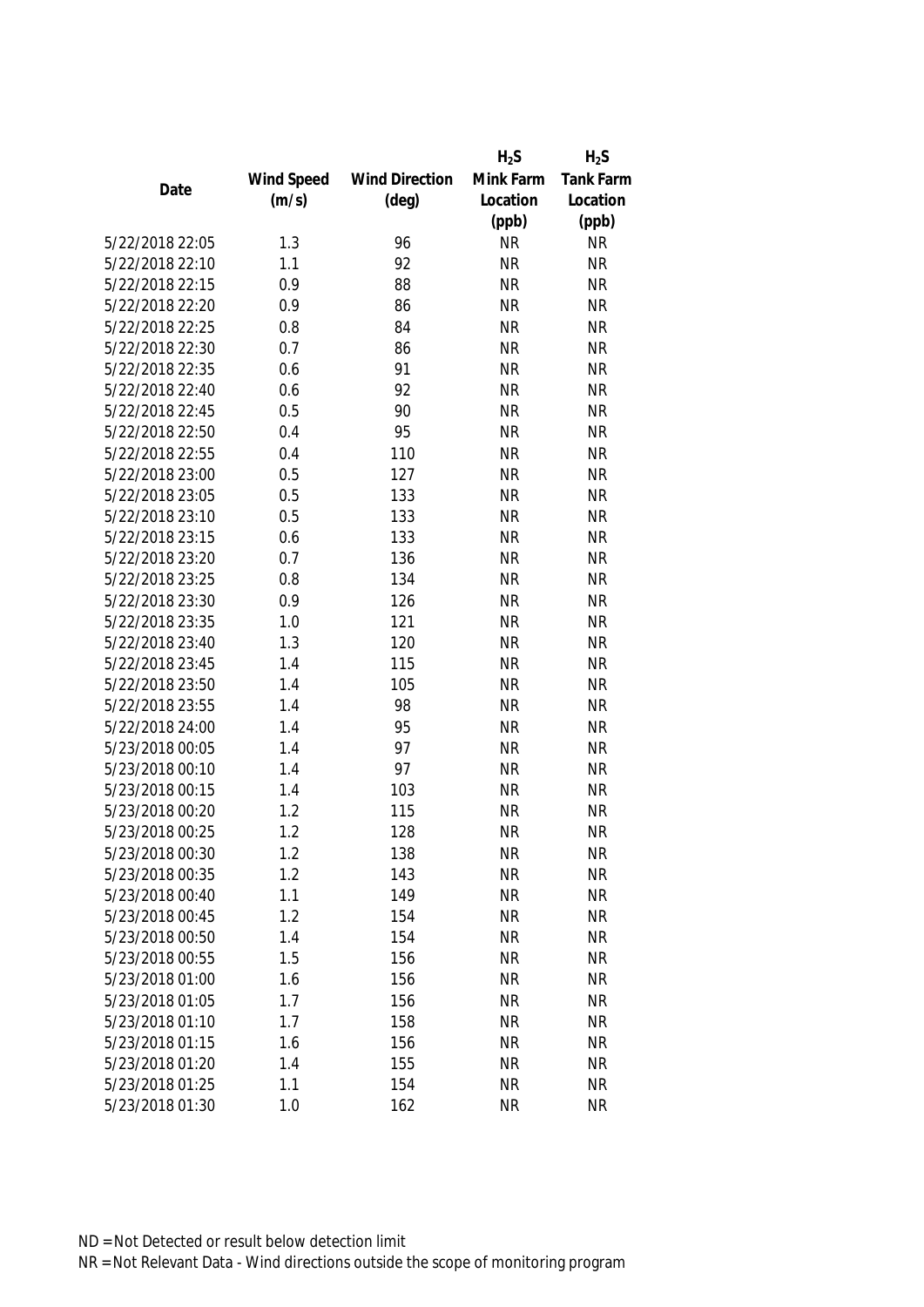|                 |            |                       | $H_2S$       | $H_2S$           |
|-----------------|------------|-----------------------|--------------|------------------|
|                 | Wind Speed | <b>Wind Direction</b> | Mink Farm    | <b>Tank Farm</b> |
| Date            | (m/s)      | $(\text{deg})$        | Location     | Location         |
|                 |            |                       | (ppb)        | (ppb)            |
| 5/23/2018 01:35 | 0.7        | 165                   | <b>NR</b>    | <b>NR</b>        |
| 5/23/2018 01:40 | 0.4        | 172                   | <b>NR</b>    | 1                |
| 5/23/2018 01:45 | 0.2        | 195                   | <b>NR</b>    | 1                |
| 5/23/2018 01:50 | 0.3        | 173                   | <b>NR</b>    | 1                |
| 5/23/2018 01:55 | 0.3        | 86                    | <b>NR</b>    | <b>NR</b>        |
| 5/23/2018 02:00 | 0.3        | 63                    | <b>NR</b>    | <b>NR</b>        |
| 5/23/2018 02:05 | 0.3        | 63                    | <b>NR</b>    | <b>NR</b>        |
| 5/23/2018 02:10 | 0.3        | 63                    | <b>NR</b>    | <b>NR</b>        |
| 5/23/2018 02:15 | 0.3        | 63                    | <b>NR</b>    | <b>NR</b>        |
| 5/23/2018 02:20 | 0.2        | 53                    | <b>NR</b>    | <b>NR</b>        |
| 5/23/2018 02:25 | 0.1        | 21                    | $\mathbf{1}$ | <b>NR</b>        |
| 5/23/2018 02:30 | 0.2        | 229                   | <b>NR</b>    | 1                |
| 5/23/2018 02:35 | 0.4        | 223                   | <b>NR</b>    | 1                |
| 5/23/2018 02:40 | 0.4        | 223                   | <b>NR</b>    | 1                |
| 5/23/2018 02:45 | 0.4        | 223                   | <b>NR</b>    | 1                |
| 5/23/2018 02:50 | 0.5        | 223                   | <b>NR</b>    | 1                |
| 5/23/2018 02:55 | 0.5        | 221                   | <b>NR</b>    | 1                |
| 5/23/2018 03:00 | 0.4        | 218                   | <b>NR</b>    | 1                |
| 5/23/2018 03:05 | 0.2        | 220                   | <b>NR</b>    | 1                |
| 5/23/2018 03:10 | 0.2        | 221                   | <b>NR</b>    | 1                |
| 5/23/2018 03:15 | 0.2        | 220                   | <b>NR</b>    | 1                |
| 5/23/2018 03:20 | 0.1        | 212                   | <b>NR</b>    | 1                |
| 5/23/2018 03:25 | 0.0        | 220                   | <b>NR</b>    | 1                |
| 5/23/2018 03:30 | 0.0        | 360                   | $\mathbf{1}$ | <b>NR</b>        |
| 5/23/2018 03:35 | 0.0        | 360                   | 1            | <b>NR</b>        |
| 5/23/2018 03:40 | 0.1        | 99                    | <b>NR</b>    | <b>NR</b>        |
| 5/23/2018 03:45 | 0.4        | 104                   | <b>NR</b>    | <b>NR</b>        |
| 5/23/2018 03:50 | 0.6        | 109                   | <b>NR</b>    | <b>NR</b>        |
| 5/23/2018 03:55 | 0.8        | 117                   | <b>NR</b>    | <b>NR</b>        |
| 5/23/2018 04:00 | 1.0        | 123                   | <b>NR</b>    | <b>NR</b>        |
| 5/23/2018 04:05 | 1.2        | 124                   | <b>NR</b>    | <b>NR</b>        |
| 5/23/2018 04:10 | 1.4        | 127                   | <b>NR</b>    | <b>NR</b>        |
| 5/23/2018 04:15 | 1.4        | 129                   | <b>NR</b>    | <b>NR</b>        |
| 5/23/2018 04:20 | 1.4        | 130                   | <b>NR</b>    | <b>NR</b>        |
| 5/23/2018 04:25 | 1.5        | 130                   | <b>NR</b>    | <b>NR</b>        |
| 5/23/2018 04:30 | 1.5        | 127                   | <b>NR</b>    | <b>NR</b>        |
| 5/23/2018 04:35 | 1.2        | 126                   | <b>NR</b>    | <b>NR</b>        |
| 5/23/2018 04:40 | 1.0        | 126                   | <b>NR</b>    | <b>NR</b>        |
| 5/23/2018 04:45 | 0.7        | 128                   | <b>NR</b>    | <b>NR</b>        |
| 5/23/2018 04:50 | 0.5        | 130                   | <b>NR</b>    | <b>NR</b>        |
| 5/23/2018 04:55 | 0.2        | 124                   | <b>NR</b>    | <b>NR</b>        |
| 5/23/2018 05:00 | 0.0        | 111                   | <b>NR</b>    | <b>NR</b>        |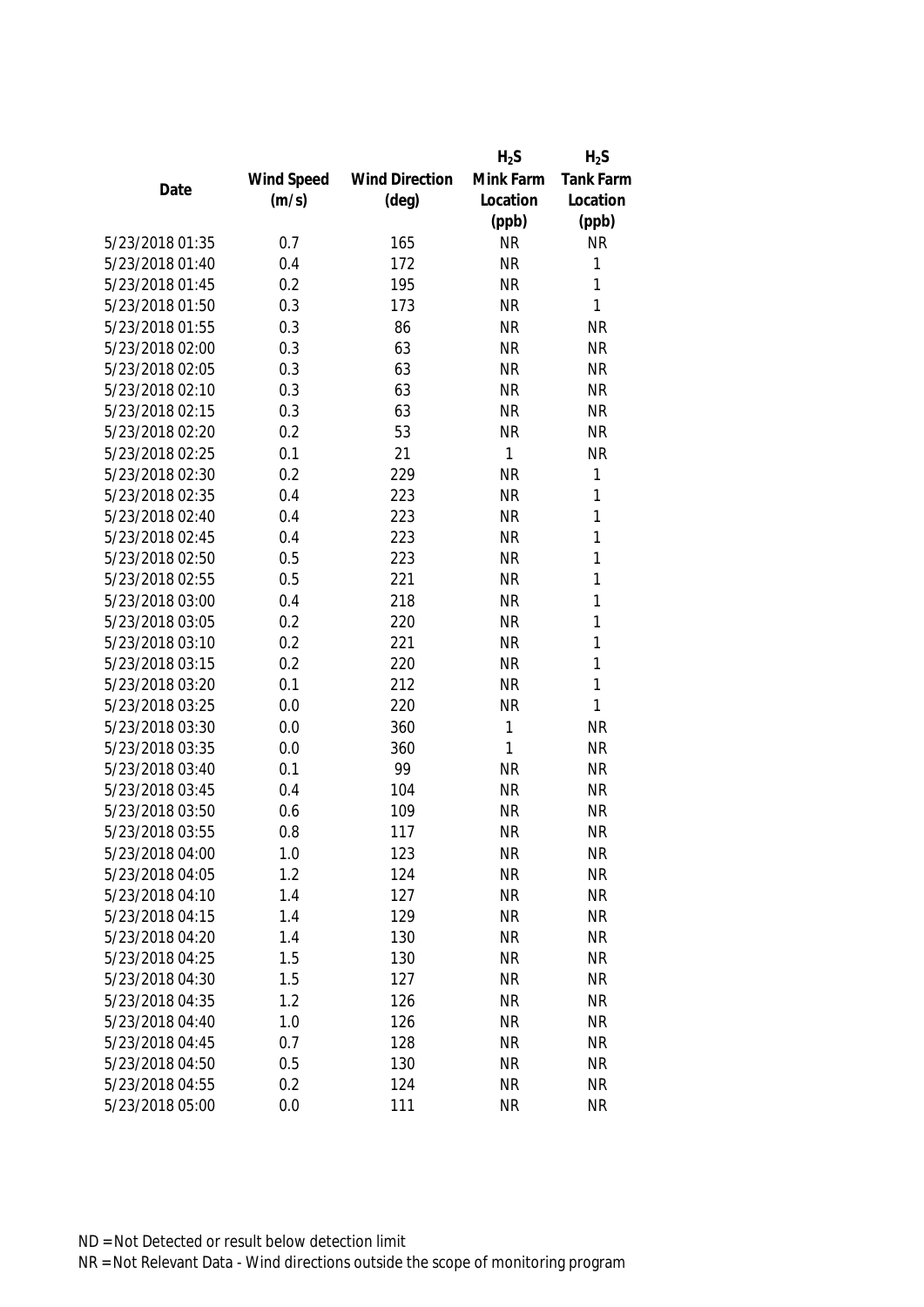|                 |            |                       | $H_2S$         | $H_2S$           |
|-----------------|------------|-----------------------|----------------|------------------|
|                 | Wind Speed | <b>Wind Direction</b> | Mink Farm      | <b>Tank Farm</b> |
| Date            | (m/s)      | $(\text{deg})$        | Location       | Location         |
|                 |            |                       | (ppb)          | (ppb)            |
| 5/23/2018 05:05 | 0.0        | 360                   | 1              | <b>NR</b>        |
| 5/23/2018 05:10 | 0.0        | 360                   | 1              | <b>NR</b>        |
| 5/23/2018 05:15 | 0.0        | 360                   | 1              | <b>NR</b>        |
| 5/23/2018 05:20 | 0.0        | 108                   | <b>NR</b>      | <b>NR</b>        |
| 5/23/2018 05:25 | 0.0        | 108                   | <b>NR</b>      | <b>NR</b>        |
| 5/23/2018 05:30 | 0.0        | 108                   | <b>NR</b>      | <b>NR</b>        |
| 5/23/2018 05:35 | 0.0        | 108                   | <b>NR</b>      | <b>NR</b>        |
| 5/23/2018 05:40 | 0.0        | 108                   | <b>NR</b>      | <b>NR</b>        |
| 5/23/2018 05:45 | 0.0        | 108                   | <b>NR</b>      | <b>NR</b>        |
| 5/23/2018 05:50 | 0.0        | 360                   | 1              | <b>NR</b>        |
| 5/23/2018 05:55 | 0.0        | 360                   | 1              | <b>NR</b>        |
| 5/23/2018 06:00 | 0.0        | 360                   | 1              | <b>NR</b>        |
| 5/23/2018 06:05 | 0.0        | 360                   | 1              | <b>NR</b>        |
| 5/23/2018 06:10 | 0.1        | 236                   | 1              | 1                |
| 5/23/2018 06:15 | 0.2        | 245                   | 1              | 1                |
| 5/23/2018 06:20 | 0.4        | 251                   | 1              | 1                |
| 5/23/2018 06:25 | 0.6        | 252                   | 1              | $\overline{2}$   |
| 5/23/2018 06:30 | 0.8        | 248                   | 1              | $\overline{c}$   |
| 5/23/2018 06:35 | 0.9        | 243                   | 1              | $\overline{2}$   |
| 5/23/2018 06:40 | 0.9        | 241                   | 1              | $\overline{c}$   |
| 5/23/2018 06:45 | 0.8        | 239                   | 1              | $\overline{c}$   |
| 5/23/2018 06:50 | 0.7        | 233                   | 1              | 3                |
| 5/23/2018 06:55 | 0.5        | 226                   | <b>NR</b>      | 3                |
| 5/23/2018 07:00 | 0.3        | 223                   | <b>NR</b>      | 3                |
| 5/23/2018 07:05 | 0.2        | 225                   | <b>NR</b>      | $\overline{4}$   |
| 5/23/2018 07:10 | 0.1        | 229                   | <b>NR</b>      | 4                |
| 5/23/2018 07:15 | 0.0        | 50                    | <b>NR</b>      | <b>NR</b>        |
| 5/23/2018 07:20 | 0.0        | 42                    | <b>NR</b>      | <b>NR</b>        |
| 5/23/2018 07:25 | 0.1        | 28                    | $\overline{2}$ | <b>NR</b>        |
| 5/23/2018 07:30 | 0.1        | 28                    | 2              | <b>NR</b>        |
| 5/23/2018 07:35 | 0.1        | 34                    | 3              | <b>NR</b>        |
| 5/23/2018 07:40 | 0.2        | 44                    | <b>NR</b>      | <b>NR</b>        |
| 5/23/2018 07:45 | 0.2        | 60                    | <b>NR</b>      | <b>NR</b>        |
| 5/23/2018 07:50 | 0.2        | 56                    | <b>NR</b>      | <b>NR</b>        |
| 5/23/2018 07:55 | 0.1        | 182                   | <b>NR</b>      | 3                |
| 5/23/2018 08:00 | 0.1        | 148                   | <b>NR</b>      | <b>NR</b>        |
| 5/23/2018 08:05 | 0.3        | 32                    | $\overline{2}$ | <b>NR</b>        |
| 5/23/2018 08:10 | 0.3        | 24                    | $\overline{2}$ | <b>NR</b>        |
| 5/23/2018 08:15 | 0.4        | 24                    | $\overline{2}$ | <b>NR</b>        |
| 5/23/2018 08:20 | 0.4        | 32                    | $\overline{2}$ | <b>NR</b>        |
| 5/23/2018 08:25 | 0.5        | 27                    | 3              | <b>NR</b>        |
| 5/23/2018 08:30 | 0.6        | 20                    | $\overline{2}$ | <b>NR</b>        |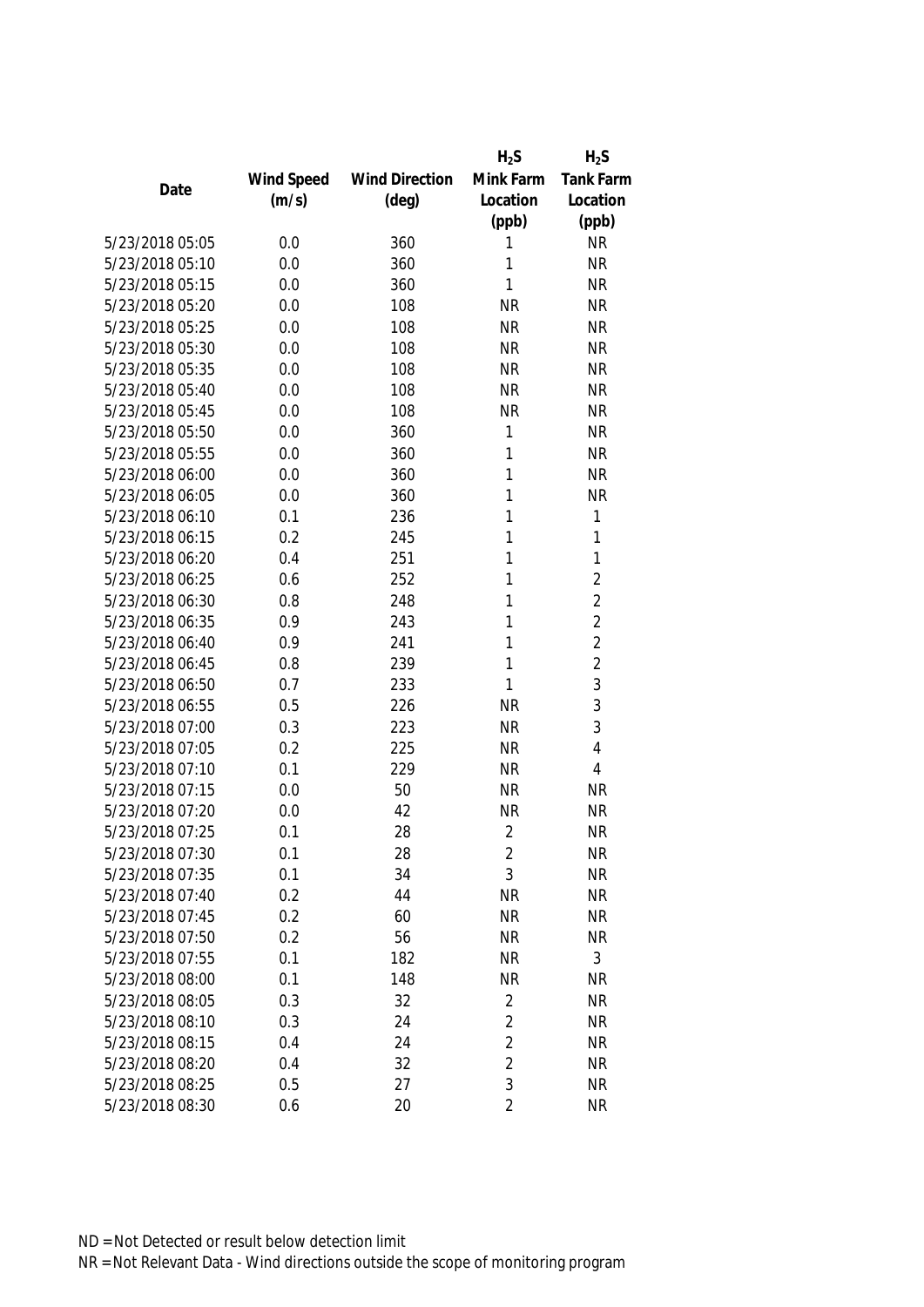|                 |            |                       | $H_2S$         | $H_2S$           |
|-----------------|------------|-----------------------|----------------|------------------|
|                 | Wind Speed | <b>Wind Direction</b> | Mink Farm      | <b>Tank Farm</b> |
| Date            | (m/s)      | $(\text{deg})$        | Location       | Location         |
|                 |            |                       | (ppb)          | (ppb)            |
| 5/23/2018 08:35 | 0.6        | 11                    | 3              | <b>NR</b>        |
| 5/23/2018 08:40 | 0.7        | 9                     | 3              | <b>NR</b>        |
| 5/23/2018 08:45 | 0.9        | 12                    | $\overline{2}$ | <b>NR</b>        |
| 5/23/2018 08:50 | 1.2        | 13                    | 3              | <b>NR</b>        |
| 5/23/2018 08:55 | 1.4        | 14                    | $\overline{2}$ | <b>NR</b>        |
| 5/23/2018 09:00 | 1.6        | 18                    | 3              | <b>NR</b>        |
| 5/23/2018 09:05 | 1.7        | 22                    | 3              | <b>NR</b>        |
| 5/23/2018 09:10 | 1.8        | 25                    | 3              | <b>NR</b>        |
| 5/23/2018 09:15 | 1.9        | 25                    | 3              | <b>NR</b>        |
| 5/23/2018 09:20 | 1.9        | 25                    | 3              | <b>NR</b>        |
| 5/23/2018 09:25 | 1.9        | 28                    | $\overline{2}$ | <b>NR</b>        |
| 5/23/2018 09:30 | 1.9        | 28                    | $\overline{2}$ | <b>NR</b>        |
| 5/23/2018 09:35 | 2.0        | 28                    | $\overline{2}$ | <b>NR</b>        |
| 5/23/2018 09:40 | 2.0        | 30                    | $\mathbf{1}$   | <b>NR</b>        |
| 5/23/2018 09:45 | 2.0        | 35                    | $\mathbf{1}$   | <b>NR</b>        |
| 5/23/2018 09:50 | 2.0        | 40                    | 1              | <b>NR</b>        |
| 5/23/2018 09:55 | 1.9        | 42                    | <b>NR</b>      | <b>NR</b>        |
| 5/23/2018 10:00 | 1.9        | 43                    | <b>NR</b>      | <b>NR</b>        |
| 5/23/2018 10:05 | 1.9        | 52                    | <b>NR</b>      | <b>NR</b>        |
| 5/23/2018 10:10 | 1.8        | 69                    | <b>NR</b>      | <b>NR</b>        |
| 5/23/2018 10:15 | 1.9        | 80                    | <b>NR</b>      | <b>NR</b>        |
| 5/23/2018 10:20 | 1.9        | 88                    | <b>NR</b>      | <b>NR</b>        |
| 5/23/2018 10:25 | 1.9        | 87                    | <b>NR</b>      | <b>NR</b>        |
| 5/23/2018 10:30 | 1.9        | 88                    | <b>NR</b>      | <b>NR</b>        |
| 5/23/2018 10:35 | 2.1        | 86                    | <b>NR</b>      | <b>NR</b>        |
| 5/23/2018 10:40 | 2.1        | 82                    | <b>NR</b>      | <b>NR</b>        |
| 5/23/2018 10:45 | 1.9        | 78                    | <b>NR</b>      | <b>NR</b>        |
| 5/23/2018 10:50 | 1.8        | 73                    | <b>NR</b>      | <b>NR</b>        |
| 5/23/2018 10:55 | 1.8        | 74                    | <b>NR</b>      | <b>NR</b>        |
| 5/23/2018 11:00 | 1.6        | 88                    | <b>NR</b>      | <b>NR</b>        |
| 5/23/2018 11:05 | 1.4        | 97                    | <b>NR</b>      | <b>NR</b>        |
| 5/23/2018 11:10 | 1.4        | 103                   | <b>NR</b>      | <b>NR</b>        |
| 5/23/2018 11:15 | 1.5        | 105                   | <b>NR</b>      | <b>NR</b>        |
| 5/23/2018 11:20 | 1.3        | 118                   | <b>NR</b>      | <b>NR</b>        |
| 5/23/2018 11:25 | 1.1        | 132                   | <b>NR</b>      | <b>NR</b>        |
| 5/23/2018 11:30 | 1.0        | 134                   | <b>NR</b>      | <b>NR</b>        |
| 5/23/2018 11:35 | 0.9        | 126                   | <b>NR</b>      | <b>NR</b>        |
| 5/23/2018 11:40 | 0.8        | 102                   | <b>NR</b>      | <b>NR</b>        |
| 5/23/2018 11:45 | 0.7        | 108                   | <b>NR</b>      | <b>NR</b>        |
| 5/23/2018 11:50 | 0.9        | 115                   | <b>NR</b>      | <b>NR</b>        |
| 5/23/2018 11:55 | 1.2        | 123                   | <b>NR</b>      | <b>NR</b>        |
| 5/23/2018 12:00 | 1.5        | 138                   | <b>NR</b>      | <b>NR</b>        |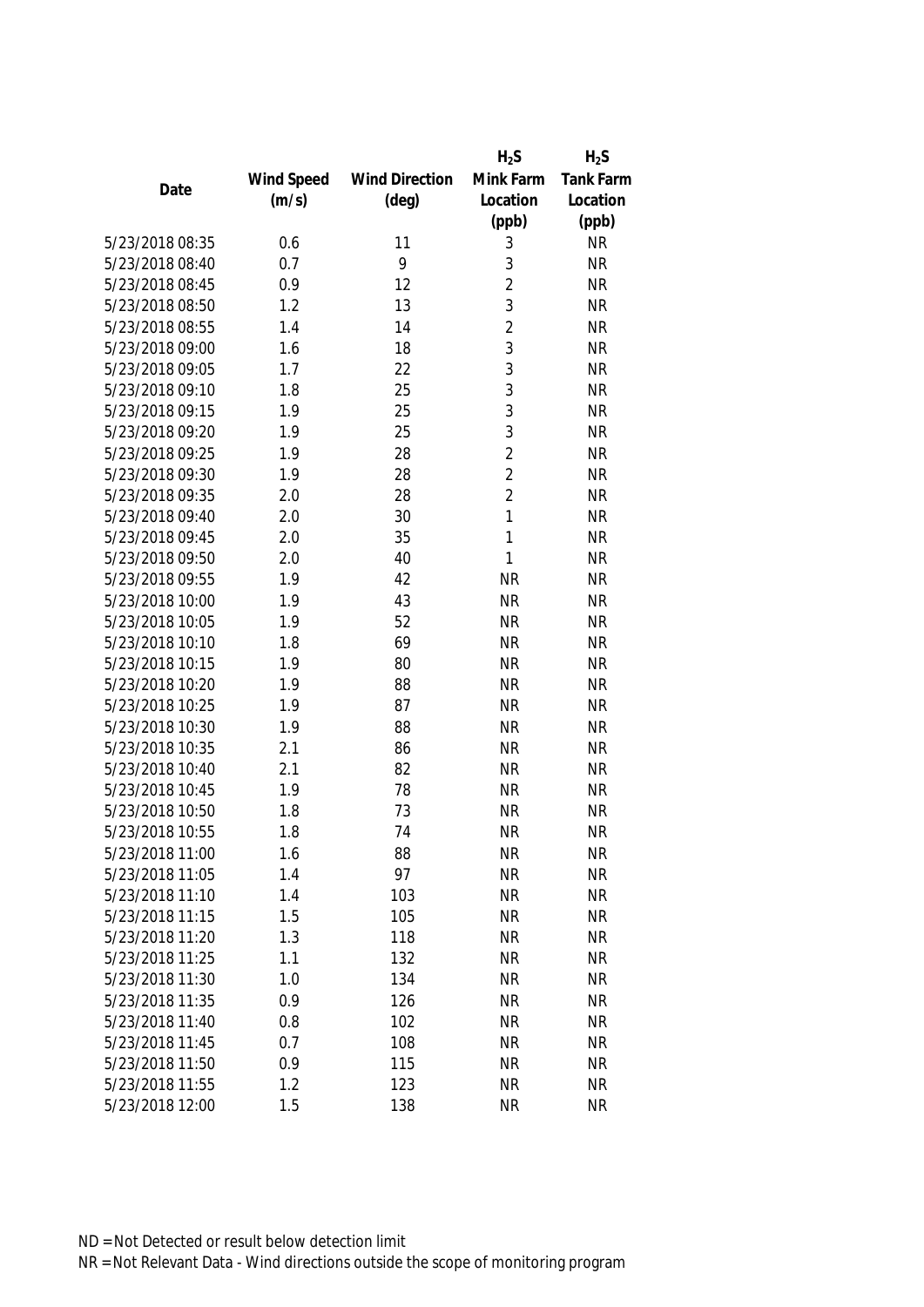|                 |            |                       | $H_2S$    | $H_2S$           |
|-----------------|------------|-----------------------|-----------|------------------|
|                 | Wind Speed | <b>Wind Direction</b> | Mink Farm | <b>Tank Farm</b> |
| Date            | (m/s)      | $(\text{deg})$        | Location  | Location         |
|                 |            |                       | (ppb)     | (ppb)            |
| 5/23/2018 12:05 | 1.4        | 159                   | <b>NR</b> | <b>NR</b>        |
| 5/23/2018 12:10 | 1.5        | 169                   | <b>NR</b> | <b>NR</b>        |
| 5/23/2018 12:15 | 1.5        | 172                   | <b>NR</b> | <b>NR</b>        |
| 5/23/2018 12:20 | 1.4        | 173                   | <b>NR</b> | <b>NR</b>        |
| 5/23/2018 12:25 | 1.4        | 166                   | <b>NR</b> | <b>NR</b>        |
| 5/23/2018 12:30 | 1.3        | 129                   | <b>NR</b> | <b>NR</b>        |
| 5/23/2018 12:35 | 1.4        | 123                   | <b>NR</b> | <b>NR</b>        |
| 5/23/2018 12:40 | 1.3        | 110                   | <b>NR</b> | <b>NR</b>        |
| 5/23/2018 12:45 | 1.2        | 97                    | <b>NR</b> | <b>NR</b>        |
| 5/23/2018 12:50 | 1.0        | 92                    | <b>NR</b> | <b>NR</b>        |
| 5/23/2018 12:55 | 0.9        | 90                    | <b>NR</b> | <b>NR</b>        |
| 5/23/2018 13:00 | 1.0        | 79                    | <b>NR</b> | <b>NR</b>        |
| 5/23/2018 13:05 | 1.1        | 50                    | <b>NR</b> | <b>NR</b>        |
| 5/23/2018 13:10 | 1.2        | 38                    | <b>NR</b> | <b>NR</b>        |
| 5/23/2018 13:15 | 1.5        | 40                    | <b>NR</b> | <b>NR</b>        |
| 5/23/2018 13:20 | 1.7        | 47                    | <b>NR</b> | <b>NR</b>        |
| 5/23/2018 13:25 | 1.7        | 53                    | <b>NR</b> | <b>NR</b>        |
| 5/23/2018 13:30 | 1.7        | 53                    | <b>NR</b> | <b>NR</b>        |
| 5/23/2018 13:35 | 1.7        | 69                    | <b>NR</b> | <b>NR</b>        |
| 5/23/2018 13:40 | 1.5        | 87                    | <b>NR</b> | <b>NR</b>        |
| 5/23/2018 13:45 | 1.6        | 68                    | <b>NR</b> | <b>NR</b>        |
| 5/23/2018 13:50 | 1.6        | 61                    | <b>NR</b> | <b>NR</b>        |
| 5/23/2018 13:55 | 1.5        | 73                    | <b>NR</b> | <b>NR</b>        |
| 5/23/2018 14:00 | 1.4        | 69                    | <b>NR</b> | <b>NR</b>        |
| 5/23/2018 14:05 | 1.3        | 64                    | <b>NR</b> | <b>NR</b>        |
| 5/23/2018 14:10 | 1.4        | 60                    | <b>NR</b> | <b>NR</b>        |
| 5/23/2018 14:15 | 1.3        | 63                    | <b>NR</b> | <b>NR</b>        |
| 5/23/2018 14:20 | 1.3        | 61                    | <b>NR</b> | <b>NR</b>        |
| 5/23/2018 14:25 | 1.5        | 47                    | <b>NR</b> | <b>NR</b>        |
| 5/23/2018 14:30 | 1.6        | 40                    | <b>NR</b> | <b>NR</b>        |
| 5/23/2018 14:35 | 2.0        | 34                    | <b>NR</b> | <b>NR</b>        |
| 5/23/2018 14:40 | 2.2        | 29                    | <b>NR</b> | <b>NR</b>        |
| 5/23/2018 14:45 | 2.3        | 26                    | 1         | <b>NR</b>        |
| 5/23/2018 14:50 | 2.2        | 23                    | 1         | <b>NR</b>        |
| 5/23/2018 14:55 | 2.2        | 15                    | 1         | <b>NR</b>        |
| 5/23/2018 15:00 | 2.2        | 5                     | <b>NR</b> | <b>NR</b>        |
| 5/23/2018 15:05 | 1.9        | $\overline{7}$        | <b>NR</b> | <b>NR</b>        |
| 5/23/2018 15:10 | 1.8        | 22                    | <b>NR</b> | <b>NR</b>        |
| 5/23/2018 15:15 | 1.7        | 40                    | <b>NR</b> | <b>NR</b>        |
| 5/23/2018 15:20 | 1.9        | 37                    | <b>NR</b> | <b>NR</b>        |
| 5/23/2018 15:25 | 1.8        | 38                    | <b>NR</b> | <b>NR</b>        |
| 5/23/2018 15:30 | 1.8        | 66                    | <b>NR</b> | <b>NR</b>        |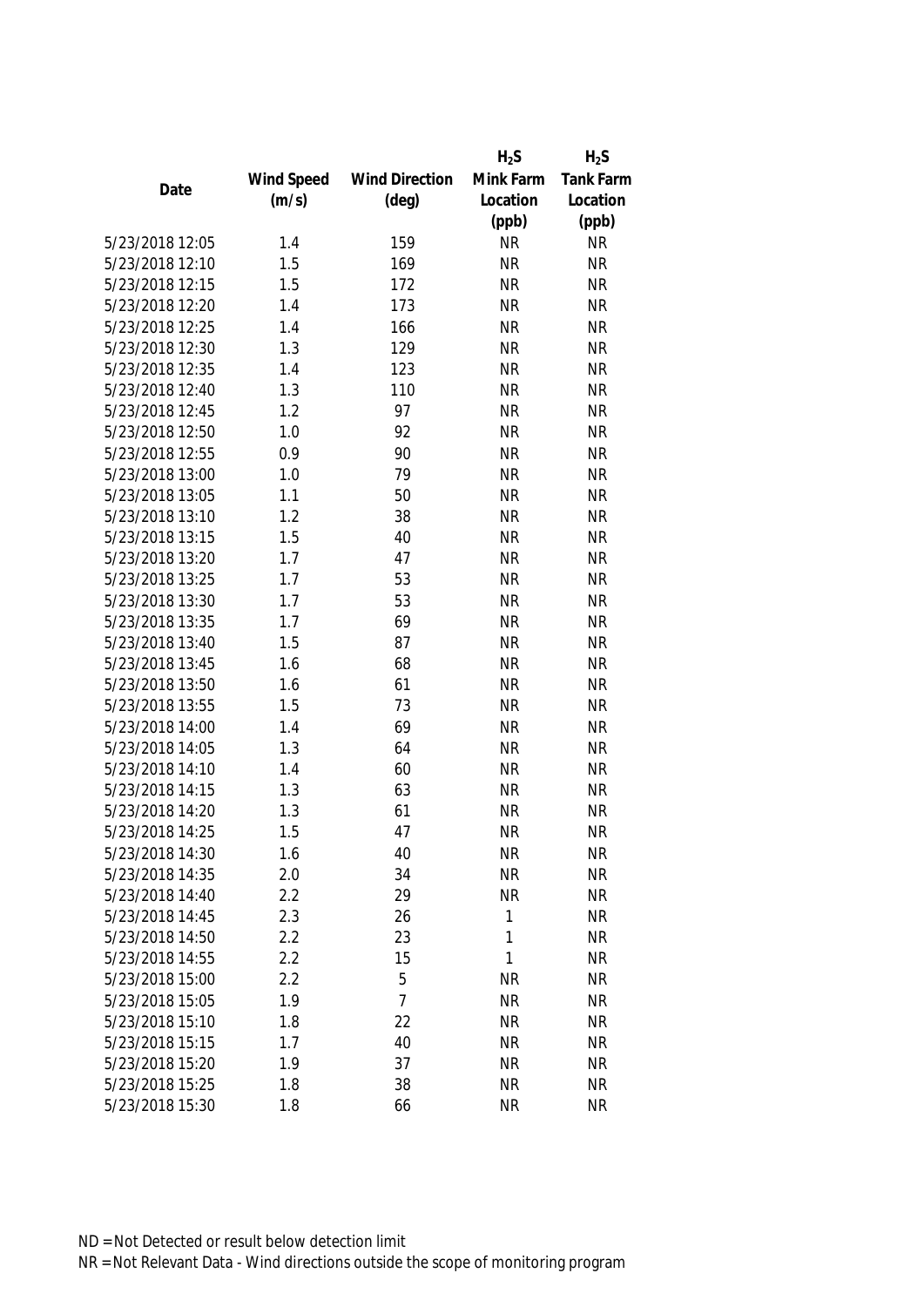|                 |            |                       | $H_2S$    | $H_2S$           |
|-----------------|------------|-----------------------|-----------|------------------|
|                 | Wind Speed | <b>Wind Direction</b> | Mink Farm | <b>Tank Farm</b> |
| Date            | (m/s)      | $(\text{deg})$        | Location  | Location         |
|                 |            |                       | (ppb)     | (ppb)            |
| 5/23/2018 15:35 | 1.8        | 59                    | <b>NR</b> | <b>NR</b>        |
| 5/23/2018 15:40 | 1.5        | 40                    | <b>NR</b> | <b>NR</b>        |
| 5/23/2018 15:45 | 1.2        | 33                    | <b>NR</b> | <b>NR</b>        |
| 5/23/2018 15:50 | 1.1        | 50                    | <b>NR</b> | <b>NR</b>        |
| 5/23/2018 15:55 | 1.1        | 81                    | <b>NR</b> | <b>NR</b>        |
| 5/23/2018 16:00 | 1.0        | 93                    | <b>NR</b> | <b>NR</b>        |
| 5/23/2018 16:05 | 1.0        | 124                   | <b>NR</b> | <b>NR</b>        |
| 5/23/2018 16:10 | 1.2        | 122                   | <b>NR</b> | <b>NR</b>        |
| 5/23/2018 16:15 | 1.3        | 116                   | <b>NR</b> | <b>NR</b>        |
| 5/23/2018 16:20 | 1.4        | 103                   | <b>NR</b> | <b>NR</b>        |
| 5/23/2018 16:25 | 1.4        | 101                   | <b>NR</b> | <b>NR</b>        |
| 5/23/2018 16:30 | 1.4        | 96                    | <b>NR</b> | <b>NR</b>        |
| 5/23/2018 16:35 | 1.6        | 93                    | <b>NR</b> | <b>NR</b>        |
| 5/23/2018 16:40 | 1.7        | 93                    | <b>NR</b> | <b>NR</b>        |
| 5/23/2018 16:45 | 1.9        | 95                    | <b>NR</b> | <b>NR</b>        |
| 5/23/2018 16:50 | 2.0        | 98                    | <b>NR</b> | <b>NR</b>        |
| 5/23/2018 16:55 | 2.1        | 91                    | <b>NR</b> | <b>NR</b>        |
| 5/23/2018 17:00 | 2.1        | 92                    | <b>NR</b> | <b>NR</b>        |
| 5/23/2018 17:05 | 2.2        | 90                    | <b>NR</b> | <b>NR</b>        |
| 5/23/2018 17:10 | 2.2        | 89                    | <b>NR</b> | <b>NR</b>        |
| 5/23/2018 17:15 | 2.3        | 89                    | <b>NR</b> | <b>NR</b>        |
| 5/23/2018 17:20 | 2.5        | 94                    | <b>NR</b> | <b>NR</b>        |
| 5/23/2018 17:25 | 2.6        | 102                   | <b>NR</b> | <b>NR</b>        |
| 5/23/2018 17:30 | 2.6        | 105                   | <b>NR</b> | <b>NR</b>        |
| 5/23/2018 17:35 | 2.6        | 104                   | <b>NR</b> | <b>NR</b>        |
| 5/23/2018 17:40 | 2.6        | 105                   | <b>NR</b> | <b>NR</b>        |
| 5/23/2018 17:45 | 2.5        | 105                   | <b>NR</b> | <b>NR</b>        |
| 5/23/2018 17:50 | 2.4        | 101                   | <b>NR</b> | <b>NR</b>        |
| 5/23/2018 17:55 | 2.3        | 98                    | <b>NR</b> | <b>NR</b>        |
| 5/23/2018 18:00 | 2.2        | 90                    | <b>NR</b> | <b>NR</b>        |
| 5/23/2018 18:05 | 2.1        | 88                    | <b>NR</b> | <b>NR</b>        |
| 5/23/2018 18:10 | 1.9        | 84                    | <b>NR</b> | <b>NR</b>        |
| 5/23/2018 18:15 | 1.9        | 82                    | <b>NR</b> | <b>NR</b>        |
| 5/23/2018 18:20 | 1.8        | 82                    | NR        | <b>NR</b>        |
| 5/23/2018 18:25 | 1.9        | 82                    | <b>NR</b> | <b>NR</b>        |
| 5/23/2018 18:30 | 2.0        | 86                    | <b>NR</b> | <b>NR</b>        |
| 5/23/2018 18:35 | 2.0        | 85                    | <b>NR</b> | <b>NR</b>        |
| 5/23/2018 18:40 | 2.2        | 86                    | <b>NR</b> | <b>NR</b>        |
| 5/23/2018 18:45 | 2.2        | 87                    | <b>NR</b> | <b>NR</b>        |
| 5/23/2018 18:50 | 2.2        | 85                    | <b>NR</b> | <b>NR</b>        |
| 5/23/2018 18:55 | 2.1        | 85                    | <b>NR</b> | <b>NR</b>        |
| 5/23/2018 19:00 | 2.1        | 83                    | <b>NR</b> | <b>NR</b>        |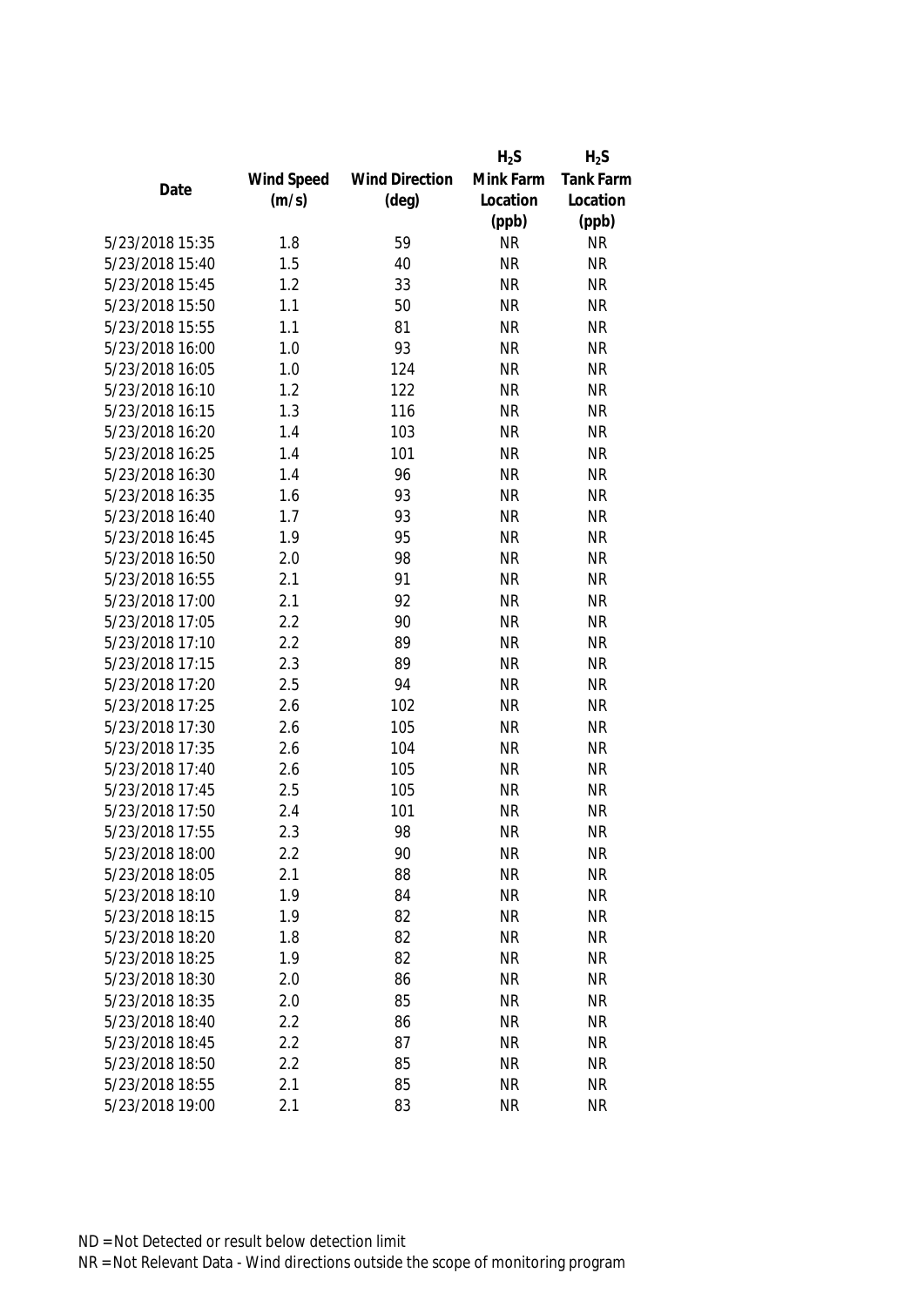|                 |            |                       | $H_2S$    | $H_2S$           |
|-----------------|------------|-----------------------|-----------|------------------|
|                 | Wind Speed | <b>Wind Direction</b> | Mink Farm | <b>Tank Farm</b> |
| Date            | (m/s)      | $(\text{deg})$        | Location  | Location         |
|                 |            |                       | (ppb)     | (ppb)            |
| 5/23/2018 19:05 | 2.1        | 85                    | <b>NR</b> | <b>NR</b>        |
| 5/23/2018 19:10 | 2.1        | 86                    | <b>NR</b> | <b>NR</b>        |
| 5/23/2018 19:15 | 2.1        | 89                    | <b>NR</b> | <b>NR</b>        |
| 5/23/2018 19:20 | 2.1        | 90                    | <b>NR</b> | <b>NR</b>        |
| 5/23/2018 19:25 | 2.1        | 88                    | <b>NR</b> | <b>NR</b>        |
| 5/23/2018 19:30 | 2.1        | 90                    | <b>NR</b> | <b>NR</b>        |
| 5/23/2018 19:35 | 2.1        | 87                    | <b>NR</b> | <b>NR</b>        |
| 5/23/2018 19:40 | 2.1        | 84                    | <b>NR</b> | <b>NR</b>        |
| 5/23/2018 19:45 | 2.1        | 82                    | <b>NR</b> | <b>NR</b>        |
| 5/23/2018 19:50 | 2.1        | 81                    | <b>NR</b> | <b>NR</b>        |
| 5/23/2018 19:55 | 2.1        | 82                    | <b>NR</b> | <b>NR</b>        |
| 5/23/2018 20:00 | 2.1        | 83                    | <b>NR</b> | <b>NR</b>        |
| 5/23/2018 20:05 | 2.1        | 82                    | <b>NR</b> | <b>NR</b>        |
| 5/23/2018 20:10 | 2.0        | 82                    | <b>NR</b> | <b>NR</b>        |
| 5/23/2018 20:15 | 2.0        | 84                    | <b>NR</b> | <b>NR</b>        |
| 5/23/2018 20:20 | 2.0        | 85                    | <b>NR</b> | <b>NR</b>        |
| 5/23/2018 20:25 | 2.0        | 86                    | <b>NR</b> | <b>NR</b>        |
| 5/23/2018 20:30 | 2.0        | 86                    | <b>NR</b> | <b>NR</b>        |
| 5/23/2018 20:35 | 1.9        | 88                    | <b>NR</b> | <b>NR</b>        |
| 5/23/2018 20:40 | 1.9        | 86                    | <b>NR</b> | <b>NR</b>        |
| 5/23/2018 20:45 | 1.8        | 82                    | <b>NR</b> | <b>NR</b>        |
| 5/23/2018 20:50 | 1.7        | 79                    | <b>NR</b> | <b>NR</b>        |
| 5/23/2018 20:55 | 1.6        | 76                    | <b>NR</b> | <b>NR</b>        |
| 5/23/2018 21:00 | 1.4        | 72                    | <b>NR</b> | <b>NR</b>        |
| 5/23/2018 21:05 | 1.4        | 68                    | <b>NR</b> | <b>NR</b>        |
| 5/23/2018 21:10 | 1.4        | 70                    | <b>NR</b> | <b>NR</b>        |
| 5/23/2018 21:15 | 1.5        | 73                    | <b>NR</b> | <b>NR</b>        |
| 5/23/2018 21:20 | 1.7        | 75                    | <b>NR</b> | <b>NR</b>        |
| 5/23/2018 21:25 | 1.8        | 77                    | <b>NR</b> | <b>NR</b>        |
| 5/23/2018 21:30 | 2.0        | 77                    | NR        | <b>NR</b>        |
| 5/23/2018 21:35 | 2.0        | 78                    | <b>NR</b> | <b>NR</b>        |
| 5/23/2018 21:40 | 2.0        | 78                    | <b>NR</b> | <b>NR</b>        |
| 5/23/2018 21:45 | 1.9        | 76                    | <b>NR</b> | <b>NR</b>        |
| 5/23/2018 21:50 | 1.8        | 73                    | NR        | <b>NR</b>        |
| 5/23/2018 21:55 | 1.7        | 73                    | <b>NR</b> | <b>NR</b>        |
| 5/23/2018 22:00 | 1.6        | 73                    | <b>NR</b> | <b>NR</b>        |
| 5/23/2018 22:05 | 1.6        | 73                    | <b>NR</b> | <b>NR</b>        |
| 5/23/2018 22:10 | 1.5        | 72                    | NR        | <b>NR</b>        |
| 5/23/2018 22:15 | 1.6        | 72                    | <b>NR</b> | <b>NR</b>        |
| 5/23/2018 22:20 | 1.6        | 74                    | <b>NR</b> | <b>NR</b>        |
| 5/23/2018 22:25 | 1.7        | 75                    | <b>NR</b> | <b>NR</b>        |
| 5/23/2018 22:30 | 1.8        | 74                    | <b>NR</b> | <b>NR</b>        |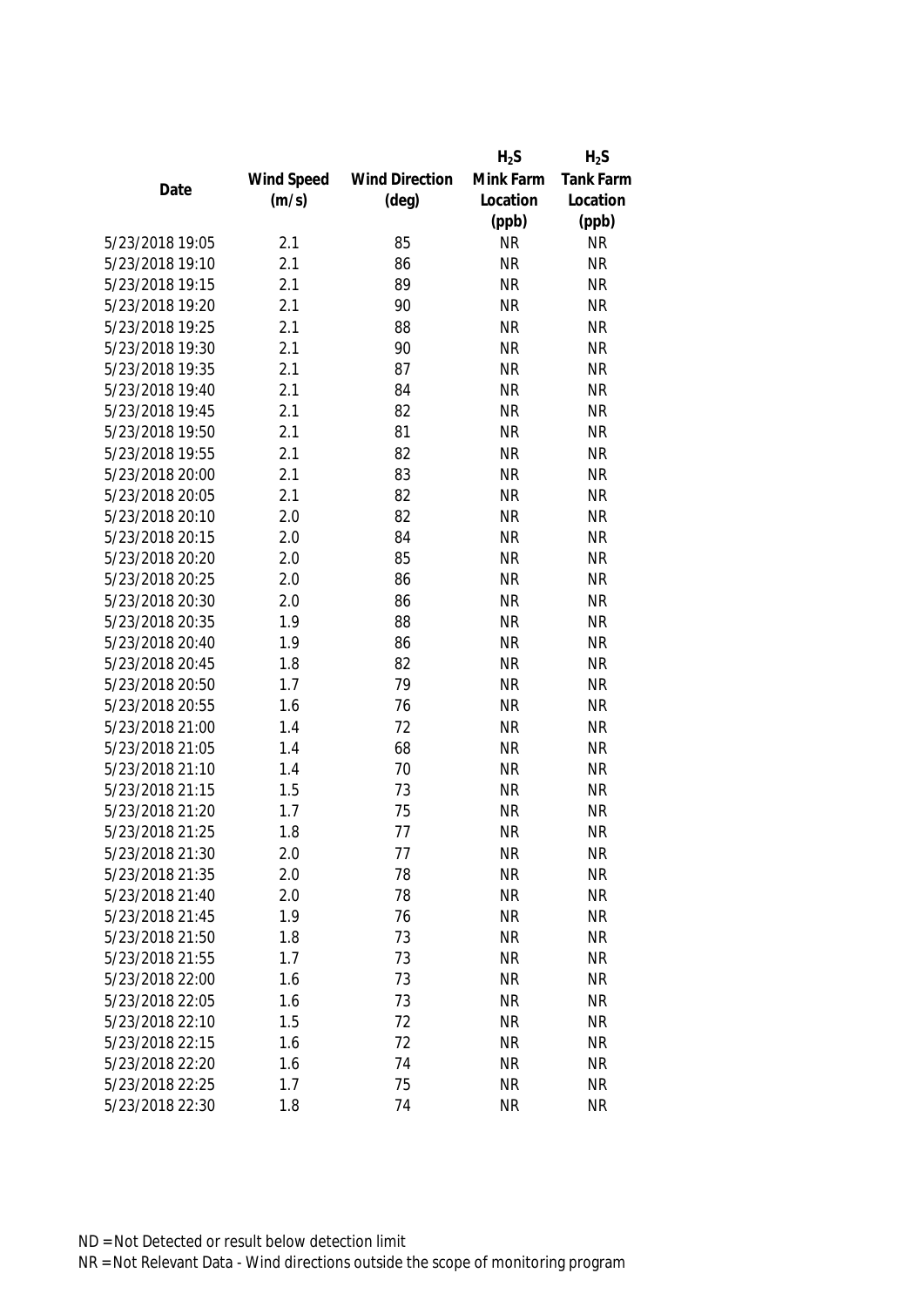|                 |            |                       | $H_2S$    | $H_2S$           |
|-----------------|------------|-----------------------|-----------|------------------|
|                 | Wind Speed | <b>Wind Direction</b> | Mink Farm | <b>Tank Farm</b> |
| Date            | (m/s)      | $(\text{deg})$        | Location  | Location         |
|                 |            |                       | (ppb)     | (ppb)            |
| 5/23/2018 22:35 | 1.7        | 76                    | <b>NR</b> | <b>NR</b>        |
| 5/23/2018 22:40 | 1.7        | 76                    | <b>NR</b> | <b>NR</b>        |
| 5/23/2018 22:45 | 1.8        | 79                    | <b>NR</b> | <b>NR</b>        |
| 5/23/2018 22:50 | 1.8        | 79                    | <b>NR</b> | <b>NR</b>        |
| 5/23/2018 22:55 | 1.7        | 78                    | <b>NR</b> | <b>NR</b>        |
| 5/23/2018 23:00 | 1.6        | 82                    | <b>NR</b> | <b>NR</b>        |
| 5/23/2018 23:05 | 1.7        | 84                    | <b>NR</b> | <b>NR</b>        |
| 5/23/2018 23:10 | 1.8        | 86                    | <b>NR</b> | <b>NR</b>        |
| 5/23/2018 23:15 | 1.9        | 85                    | <b>NR</b> | <b>NR</b>        |
| 5/23/2018 23:20 | 1.9        | 84                    | <b>NR</b> | <b>NR</b>        |
| 5/23/2018 23:25 | 2.1        | 85                    | <b>NR</b> | <b>NR</b>        |
| 5/23/2018 23:30 | 2.2        | 83                    | <b>NR</b> | <b>NR</b>        |
| 5/23/2018 23:35 | 2.2        | 83                    | <b>NR</b> | <b>NR</b>        |
| 5/23/2018 23:40 | 2.3        | 82                    | <b>NR</b> | <b>NR</b>        |
| 5/23/2018 23:45 | 2.3        | 83                    | <b>NR</b> | <b>NR</b>        |
| 5/23/2018 23:50 | 2.3        | 84                    | <b>NR</b> | <b>NR</b>        |
| 5/23/2018 23:55 | 2.3        | 87                    | <b>NR</b> | <b>NR</b>        |
| 5/23/2018 24:00 | 2.3        | 90                    | <b>NR</b> | <b>NR</b>        |
| 5/24/2018 00:05 | 2.2        | 89                    | <b>NR</b> | <b>NR</b>        |
| 5/24/2018 00:10 | 2.1        | 90                    | <b>NR</b> | <b>NR</b>        |
| 5/24/2018 00:15 | 1.9        | 86                    | <b>NR</b> | <b>NR</b>        |
| 5/24/2018 00:20 | 1.8        | 81                    | <b>NR</b> | <b>NR</b>        |
| 5/24/2018 00:25 | 1.7        | 76                    | <b>NR</b> | <b>NR</b>        |
| 5/24/2018 00:30 | 1.6        | 73                    | <b>NR</b> | <b>NR</b>        |
| 5/24/2018 00:35 | 1.6        | 72                    | <b>NR</b> | <b>NR</b>        |
| 5/24/2018 00:40 | 1.7        | 73                    | <b>NR</b> | <b>NR</b>        |
| 5/24/2018 00:45 | 1.8        | 75                    | <b>NR</b> | <b>NR</b>        |
| 5/24/2018 00:50 | 1.9        | 78                    | <b>NR</b> | <b>NR</b>        |
| 5/24/2018 00:55 | 2.0        | 84                    | <b>NR</b> | <b>NR</b>        |
| 5/24/2018 01:00 | 2.0        | 86                    | <b>NR</b> | <b>NR</b>        |
| 5/24/2018 01:05 | 1.9        | 85                    | <b>NR</b> | <b>NR</b>        |
| 5/24/2018 01:10 | 1.8        | 83                    | <b>NR</b> | <b>NR</b>        |
| 5/24/2018 01:15 | 1.7        | 82                    | <b>NR</b> | <b>NR</b>        |
| 5/24/2018 01:20 | 1.8        | 84                    | NR        | <b>NR</b>        |
| 5/24/2018 01:25 | 1.8        | 83                    | <b>NR</b> | <b>NR</b>        |
| 5/24/2018 01:30 | 1.9        | 83                    | <b>NR</b> | <b>NR</b>        |
| 5/24/2018 01:35 | 1.9        | 83                    | <b>NR</b> | <b>NR</b>        |
| 5/24/2018 01:40 | 2.0        | 85                    | <b>NR</b> | <b>NR</b>        |
| 5/24/2018 01:45 | 2.0        | 87                    | <b>NR</b> | <b>NR</b>        |
| 5/24/2018 01:50 | 2.0        | 84                    | <b>NR</b> | <b>NR</b>        |
| 5/24/2018 01:55 | 2.0        | 83                    | <b>NR</b> | <b>NR</b>        |
| 5/24/2018 02:00 | 2.0        | 81                    | <b>NR</b> | <b>NR</b>        |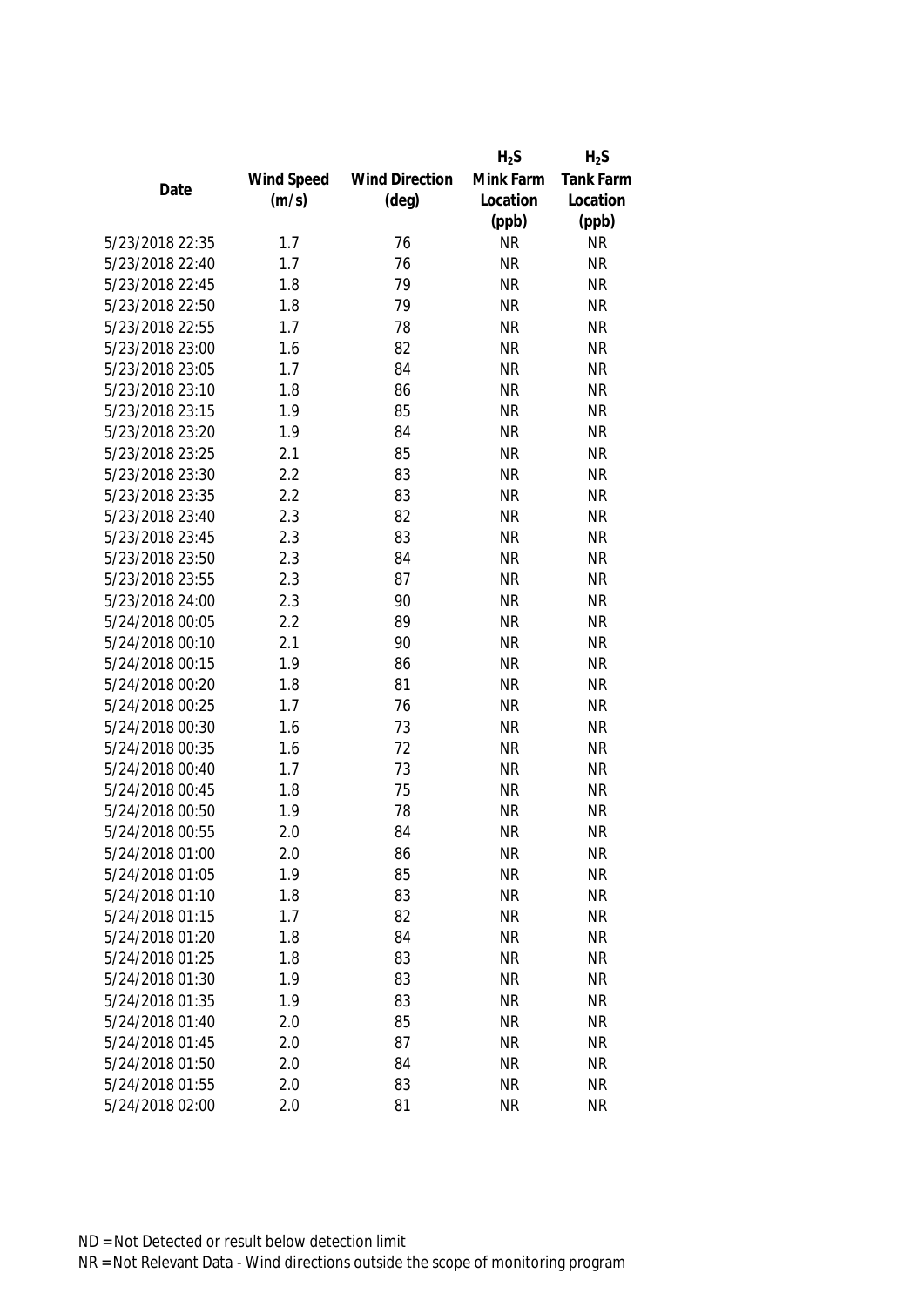|                 |            |                       | $H_2S$    | $H_2S$           |
|-----------------|------------|-----------------------|-----------|------------------|
|                 | Wind Speed | <b>Wind Direction</b> | Mink Farm | <b>Tank Farm</b> |
| Date            | (m/s)      | $(\text{deg})$        | Location  | Location         |
|                 |            |                       | (ppb)     | (ppb)            |
| 5/24/2018 02:05 | 2.0        | 83                    | <b>NR</b> | <b>NR</b>        |
| 5/24/2018 02:10 | 2.0        | 85                    | <b>NR</b> | <b>NR</b>        |
| 5/24/2018 02:15 | 1.9        | 89                    | <b>NR</b> | <b>NR</b>        |
| 5/24/2018 02:20 | 2.0        | 94                    | <b>NR</b> | <b>NR</b>        |
| 5/24/2018 02:25 | 2.1        | 99                    | <b>NR</b> | <b>NR</b>        |
| 5/24/2018 02:30 | 2.0        | 102                   | <b>NR</b> | <b>NR</b>        |
| 5/24/2018 02:35 | 2.0        | 104                   | <b>NR</b> | <b>NR</b>        |
| 5/24/2018 02:40 | 2.0        | 105                   | <b>NR</b> | <b>NR</b>        |
| 5/24/2018 02:45 | 1.9        | 103                   | <b>NR</b> | <b>NR</b>        |
| 5/24/2018 02:50 | 1.8        | 102                   | <b>NR</b> | <b>NR</b>        |
| 5/24/2018 02:55 | 1.8        | 101                   | <b>NR</b> | <b>NR</b>        |
| 5/24/2018 03:00 | 1.8        | 102                   | <b>NR</b> | <b>NR</b>        |
| 5/24/2018 03:05 | 2.0        | 104                   | <b>NR</b> | <b>NR</b>        |
| 5/24/2018 03:10 | 2.1        | 107                   | <b>NR</b> | <b>NR</b>        |
| 5/24/2018 03:15 | 2.4        | 112                   | <b>NR</b> | <b>NR</b>        |
| 5/24/2018 03:20 | 2.6        | 115                   | <b>NR</b> | <b>NR</b>        |
| 5/24/2018 03:25 | 2.7        | 118                   | <b>NR</b> | <b>NR</b>        |
| 5/24/2018 03:30 | 2.8        | 120                   | <b>NR</b> | <b>NR</b>        |
| 5/24/2018 03:35 | 2.9        | 122                   | <b>NR</b> | <b>NR</b>        |
| 5/24/2018 03:40 | 2.8        | 123                   | <b>NR</b> | <b>NR</b>        |
| 5/24/2018 03:45 | 2.7        | 123                   | <b>NR</b> | <b>NR</b>        |
| 5/24/2018 03:50 | 2.7        | 122                   | <b>NR</b> | <b>NR</b>        |
| 5/24/2018 03:55 | 2.6        | 122                   | <b>NR</b> | <b>NR</b>        |
| 5/24/2018 04:00 | 2.5        | 121                   | <b>NR</b> | <b>NR</b>        |
| 5/24/2018 04:05 | 2.2        | 117                   | <b>NR</b> | <b>NR</b>        |
| 5/24/2018 04:10 | 2.1        | 111                   | <b>NR</b> | <b>NR</b>        |
| 5/24/2018 04:15 | 2.0        | 107                   | <b>NR</b> | <b>NR</b>        |
| 5/24/2018 04:20 | 1.8        | 104                   | <b>NR</b> | <b>NR</b>        |
| 5/24/2018 04:25 | 1.6        | 100                   | <b>NR</b> | <b>NR</b>        |
| 5/24/2018 04:30 | 1.5        | 96                    | <b>NR</b> | <b>NR</b>        |
| 5/24/2018 04:35 | 1.4        | 94                    | <b>NR</b> | <b>NR</b>        |
| 5/24/2018 04:40 | 1.4        | 91                    | <b>NR</b> | <b>NR</b>        |
| 5/24/2018 04:45 | 1.4        | 92                    | <b>NR</b> | <b>NR</b>        |
| 5/24/2018 04:50 | 1.5        | 94                    | <b>NR</b> | <b>NR</b>        |
| 5/24/2018 04:55 | 1.6        | 95                    | <b>NR</b> | <b>NR</b>        |
| 5/24/2018 05:00 | 1.7        | 96                    | <b>NR</b> | <b>NR</b>        |
| 5/24/2018 05:05 | 1.8        | 99                    | <b>NR</b> | <b>NR</b>        |
| 5/24/2018 05:10 | 1.9        | 106                   | <b>NR</b> | <b>NR</b>        |
| 5/24/2018 05:15 | 2.0        | 107                   | <b>NR</b> | <b>NR</b>        |
| 5/24/2018 05:20 | 2.1        | 109                   | <b>NR</b> | <b>NR</b>        |
| 5/24/2018 05:25 | 2.2        | 113                   | <b>NR</b> | <b>NR</b>        |
| 5/24/2018 05:30 | 2.3        | 119                   | <b>NR</b> | <b>NR</b>        |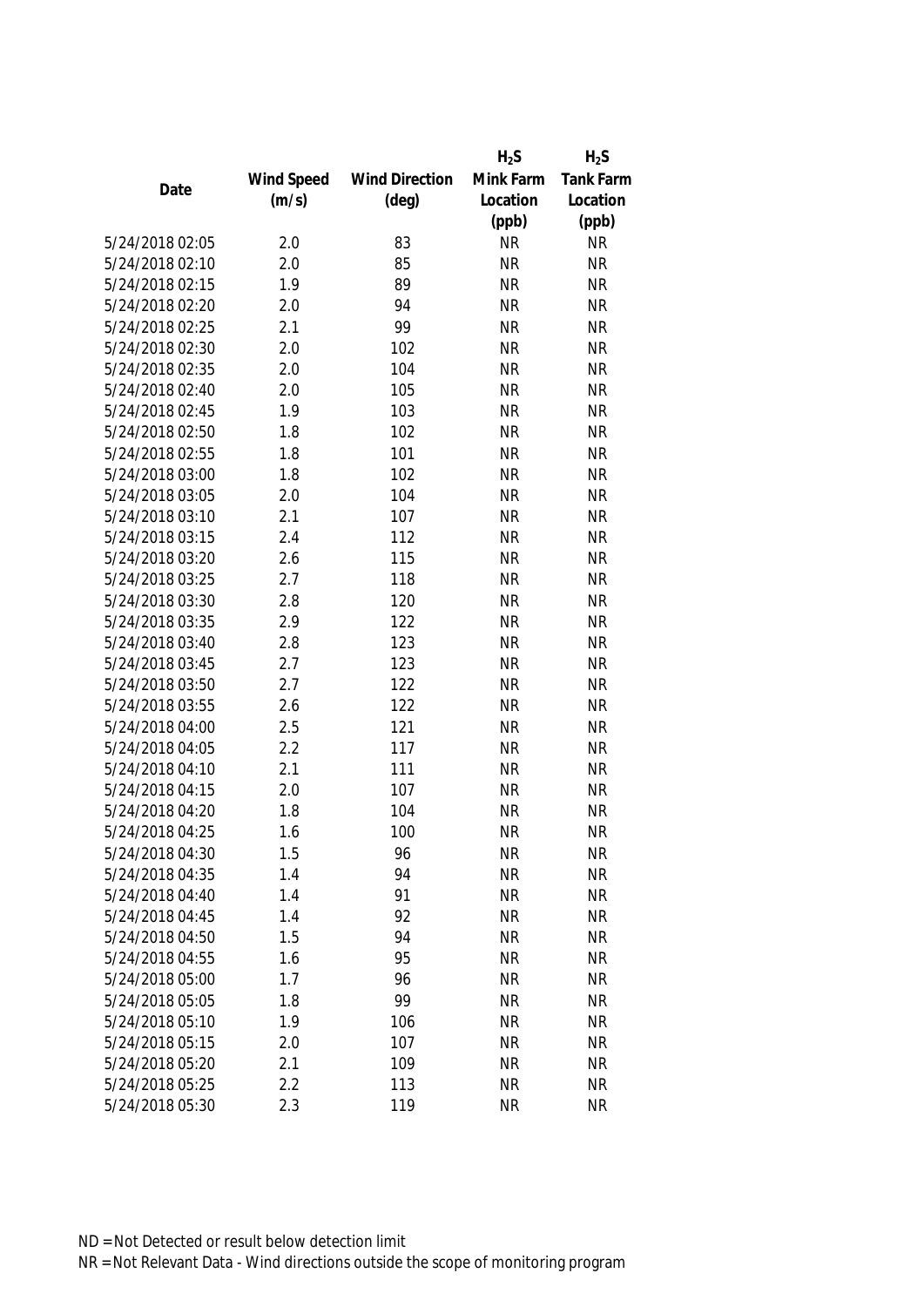|                 |            |                       | $H_2S$    | $H_2S$           |
|-----------------|------------|-----------------------|-----------|------------------|
|                 | Wind Speed | <b>Wind Direction</b> | Mink Farm | <b>Tank Farm</b> |
| Date            | (m/s)      | $(\text{deg})$        | Location  | Location         |
|                 |            |                       | (ppb)     | (ppb)            |
| 5/24/2018 05:35 | 2.4        | 125                   | <b>NR</b> | <b>NR</b>        |
| 5/24/2018 05:40 | 2.4        | 128                   | <b>NR</b> | <b>NR</b>        |
| 5/24/2018 05:45 | 2.4        | 131                   | <b>NR</b> | <b>NR</b>        |
| 5/24/2018 05:50 | 2.3        | 133                   | <b>NR</b> | <b>NR</b>        |
| 5/24/2018 05:55 | 2.2        | 134                   | <b>NR</b> | <b>NR</b>        |
| 5/24/2018 06:00 | 2.1        | 133                   | <b>NR</b> | <b>NR</b>        |
| 5/24/2018 06:05 | 2.0        | 133                   | <b>NR</b> | <b>NR</b>        |
| 5/24/2018 06:10 | 2.0        | 135                   | <b>NR</b> | <b>NR</b>        |
| 5/24/2018 06:15 | 1.9        | 137                   | <b>NR</b> | <b>NR</b>        |
| 5/24/2018 06:20 | 2.0        | 140                   | <b>NR</b> | <b>NR</b>        |
| 5/24/2018 06:25 | 2.0        | 142                   | <b>NR</b> | <b>NR</b>        |
| 5/24/2018 06:30 | 2.0        | 145                   | <b>NR</b> | <b>NR</b>        |
| 5/24/2018 06:35 | 2.1        | 148                   | <b>NR</b> | <b>NR</b>        |
| 5/24/2018 06:40 | 2.1        | 151                   | <b>NR</b> | <b>NR</b>        |
| 5/24/2018 06:45 | 2.2        | 154                   | <b>NR</b> | <b>NR</b>        |
| 5/24/2018 06:50 | 2.4        | 156                   | <b>NR</b> | <b>NR</b>        |
| 5/24/2018 06:55 | 2.5        | 159                   | <b>NR</b> | <b>NR</b>        |
| 5/24/2018 07:00 | 2.6        | 161                   | <b>NR</b> | <b>NR</b>        |
| 5/24/2018 07:05 | 2.6        | 163                   | <b>NR</b> | <b>NR</b>        |
| 5/24/2018 07:10 | 2.6        | 164                   | <b>NR</b> | <b>NR</b>        |
| 5/24/2018 07:15 | 2.6        | 165                   | <b>NR</b> | <b>NR</b>        |
| 5/24/2018 07:20 | 2.5        | 165                   | <b>NR</b> | <b>NR</b>        |
| 5/24/2018 07:25 | 2.5        | 167                   | <b>NR</b> | <b>NR</b>        |
| 5/24/2018 07:30 | 2.6        | 168                   | <b>NR</b> | <b>NR</b>        |
| 5/24/2018 07:35 | 2.7        | 170                   | <b>NR</b> | $\overline{2}$   |
| 5/24/2018 07:40 | 2.7        | 172                   | <b>NR</b> | $\overline{2}$   |
| 5/24/2018 07:45 | 2.8        | 174                   | <b>NR</b> | 1                |
| 5/24/2018 07:50 | 2.8        | 174                   | <b>NR</b> | 1                |
| 5/24/2018 07:55 | 3.0        | 173                   | <b>NR</b> | 1                |
| 5/24/2018 08:00 | 3.0        | 172                   | <b>NR</b> | 1                |
| 5/24/2018 08:05 | 3.1        | 170                   | <b>NR</b> | 1                |
| 5/24/2018 08:10 | 3.1        | 171                   | <b>NR</b> | 1                |
| 5/24/2018 08:15 | 3.2        | 171                   | <b>NR</b> | 1                |
| 5/24/2018 08:20 | 3.2        | 173                   | <b>NR</b> | 1                |
| 5/24/2018 08:25 | 3.2        | 176                   | <b>NR</b> | 1                |
| 5/24/2018 08:30 | 3.3        | 177                   | <b>NR</b> | 1                |
| 5/24/2018 08:35 | 3.5        | 178                   | <b>NR</b> | 1                |
| 5/24/2018 08:40 | 3.4        | 178                   | <b>NR</b> | 1                |
| 5/24/2018 08:45 | 3.4        | 180                   | <b>NR</b> | 1                |
| 5/24/2018 08:50 | 3.4        | 181                   | <b>NR</b> | 1                |
| 5/24/2018 08:55 | 3.3        | 182                   | <b>NR</b> | 1                |
| 5/24/2018 09:00 | 3.2        | 180                   | <b>NR</b> | 1                |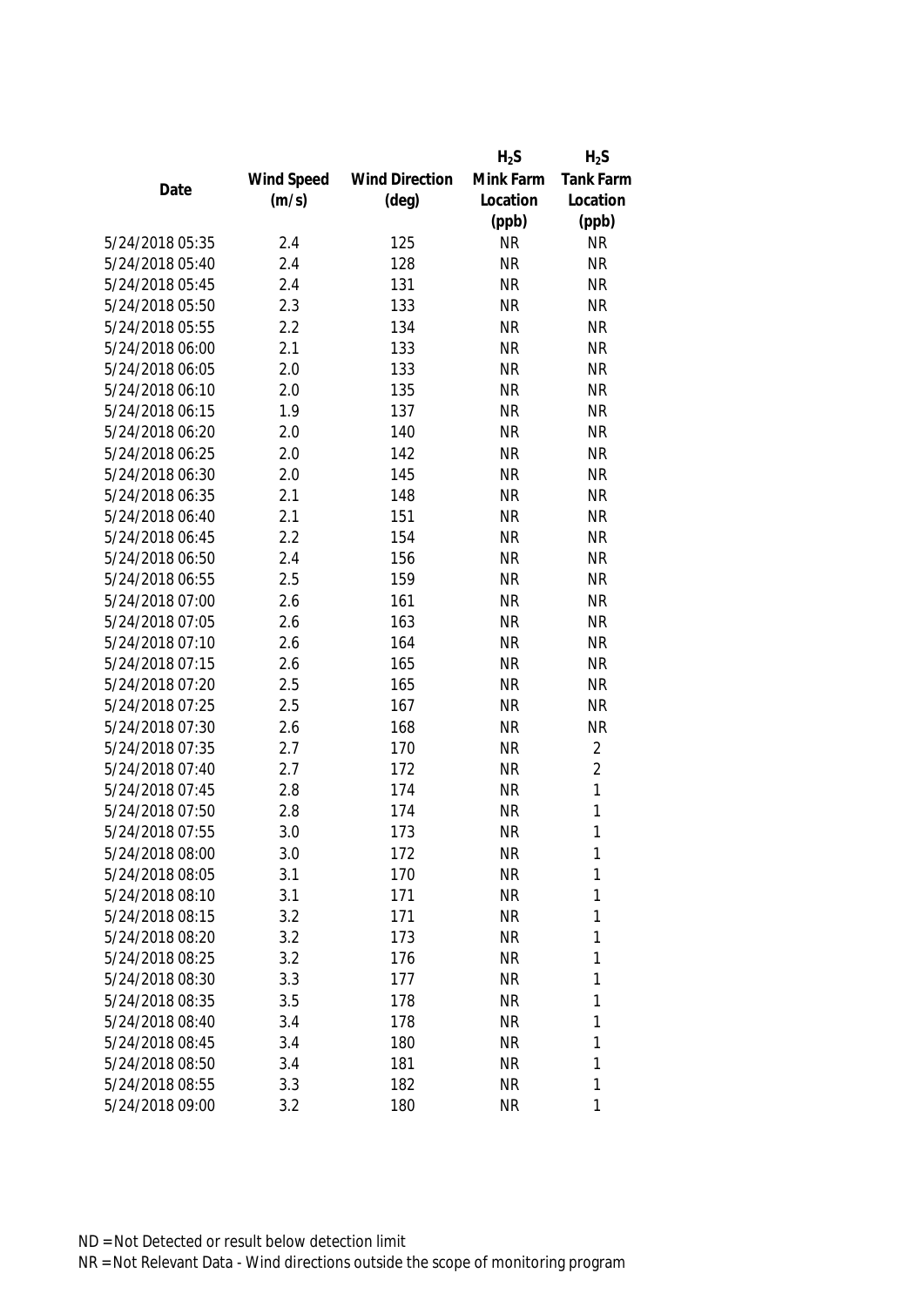|                 |            |                       | $H_2S$    | $H_2S$           |
|-----------------|------------|-----------------------|-----------|------------------|
|                 | Wind Speed | <b>Wind Direction</b> | Mink Farm | <b>Tank Farm</b> |
| Date            | (m/s)      | $(\text{deg})$        | Location  | Location         |
|                 |            |                       | (ppb)     | (ppb)            |
| 5/24/2018 09:05 | 3.0        | 181                   | <b>NR</b> | 1                |
| 5/24/2018 09:10 | 3.3        | 178                   | <b>NR</b> | $\overline{2}$   |
| 5/24/2018 09:15 | 3.4        | 174                   | <b>NR</b> | $\overline{2}$   |
| 5/24/2018 09:20 | 3.5        | 171                   | <b>NR</b> | $\overline{2}$   |
| 5/24/2018 09:25 | 3.5        | 169                   | <b>NR</b> | <b>NR</b>        |
| 5/24/2018 09:30 | 3.5        | 172                   | <b>NR</b> | 1                |
| 5/24/2018 09:35 | 3.5        | 169                   | <b>NR</b> | <b>NR</b>        |
| 5/24/2018 09:40 | 3.4        | 169                   | <b>NR</b> | <b>NR</b>        |
| 5/24/2018 09:45 | 3.4        | 171                   | <b>NR</b> | 1                |
| 5/24/2018 09:50 | 3.4        | 178                   | <b>NR</b> | 1                |
| 5/24/2018 09:55 | 3.4        | 182                   | <b>NR</b> | 1                |
| 5/24/2018 10:00 | 3.5        | 186                   | <b>NR</b> | 1                |
| 5/24/2018 10:05 | 3.5        | 193                   | <b>NR</b> | 1                |
| 5/24/2018 10:10 | 3.6        | 197                   | <b>NR</b> | 1                |
| 5/24/2018 10:15 | 3.6        | 199                   | <b>NR</b> | 1                |
| 5/24/2018 10:20 | 3.7        | 194                   | <b>NR</b> | 1                |
| 5/24/2018 10:25 | 3.8        | 189                   | <b>NR</b> | 1                |
| 5/24/2018 10:30 | 3.9        | 185                   | <b>NR</b> | 1                |
| 5/24/2018 10:35 | 3.9        | 183                   | <b>NR</b> | <b>ND</b>        |
| 5/24/2018 10:40 | 3.9        | 180                   | <b>NR</b> | <b>ND</b>        |
| 5/24/2018 10:45 | 3.9        | 175                   | <b>NR</b> | <b>ND</b>        |
| 5/24/2018 10:50 | 3.8        | 173                   | <b>NR</b> | <b>ND</b>        |
| 5/24/2018 10:55 | 3.7        | 171                   | <b>NR</b> | <b>ND</b>        |
| 5/24/2018 11:00 | 3.5        | 172                   | <b>NR</b> | <b>ND</b>        |
| 5/24/2018 11:05 | 3.4        | 170                   | <b>NR</b> | 1                |
| 5/24/2018 11:10 | 3.3        | 174                   | <b>NR</b> | 1                |
| 5/24/2018 11:15 | 3.2        | 180                   | <b>NR</b> | 1                |
| 5/24/2018 11:20 | 3.2        | 182                   | <b>NR</b> | 1                |
| 5/24/2018 11:25 | 3.3        | 183                   | <b>NR</b> | 1                |
| 5/24/2018 11:30 | 3.5        | 183                   | NR        | 1                |
| 5/24/2018 11:35 | 3.5        | 189                   | <b>NR</b> | 1                |
| 5/24/2018 11:40 | 3.6        | 193                   | <b>NR</b> | 1                |
| 5/24/2018 11:45 | 3.7        | 194                   | <b>NR</b> | 1                |
| 5/24/2018 11:50 | 3.6        | 193                   | <b>NR</b> | 1                |
| 5/24/2018 11:55 | 3.4        | 196                   | <b>NR</b> | 1                |
| 5/24/2018 12:00 | 3.4        | 191                   | <b>NR</b> | 1                |
| 5/24/2018 12:05 | 3.4        | 183                   | <b>NR</b> | 1                |
| 5/24/2018 12:10 | 3.4        | 178                   | <b>NR</b> | 1                |
| 5/24/2018 12:15 | 3.5        | 168                   | <b>NR</b> | <b>NR</b>        |
| 5/24/2018 12:20 | 3.6        | 165                   | <b>NR</b> | <b>NR</b>        |
| 5/24/2018 12:25 | 3.6        | 163                   | <b>NR</b> | <b>NR</b>        |
| 5/24/2018 12:30 | 3.5        | 166                   | <b>NR</b> | <b>NR</b>        |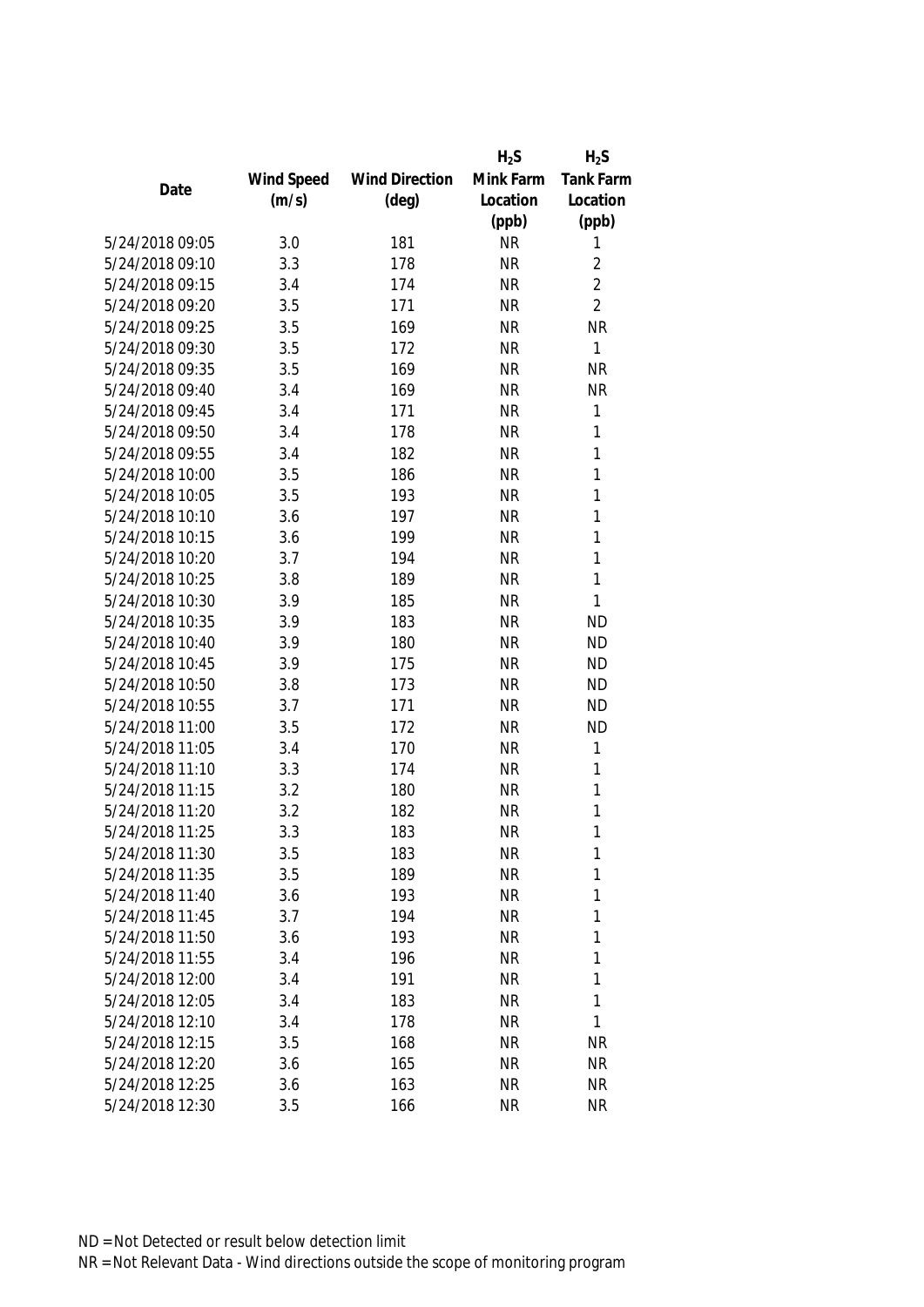|                 |            |                       | $H_2S$    | $H_2S$           |
|-----------------|------------|-----------------------|-----------|------------------|
|                 | Wind Speed | <b>Wind Direction</b> | Mink Farm | <b>Tank Farm</b> |
| Date            | (m/s)      | $(\text{deg})$        | Location  | Location         |
|                 |            |                       | (ppb)     | (ppb)            |
| 5/24/2018 12:35 | 3.3        | 164                   | <b>NR</b> | <b>NR</b>        |
| 5/24/2018 12:40 | 3.0        | 161                   | <b>NR</b> | <b>NR</b>        |
| 5/24/2018 12:45 | 2.8        | 170                   | <b>NR</b> | 1                |
| 5/24/2018 12:50 | 2.7        | 175                   | <b>NR</b> | 1                |
| 5/24/2018 12:55 | 2.8        | 176                   | <b>NR</b> | 1                |
| 5/24/2018 13:00 | 2.7        | 175                   | <b>NR</b> | 1                |
| 5/24/2018 13:05 | 2.8        | 178                   | <b>NR</b> | 1                |
| 5/24/2018 13:10 | 2.6        | 182                   | <b>NR</b> | 1                |
| 5/24/2018 13:15 | 2.5        | 183                   | <b>NR</b> | 1                |
| 5/24/2018 13:20 | 2.4        | 192                   | <b>NR</b> | 1                |
| 5/24/2018 13:25 | 2.3        | 200                   | <b>NR</b> | 1                |
| 5/24/2018 13:30 | 2.2        | 207                   | <b>NR</b> | 1                |
| 5/24/2018 13:35 | 2.2        | 208                   | <b>NR</b> | 1                |
| 5/24/2018 13:40 | 2.3        | 201                   | <b>NR</b> | <b>NR</b>        |
| 5/24/2018 13:45 | 2.2        | 190                   | <b>NR</b> | <b>NR</b>        |
| 5/24/2018 13:50 | 2.2        | 177                   | <b>NR</b> | <b>NR</b>        |
| 5/24/2018 13:55 | 2.5        | 167                   | <b>NR</b> | <b>NR</b>        |
| 5/24/2018 14:00 | 2.9        | 158                   | <b>NR</b> | <b>NR</b>        |
| 5/24/2018 14:05 | 2.8        | 154                   | <b>NR</b> | <b>NR</b>        |
| 5/24/2018 14:10 | 3.0        | 158                   | <b>NR</b> | <b>NR</b>        |
| 5/24/2018 14:15 | 3.2        | 159                   | <b>NR</b> | <b>NR</b>        |
| 5/24/2018 14:20 | 3.0        | 156                   | <b>NR</b> | <b>NR</b>        |
| 5/24/2018 14:25 | 2.8        | 156                   | <b>NR</b> | <b>NR</b>        |
| 5/24/2018 14:30 | 2.6        | 161                   | <b>NR</b> | <b>NR</b>        |
| 5/24/2018 14:35 | 2.6        | 158                   | <b>NR</b> | <b>NR</b>        |
| 5/24/2018 14:40 | 2.5        | 155                   | <b>NR</b> | <b>NR</b>        |
| 5/24/2018 14:45 | 2.4        | 166                   | <b>NR</b> | <b>NR</b>        |
| 5/24/2018 14:50 | 2.4        | 173                   | <b>NR</b> | <b>ND</b>        |
| 5/24/2018 14:55 | 2.4        | 168                   | <b>NR</b> | <b>NR</b>        |
| 5/24/2018 15:00 | 2.5        | 156                   | <b>NR</b> | <b>NR</b>        |
| 5/24/2018 15:05 | 2.5        | 157                   | <b>NR</b> | <b>NR</b>        |
| 5/24/2018 15:10 | 2.5        | 172                   | <b>NR</b> | <b>NR</b>        |
| 5/24/2018 15:15 | 2.6        | 172                   | <b>NR</b> | <b>NR</b>        |
| 5/24/2018 15:20 | 2.6        | 173                   | <b>NR</b> | <b>NR</b>        |
| 5/24/2018 15:25 | 2.4        | 174                   | <b>NR</b> | <b>NR</b>        |
| 5/24/2018 15:30 | 2.2        | 182                   | <b>NR</b> | <b>NR</b>        |
| 5/24/2018 15:35 | 2.4        | 185                   | <b>NR</b> | $\mathbf{1}$     |
| 5/24/2018 15:40 | 2.3        | 169                   | <b>NR</b> | <b>NR</b>        |
| 5/24/2018 15:45 | 2.0        | 157                   | <b>NR</b> | <b>NR</b>        |
| 5/24/2018 15:50 | 2.0        | 141                   | <b>NR</b> | <b>NR</b>        |
| 5/24/2018 15:55 | 2.1        | 156                   | <b>NR</b> | <b>NR</b>        |
| 5/24/2018 16:00 | 2.1        | 170                   | <b>NR</b> | <b>NR</b>        |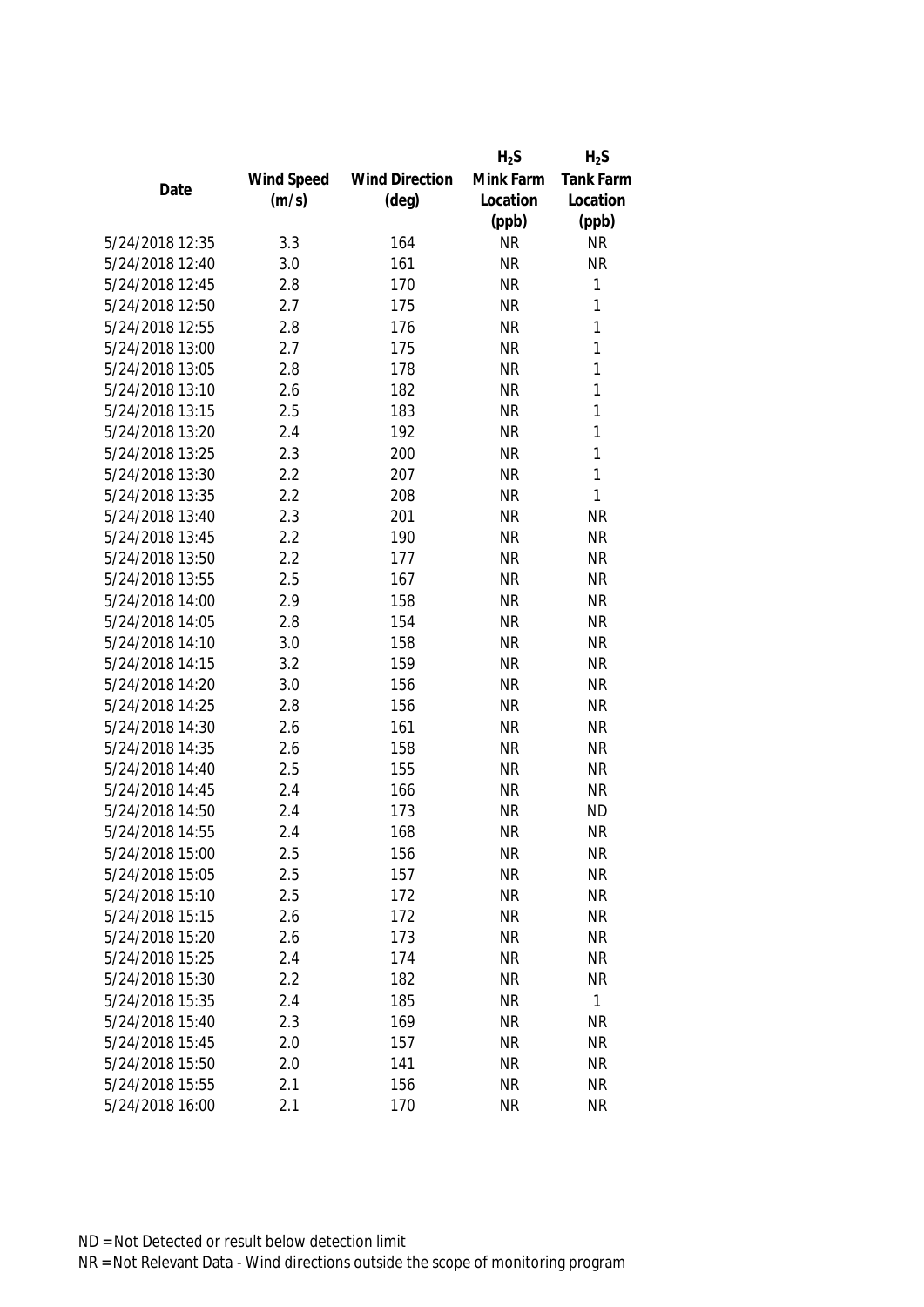|                 |            |                       | $H_2S$    | $H_2S$           |
|-----------------|------------|-----------------------|-----------|------------------|
|                 | Wind Speed | <b>Wind Direction</b> | Mink Farm | <b>Tank Farm</b> |
| Date            | (m/s)      | $(\text{deg})$        | Location  | Location         |
|                 |            |                       | (ppb)     | (ppb)            |
| 5/24/2018 16:05 | 1.9        | 165                   | <b>NR</b> | <b>NR</b>        |
| 5/24/2018 16:10 | 1.9        | 175                   | <b>NR</b> | <b>NR</b>        |
| 5/24/2018 16:15 | 2.3        | 176                   | <b>NR</b> | <b>NR</b>        |
| 5/24/2018 16:20 | 2.4        | 177                   | <b>NR</b> | <b>NR</b>        |
| 5/24/2018 16:25 | 2.3        | 168                   | <b>NR</b> | <b>NR</b>        |
| 5/24/2018 16:30 | 2.1        | 162                   | <b>NR</b> | <b>NR</b>        |
| 5/24/2018 16:35 | 1.9        | 167                   | <b>NR</b> | <b>NR</b>        |
| 5/24/2018 16:40 | 2.0        | 175                   | <b>NR</b> | 1                |
| 5/24/2018 16:45 | 1.8        | 182                   | <b>NR</b> | 1                |
| 5/24/2018 16:50 | 2.0        | 196                   | <b>NR</b> | 1                |
| 5/24/2018 16:55 | 2.2        | 203                   | <b>NR</b> | 1                |
| 5/24/2018 17:00 | 2.5        | 210                   | <b>NR</b> | 1                |
| 5/24/2018 17:05 | 2.8        | 211                   | <b>NR</b> | 1                |
| 5/24/2018 17:10 | 2.7        | 207                   | <b>NR</b> | 1                |
| 5/24/2018 17:15 | 2.8        | 201                   | <b>NR</b> | 1                |
| 5/24/2018 17:20 | 2.6        | 192                   | <b>NR</b> | 1                |
| 5/24/2018 17:25 | 2.5        | 185                   | <b>NR</b> | 1                |
| 5/24/2018 17:30 | 2.3        | 179                   | <b>NR</b> | 1                |
| 5/24/2018 17:35 | 2.1        | 181                   | <b>NR</b> | 1                |
| 5/24/2018 17:40 | 2.1        | 184                   | <b>NR</b> | 1                |
| 5/24/2018 17:45 | 2.0        | 191                   | <b>NR</b> | 1                |
| 5/24/2018 17:50 | 1.8        | 197                   | <b>NR</b> | 1                |
| 5/24/2018 17:55 | 1.7        | 204                   | <b>NR</b> | 1                |
| 5/24/2018 18:00 | 1.5        | 200                   | <b>NR</b> | <b>ND</b>        |
| 5/24/2018 18:05 | 1.5        | 200                   | <b>NR</b> | 1                |
| 5/24/2018 18:10 | 1.6        | 203                   | <b>NR</b> | 1                |
| 5/24/2018 18:15 | 1.7        | 207                   | <b>NR</b> | 1                |
| 5/24/2018 18:20 | 1.7        | 208                   | <b>NR</b> | 1                |
| 5/24/2018 18:25 | 1.8        | 208                   | <b>NR</b> | 1                |
| 5/24/2018 18:30 | 2.1        | 216                   | NR        | 1                |
| 5/24/2018 18:35 | 2.1        | 218                   | <b>NR</b> | 1                |
| 5/24/2018 18:40 | 2.1        | 218                   | <b>NR</b> | 1                |
| 5/24/2018 18:45 | 2.0        | 218                   | <b>NR</b> | 1                |
| 5/24/2018 18:50 | 1.9        | 215                   | <b>NR</b> | 1                |
| 5/24/2018 18:55 | 1.7        | 211                   | <b>NR</b> | 1                |
| 5/24/2018 19:00 | 1.5        | 205                   | <b>NR</b> | 1                |
| 5/24/2018 19:05 | 1.4        | 195                   | <b>NR</b> | 1                |
| 5/24/2018 19:10 | 1.2        | 183                   | <b>NR</b> | 1                |
| 5/24/2018 19:15 | 1.2        | 173                   | <b>NR</b> | <b>ND</b>        |
| 5/24/2018 19:20 | 1.1        | 166                   | <b>NR</b> | <b>NR</b>        |
| 5/24/2018 19:25 | 1.0        | 161                   | <b>NR</b> | <b>NR</b>        |
| 5/24/2018 19:30 | 0.9        | 155                   | <b>NR</b> | <b>NR</b>        |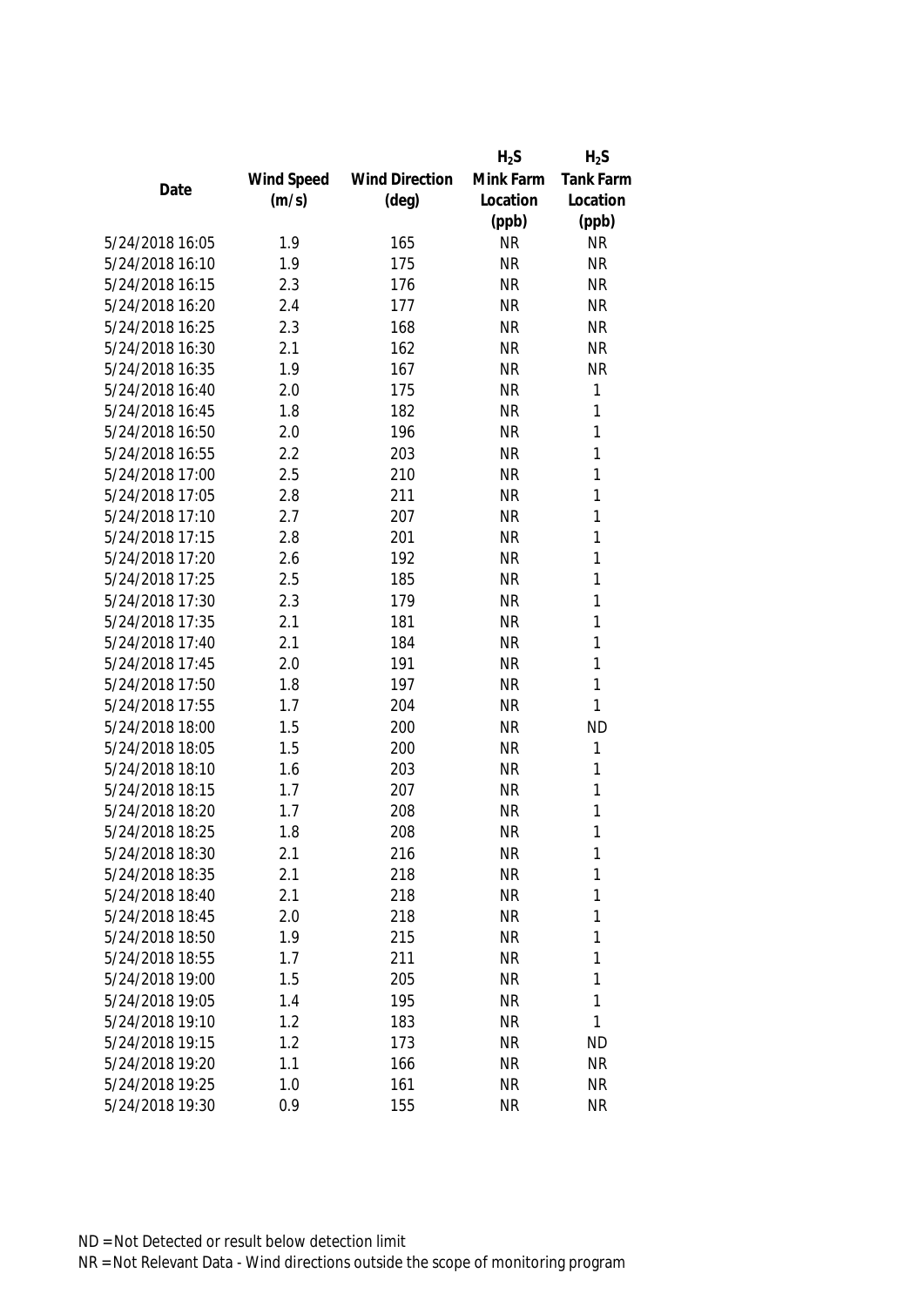|                 |            |                       | $H_2S$    | $H_2S$           |
|-----------------|------------|-----------------------|-----------|------------------|
|                 | Wind Speed | <b>Wind Direction</b> | Mink Farm | <b>Tank Farm</b> |
| Date            | (m/s)      | $(\text{deg})$        | Location  | Location         |
|                 |            |                       | (ppb)     | (ppb)            |
| 5/24/2018 19:35 | 0.9        | 148                   | <b>NR</b> | <b>NR</b>        |
| 5/24/2018 19:40 | 0.9        | 143                   | <b>NR</b> | <b>NR</b>        |
| 5/24/2018 19:45 | 0.8        | 137                   | <b>NR</b> | <b>NR</b>        |
| 5/24/2018 19:50 | 0.9        | 130                   | <b>NR</b> | <b>NR</b>        |
| 5/24/2018 19:55 | 1.1        | 126                   | <b>NR</b> | <b>NR</b>        |
| 5/24/2018 20:00 | 1.3        | 124                   | <b>NR</b> | <b>NR</b>        |
| 5/24/2018 20:05 | 1.5        | 122                   | <b>NR</b> | <b>NR</b>        |
| 5/24/2018 20:10 | 1.7        | 121                   | <b>NR</b> | <b>NR</b>        |
| 5/24/2018 20:15 | 2.0        | 121                   | <b>NR</b> | <b>NR</b>        |
| 5/24/2018 20:20 | 2.3        | 123                   | <b>NR</b> | <b>NR</b>        |
| 5/24/2018 20:25 | 2.3        | 125                   | <b>NR</b> | <b>NR</b>        |
| 5/24/2018 20:30 | 2.4        | 126                   | <b>NR</b> | <b>NR</b>        |
| 5/24/2018 20:35 | 2.4        | 126                   | <b>NR</b> | <b>NR</b>        |
| 5/24/2018 20:40 | 2.5        | 126                   | <b>NR</b> | <b>NR</b>        |
| 5/24/2018 20:45 | 2.4        | 124                   | <b>NR</b> | <b>NR</b>        |
| 5/24/2018 20:50 | 2.4        | 121                   | <b>NR</b> | <b>NR</b>        |
| 5/24/2018 20:55 | 2.4        | 118                   | <b>NR</b> | <b>NR</b>        |
| 5/24/2018 21:00 | 2.6        | 116                   | <b>NR</b> | <b>NR</b>        |
| 5/24/2018 21:05 | 2.6        | 114                   | <b>NR</b> | <b>NR</b>        |
| 5/24/2018 21:10 | 2.7        | 111                   | <b>NR</b> | <b>NR</b>        |
| 5/24/2018 21:15 | 2.8        | 112                   | <b>NR</b> | <b>NR</b>        |
| 5/24/2018 21:20 | 2.9        | 113                   | <b>NR</b> | <b>NR</b>        |
| 5/24/2018 21:25 | 3.0        | 114                   | <b>NR</b> | <b>NR</b>        |
| 5/24/2018 21:30 | 3.0        | 114                   | <b>NR</b> | <b>NR</b>        |
| 5/24/2018 21:35 | 3.1        | 113                   | <b>NR</b> | <b>NR</b>        |
| 5/24/2018 21:40 | 3.1        | 114                   | <b>NR</b> | <b>NR</b>        |
| 5/24/2018 21:45 | 3.1        | 114                   | <b>NR</b> | <b>NR</b>        |
| 5/24/2018 21:50 | 3.1        | 114                   | <b>NR</b> | <b>NR</b>        |
| 5/24/2018 21:55 | 3.0        | 114                   | <b>NR</b> | <b>NR</b>        |
| 5/24/2018 22:00 | 2.9        | 113                   | <b>NR</b> | <b>NR</b>        |
| 5/24/2018 22:05 | 2.8        | 113                   | <b>NR</b> | <b>NR</b>        |
| 5/24/2018 22:10 | 2.8        | 114                   | <b>NR</b> | <b>NR</b>        |
| 5/24/2018 22:15 | 2.8        | 115                   | <b>NR</b> | <b>NR</b>        |
| 5/24/2018 22:20 | 2.6        | 116                   | <b>NR</b> | <b>NR</b>        |
| 5/24/2018 22:25 | 2.5        | 116                   | <b>NR</b> | <b>NR</b>        |
| 5/24/2018 22:30 | 2.4        | 119                   | <b>NR</b> | <b>NR</b>        |
| 5/24/2018 22:35 | 2.3        | 121                   | <b>NR</b> | <b>NR</b>        |
| 5/24/2018 22:40 | 2.2        | 124                   | <b>NR</b> | <b>NR</b>        |
| 5/24/2018 22:45 | 2.2        | 126                   | <b>NR</b> | <b>NR</b>        |
| 5/24/2018 22:50 | 2.2        | 128                   | <b>NR</b> | <b>NR</b>        |
| 5/24/2018 22:55 | 2.2        | 131                   | <b>NR</b> | <b>NR</b>        |
| 5/24/2018 23:00 | 2.3        | 133                   | <b>NR</b> | <b>NR</b>        |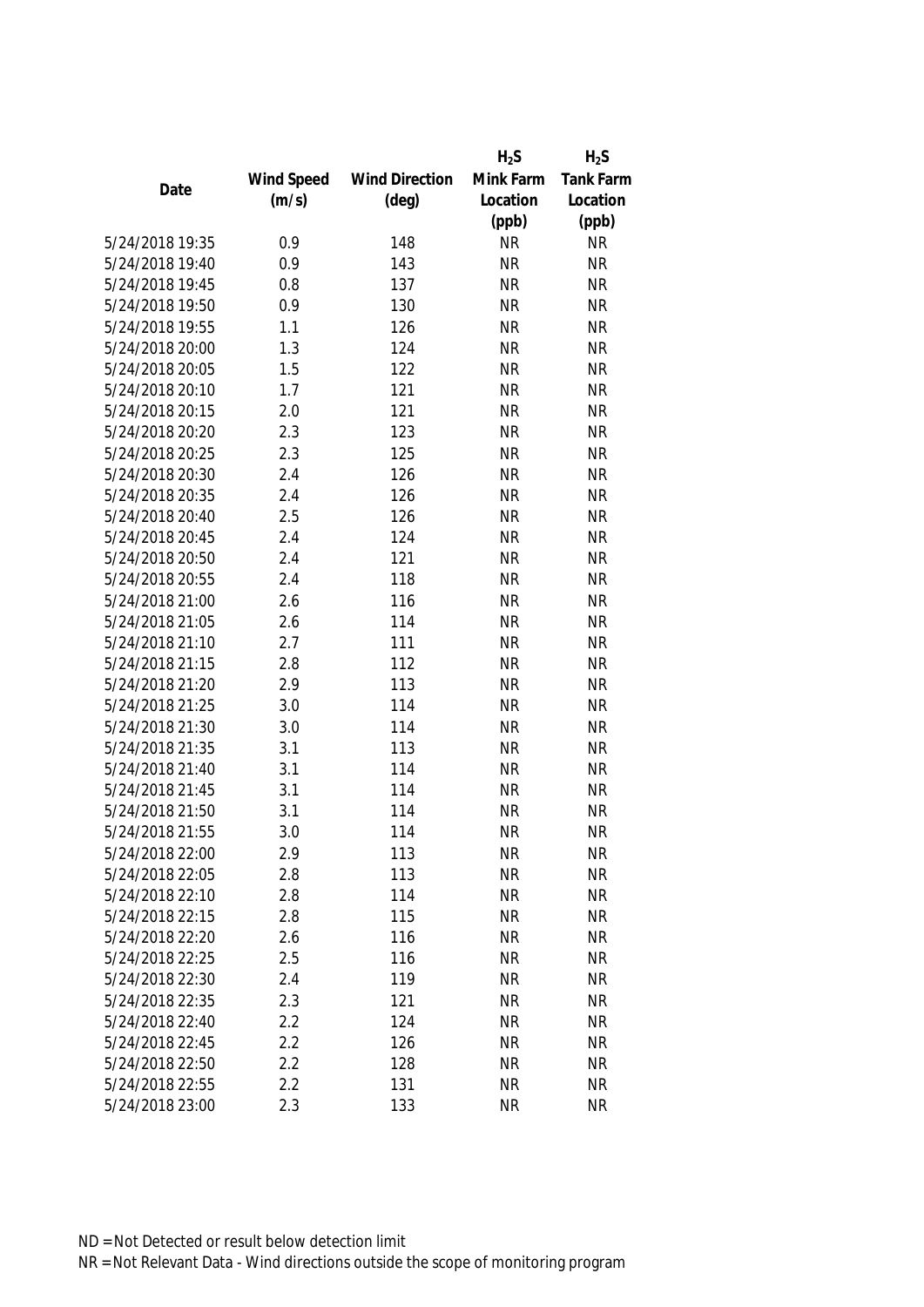|                 |            |                       | $H_2S$    | $H_2S$           |
|-----------------|------------|-----------------------|-----------|------------------|
|                 | Wind Speed | <b>Wind Direction</b> | Mink Farm | <b>Tank Farm</b> |
| Date            | (m/s)      | $(\text{deg})$        | Location  | Location         |
|                 |            |                       | (ppb)     | (ppb)            |
| 5/24/2018 23:05 | 2.3        | 134                   | <b>NR</b> | <b>NR</b>        |
| 5/24/2018 23:10 | 2.4        | 136                   | <b>NR</b> | <b>NR</b>        |
| 5/24/2018 23:15 | 2.4        | 138                   | <b>NR</b> | <b>NR</b>        |
| 5/24/2018 23:20 | 2.4        | 141                   | <b>NR</b> | <b>NR</b>        |
| 5/24/2018 23:25 | 2.5        | 144                   | <b>NR</b> | <b>NR</b>        |
| 5/24/2018 23:30 | 2.6        | 148                   | <b>NR</b> | <b>NR</b>        |
| 5/24/2018 23:35 | 2.7        | 151                   | <b>NR</b> | <b>NR</b>        |
| 5/24/2018 23:40 | 2.8        | 154                   | <b>NR</b> | <b>NR</b>        |
| 5/24/2018 23:45 | 2.9        | 157                   | <b>NR</b> | <b>NR</b>        |
| 5/24/2018 23:50 | 2.9        | 158                   | <b>NR</b> | <b>NR</b>        |
| 5/24/2018 23:55 | 2.8        | 159                   | <b>NR</b> | <b>NR</b>        |
| 5/24/2018 24:00 | 2.7        | 161                   | <b>NR</b> | <b>NR</b>        |
| 5/25/2018 00:05 | 2.7        | 162                   | <b>NR</b> | <b>NR</b>        |
| 5/25/2018 00:10 | 2.6        | 164                   | <b>NR</b> | <b>NR</b>        |
| 5/25/2018 00:15 | 2.6        | 165                   | <b>NR</b> | <b>NR</b>        |
| 5/25/2018 00:20 | 2.8        | 167                   | <b>NR</b> | <b>NR</b>        |
| 5/25/2018 00:25 | 2.9        | 168                   | <b>NR</b> | <b>NR</b>        |
| 5/25/2018 00:30 | 3.1        | 168                   | <b>NR</b> | <b>NR</b>        |
| 5/25/2018 00:35 | 3.4        | 169                   | <b>NR</b> | <b>NR</b>        |
| 5/25/2018 00:40 | 3.5        | 169                   | <b>NR</b> | <b>NR</b>        |
| 5/25/2018 00:45 | 3.6        | 169                   | <b>NR</b> | <b>NR</b>        |
| 5/25/2018 00:50 | 3.8        | 170                   | <b>NR</b> | 1                |
| 5/25/2018 00:55 | 3.9        | 170                   | <b>NR</b> | 1                |
| 5/25/2018 01:00 | 3.8        | 170                   | <b>NR</b> | 1                |
| 5/25/2018 01:05 | 3.7        | 169                   | <b>NR</b> | <b>NR</b>        |
| 5/25/2018 01:10 | 3.7        | 169                   | <b>NR</b> | <b>NR</b>        |
| 5/25/2018 01:15 | 3.8        | 169                   | <b>NR</b> | <b>NR</b>        |
| 5/25/2018 01:20 | 3.7        | 168                   | <b>NR</b> | <b>NR</b>        |
| 5/25/2018 01:25 | 3.7        | 168                   | <b>NR</b> | <b>NR</b>        |
| 5/25/2018 01:30 | 3.8        | 168                   | ΝR        | <b>NR</b>        |
| 5/25/2018 01:35 | 3.9        | 169                   | <b>NR</b> | <b>NR</b>        |
| 5/25/2018 01:40 | 4.0        | 169                   | <b>NR</b> | <b>NR</b>        |
| 5/25/2018 01:45 | 4.0        | 169                   | <b>NR</b> | <b>NR</b>        |
| 5/25/2018 01:50 | 4.1        | 170                   | <b>NR</b> | 1                |
| 5/25/2018 01:55 | 4.2        | 170                   | <b>NR</b> | 1                |
| 5/25/2018 02:00 | 4.1        | 170                   | <b>NR</b> | 1                |
| 5/25/2018 02:05 | 4.1        | 170                   | <b>NR</b> | 1                |
| 5/25/2018 02:10 | 4.1        | 170                   | <b>NR</b> | 1                |
| 5/25/2018 02:15 | 4.0        | 170                   | <b>NR</b> | 1                |
| 5/25/2018 02:20 | 3.9        | 169                   | <b>NR</b> | <b>NR</b>        |
| 5/25/2018 02:25 | 3.8        | 169                   | <b>NR</b> | <b>NR</b>        |
| 5/25/2018 02:30 | 3.8        | 168                   | <b>NR</b> | <b>NR</b>        |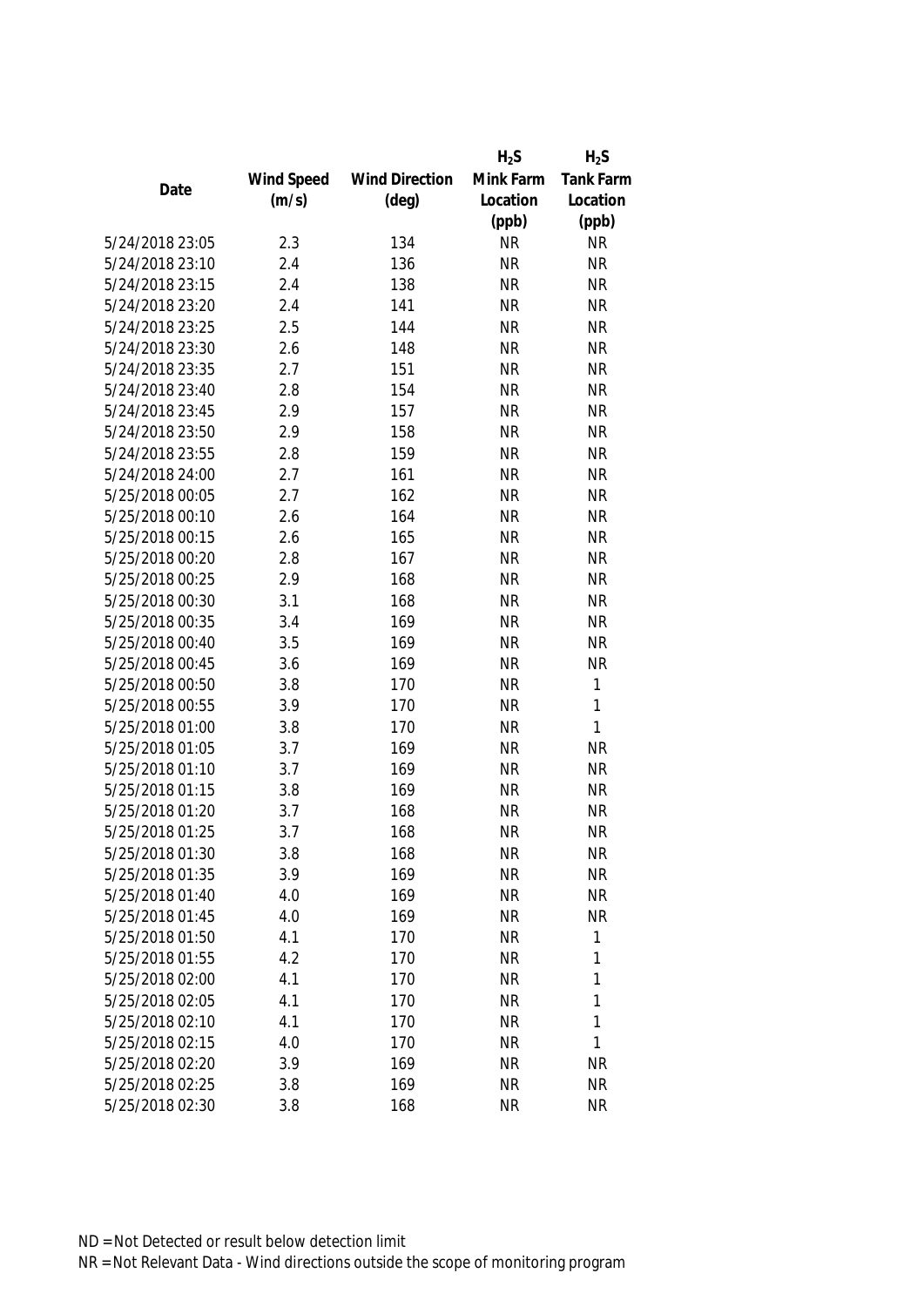|                 |            |                       | $H_2S$    | $H_2S$           |
|-----------------|------------|-----------------------|-----------|------------------|
|                 | Wind Speed | <b>Wind Direction</b> | Mink Farm | <b>Tank Farm</b> |
| Date            | (m/s)      | $(\text{deg})$        | Location  | Location         |
|                 |            |                       | (ppb)     | (ppb)            |
| 5/25/2018 02:35 | 3.8        | 168                   | <b>NR</b> | <b>NR</b>        |
| 5/25/2018 02:40 | 3.8        | 167                   | <b>NR</b> | <b>NR</b>        |
| 5/25/2018 02:45 | 3.8        | 167                   | <b>NR</b> | <b>NR</b>        |
| 5/25/2018 02:50 | 3.9        | 167                   | <b>NR</b> | <b>NR</b>        |
| 5/25/2018 02:55 | 4.0        | 167                   | <b>NR</b> | <b>NR</b>        |
| 5/25/2018 03:00 | 3.9        | 166                   | <b>NR</b> | <b>NR</b>        |
| 5/25/2018 03:05 | 3.9        | 167                   | <b>NR</b> | <b>NR</b>        |
| 5/25/2018 03:10 | 4.0        | 167                   | <b>NR</b> | <b>NR</b>        |
| 5/25/2018 03:15 | 4.0        | 166                   | <b>NR</b> | <b>NR</b>        |
| 5/25/2018 03:20 | 4.0        | 166                   | <b>NR</b> | <b>NR</b>        |
| 5/25/2018 03:25 | 4.0        | 166                   | <b>NR</b> | <b>NR</b>        |
| 5/25/2018 03:30 | 4.1        | 168                   | <b>NR</b> | <b>NR</b>        |
| 5/25/2018 03:35 | 4.2        | 169                   | <b>NR</b> | <b>NR</b>        |
| 5/25/2018 03:40 | 4.2        | 170                   | <b>NR</b> | 1                |
| 5/25/2018 03:45 | 4.3        | 171                   | <b>NR</b> | 1                |
| 5/25/2018 03:50 | 4.3        | 172                   | <b>NR</b> | 1                |
| 5/25/2018 03:55 | 4.3        | 173                   | <b>NR</b> | 1                |
| 5/25/2018 04:00 | 4.4        | 172                   | <b>NR</b> | 1                |
| 5/25/2018 04:05 | 4.5        | 172                   | <b>NR</b> | 1                |
| 5/25/2018 04:10 | 4.6        | 171                   | <b>NR</b> | 1                |
| 5/25/2018 04:15 | 4.5        | 171                   | <b>NR</b> | 1                |
| 5/25/2018 04:20 | 4.5        | 170                   | <b>NR</b> | 1                |
| 5/25/2018 04:25 | 4.5        | 169                   | <b>NR</b> | <b>NR</b>        |
| 5/25/2018 04:30 | 4.4        | 169                   | <b>NR</b> | <b>NR</b>        |
| 5/25/2018 04:35 | 4.4        | 168                   | <b>NR</b> | <b>NR</b>        |
| 5/25/2018 04:40 | 4.3        | 168                   | <b>NR</b> | <b>NR</b>        |
| 5/25/2018 04:45 | 4.3        | 168                   | <b>NR</b> | <b>NR</b>        |
| 5/25/2018 04:50 | 4.3        | 168                   | <b>NR</b> | <b>NR</b>        |
| 5/25/2018 04:55 | 4.3        | 168                   | <b>NR</b> | <b>NR</b>        |
| 5/25/2018 05:00 | 4.2        | 169                   | NR        | <b>NR</b>        |
| 5/25/2018 05:05 | 4.1        | 169                   | <b>NR</b> | <b>NR</b>        |
| 5/25/2018 05:10 | 4.0        | 170                   | <b>NR</b> | 1                |
| 5/25/2018 05:15 | 3.8        | 171                   | <b>NR</b> | 1                |
| 5/25/2018 05:20 | 3.4        | 174                   | <b>NR</b> | 1                |
| 5/25/2018 05:25 | 3.3        | 178                   | <b>NR</b> | 1                |
| 5/25/2018 05:30 | 3.1        | 180                   | <b>NR</b> | 1                |
| 5/25/2018 05:35 | 3.0        | 182                   | <b>NR</b> | 1                |
| 5/25/2018 05:40 | 3.0        | 183                   | <b>NR</b> | 1                |
| 5/25/2018 05:45 | 3.1        | 182                   | <b>NR</b> | 1                |
| 5/25/2018 05:50 | 3.3        | 179                   | <b>NR</b> | 1                |
| 5/25/2018 05:55 | 3.5        | 176                   | <b>NR</b> | 1                |
| 5/25/2018 06:00 | 3.6        | 174                   | <b>NR</b> | 1                |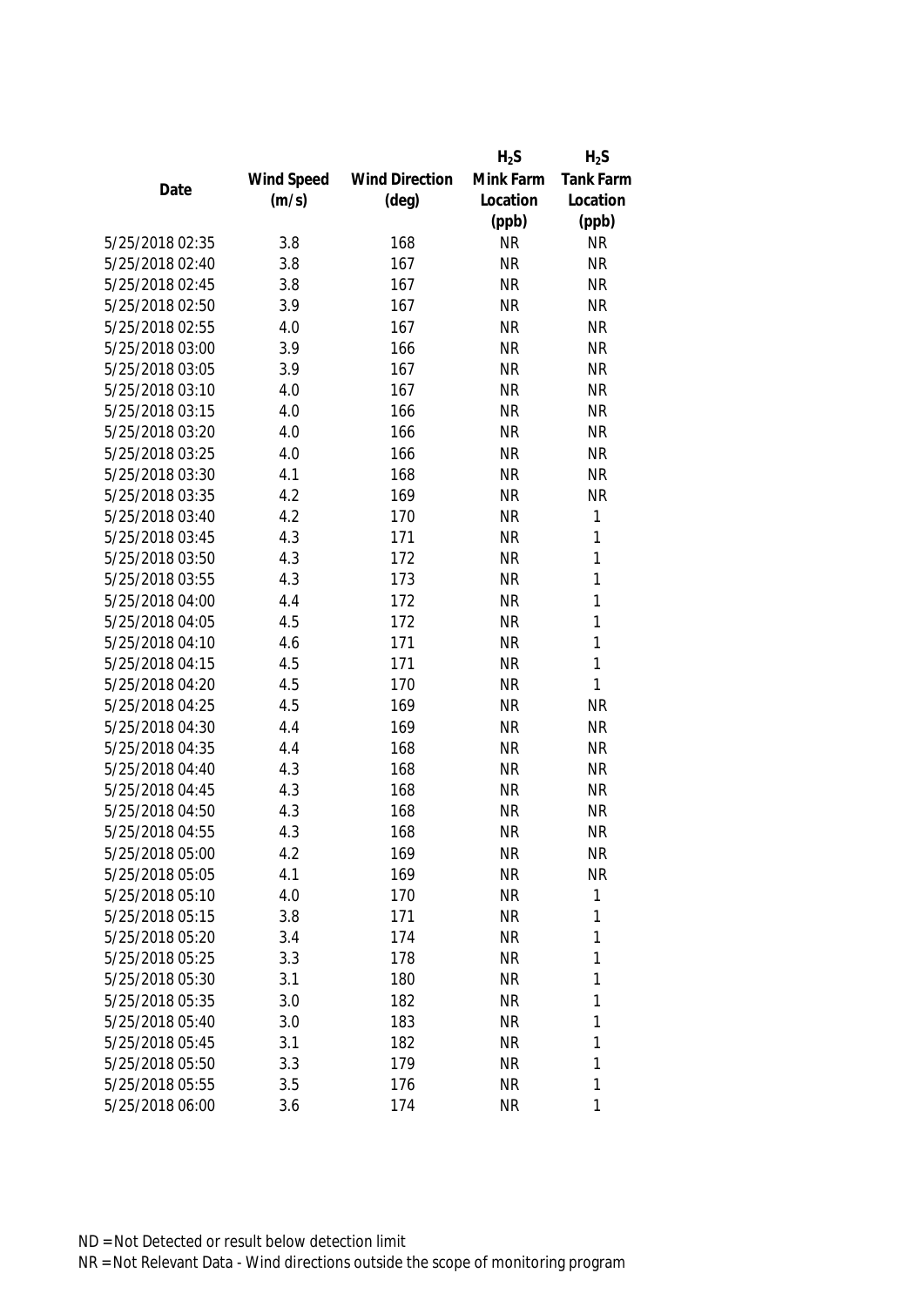|                 |            |                       | $H_2S$    | $H_2S$           |
|-----------------|------------|-----------------------|-----------|------------------|
|                 | Wind Speed | <b>Wind Direction</b> | Mink Farm | <b>Tank Farm</b> |
| Date            | (m/s)      | $(\text{deg})$        | Location  | Location         |
|                 |            |                       | (ppb)     | (ppb)            |
| 5/25/2018 06:05 | 3.7        | 173                   | <b>NR</b> | 1                |
| 5/25/2018 06:10 | 3.8        | 173                   | <b>NR</b> | 1                |
| 5/25/2018 06:15 | 3.7        | 175                   | <b>NR</b> | 1                |
| 5/25/2018 06:20 | 3.6        | 178                   | <b>NR</b> | 1                |
| 5/25/2018 06:25 | 3.5        | 180                   | <b>NR</b> | 1                |
| 5/25/2018 06:30 | 3.3        | 182                   | <b>NR</b> | 1                |
| 5/25/2018 06:35 | 3.3        | 183                   | <b>NR</b> | 1                |
| 5/25/2018 06:40 | 3.2        | 184                   | <b>NR</b> | 1                |
| 5/25/2018 06:45 | 3.1        | 183                   | <b>NR</b> | 1                |
| 5/25/2018 06:50 | 3.0        | 182                   | <b>NR</b> | 1                |
| 5/25/2018 06:55 | 2.9        | 182                   | <b>NR</b> | 1                |
| 5/25/2018 07:00 | 2.9        | 182                   | <b>NR</b> | 1                |
| 5/25/2018 07:05 | 2.9        | 182                   | <b>NR</b> | 1                |
| 5/25/2018 07:10 | 2.9        | 183                   | <b>NR</b> | 1                |
| 5/25/2018 07:15 | 2.9        | 183                   | <b>NR</b> | 1                |
| 5/25/2018 07:20 | 3.0        | 183                   | <b>NR</b> | 1                |
| 5/25/2018 07:25 | 3.0        | 183                   | <b>NR</b> | 1                |
| 5/25/2018 07:30 | 3.0        | 184                   | <b>NR</b> | 1                |
| 5/25/2018 07:35 | 3.0        | 183                   | <b>NR</b> | 1                |
| 5/25/2018 07:40 | 3.0        | 183                   | <b>NR</b> | 1                |
| 5/25/2018 07:45 | 2.9        | 184                   | <b>NR</b> | 1                |
| 5/25/2018 07:50 | 2.7        | 185                   | <b>NR</b> | 1                |
| 5/25/2018 07:55 | 2.6        | 188                   | <b>NR</b> | 1                |
| 5/25/2018 08:00 | 2.6        | 189                   | <b>NR</b> | 1                |
| 5/25/2018 08:05 | 2.7        | 190                   | <b>NR</b> | 1                |
| 5/25/2018 08:10 | 2.7        | 191                   | <b>NR</b> | 1                |
| 5/25/2018 08:15 | 2.7        | 193                   | <b>NR</b> | 1                |
| 5/25/2018 08:20 | 2.9        | 193                   | <b>NR</b> | 1                |
| 5/25/2018 08:25 | 2.9        | 190                   | <b>NR</b> | 1                |
| 5/25/2018 08:30 | 3.0        | 190                   | <b>NR</b> | 1                |
| 5/25/2018 08:35 | 2.9        | 190                   | <b>NR</b> | 1                |
| 5/25/2018 08:40 | 2.9        | 189                   | <b>NR</b> | 1                |
| 5/25/2018 08:45 | 2.9        | 187                   | <b>NR</b> | 1                |
| 5/25/2018 08:50 | 2.9        | 187                   | <b>NR</b> | 1                |
| 5/25/2018 08:55 | 2.9        | 185                   | <b>NR</b> | 1                |
| 5/25/2018 09:00 | 2.8        | 185                   | <b>NR</b> | 1                |
| 5/25/2018 09:05 | 2.8        | 186                   | <b>NR</b> | 1                |
| 5/25/2018 09:10 | 2.8        | 186                   | <b>NR</b> | 1                |
| 5/25/2018 09:15 | 2.9        | 188                   | <b>NR</b> | 1                |
| 5/25/2018 09:20 | 2.8        | 188                   | <b>NR</b> | 1                |
| 5/25/2018 09:25 | 2.8        | 188                   | <b>NR</b> | 1                |
| 5/25/2018 09:30 | 2.7        | 187                   | <b>NR</b> | 1                |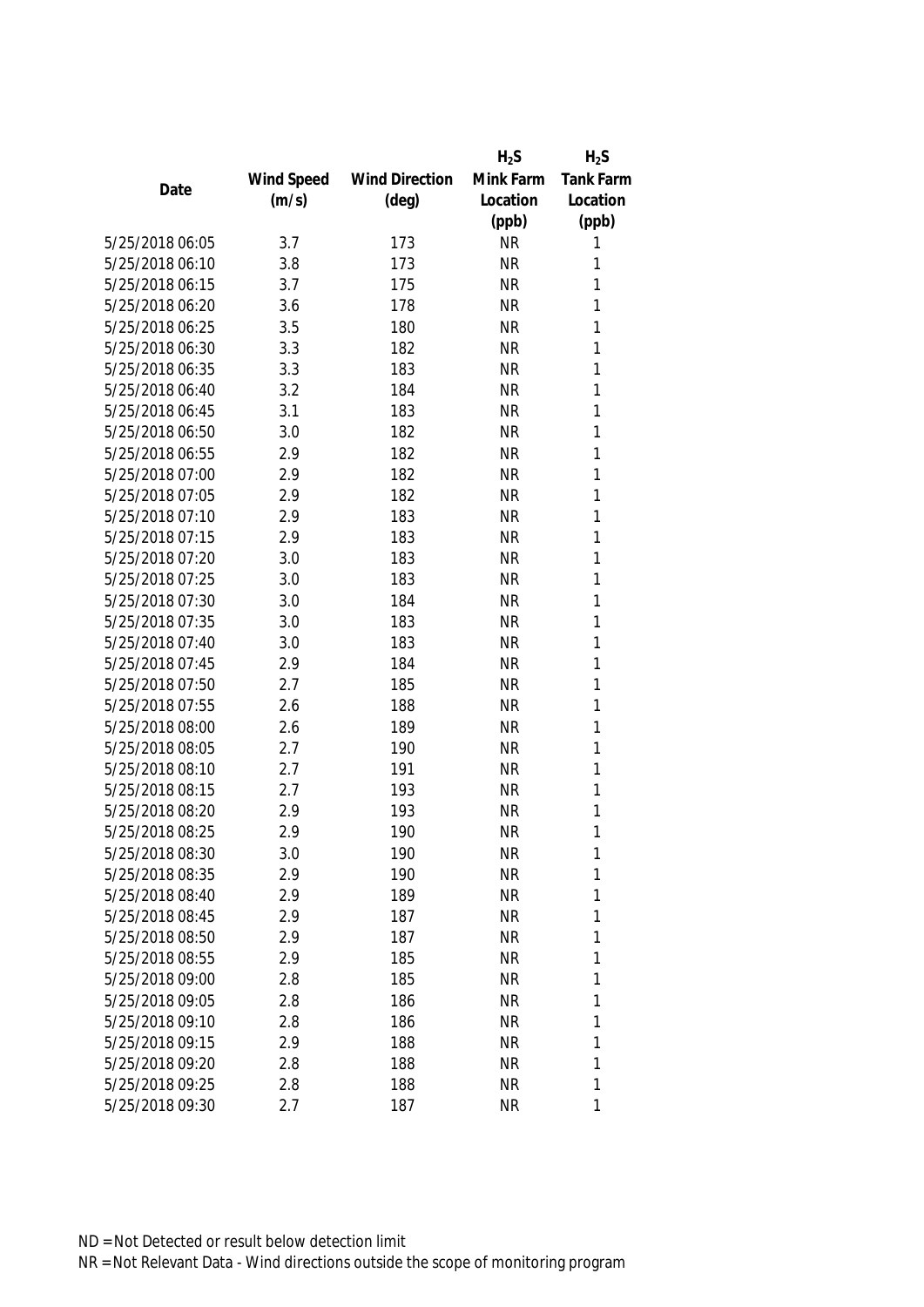|                 |            |                       | $H_2S$    | $H_2S$           |
|-----------------|------------|-----------------------|-----------|------------------|
|                 | Wind Speed | <b>Wind Direction</b> | Mink Farm | <b>Tank Farm</b> |
| Date            | (m/s)      | $(\text{deg})$        | Location  | Location         |
|                 |            |                       | (ppb)     | (ppb)            |
| 5/25/2018 09:35 | 2.7        | 187                   | <b>NR</b> | 1                |
| 5/25/2018 09:40 | 2.7        | 189                   | <b>NR</b> | $\overline{2}$   |
| 5/25/2018 09:45 | 2.6        | 187                   | <b>NR</b> | $\overline{2}$   |
| 5/25/2018 09:50 | 2.6        | 189                   | <b>NR</b> | 1                |
| 5/25/2018 09:55 | 2.6        | 197                   | <b>NR</b> | 1                |
| 5/25/2018 10:00 | 2.8        | 200                   | <b>NR</b> | 1                |
| 5/25/2018 10:05 | 2.9        | 201                   | <b>NR</b> | 1                |
| 5/25/2018 10:10 | 3.0        | 201                   | <b>NR</b> | 1                |
| 5/25/2018 10:15 | 3.1        | 204                   | <b>NR</b> | 1                |
| 5/25/2018 10:20 | 3.1        | 206                   | <b>NR</b> | 1                |
| 5/25/2018 10:25 | 3.3        | 206                   | <b>NR</b> | 1                |
| 5/25/2018 10:30 | 3.4        | 205                   | <b>NR</b> | 1                |
| 5/25/2018 10:35 | 3.4        | 206                   | <b>NR</b> | 1                |
| 5/25/2018 10:40 | 3.4        | 210                   | <b>NR</b> | 1                |
| 5/25/2018 10:45 | 3.5        | 213                   | <b>NR</b> | 1                |
| 5/25/2018 10:50 | 3.6        | 217                   | <b>NR</b> | 1                |
| 5/25/2018 10:55 | 3.6        | 218                   | <b>NR</b> | 1                |
| 5/25/2018 11:00 | 3.5        | 223                   | <b>NR</b> | 1                |
| 5/25/2018 11:05 | 3.5        | 231                   | <b>ND</b> | 1                |
| 5/25/2018 11:10 | 3.6        | 236                   | <b>ND</b> | 1                |
| 5/25/2018 11:15 | 3.6        | 235                   | <b>ND</b> | 1                |
| 5/25/2018 11:20 | 3.8        | 234                   | <b>ND</b> | 1                |
| 5/25/2018 11:25 | 3.8        | 232                   | <b>ND</b> | 1                |
| 5/25/2018 11:30 | 3.8        | 234                   | <b>ND</b> | 1                |
| 5/25/2018 11:35 | 3.7        | 230                   | <b>ND</b> | 1                |
| 5/25/2018 11:40 | 3.6        | 223                   | <b>NR</b> | 1                |
| 5/25/2018 11:45 | 3.4        | 224                   | <b>NR</b> | 1                |
| 5/25/2018 11:50 | 3.3        | 223                   | <b>NR</b> | 1                |
| 5/25/2018 11:55 | 3.3        | 224                   | <b>NR</b> | 1                |
| 5/25/2018 12:00 | 3.5        | 219                   | <b>NR</b> | 1                |
| 5/25/2018 12:05 | 3.5        | 218                   | <b>NR</b> | 1                |
| 5/25/2018 12:10 | 3.7        | 216                   | <b>NR</b> | 1                |
| 5/25/2018 12:15 | 3.9        | 211                   | <b>NR</b> | 1                |
| 5/25/2018 12:20 | 4.0        | 210                   | <b>NR</b> | 1                |
| 5/25/2018 12:25 | 4.0        | 207                   | <b>NR</b> | 1                |
| 5/25/2018 12:30 | 4.1        | 206                   | <b>NR</b> | 1                |
| 5/25/2018 12:35 | 4.3        | 202                   | <b>NR</b> | 1                |
| 5/25/2018 12:40 | 4.1        | 201                   | <b>NR</b> | 1                |
| 5/25/2018 12:45 | 4.0        | 204                   | <b>NR</b> | 1                |
| 5/25/2018 12:50 | 3.8        | 207                   | <b>NR</b> | 1                |
| 5/25/2018 12:55 | 3.7        | 207                   | <b>NR</b> | <b>ND</b>        |
| 5/25/2018 13:00 | 3.4        | 208                   | <b>NR</b> | <b>ND</b>        |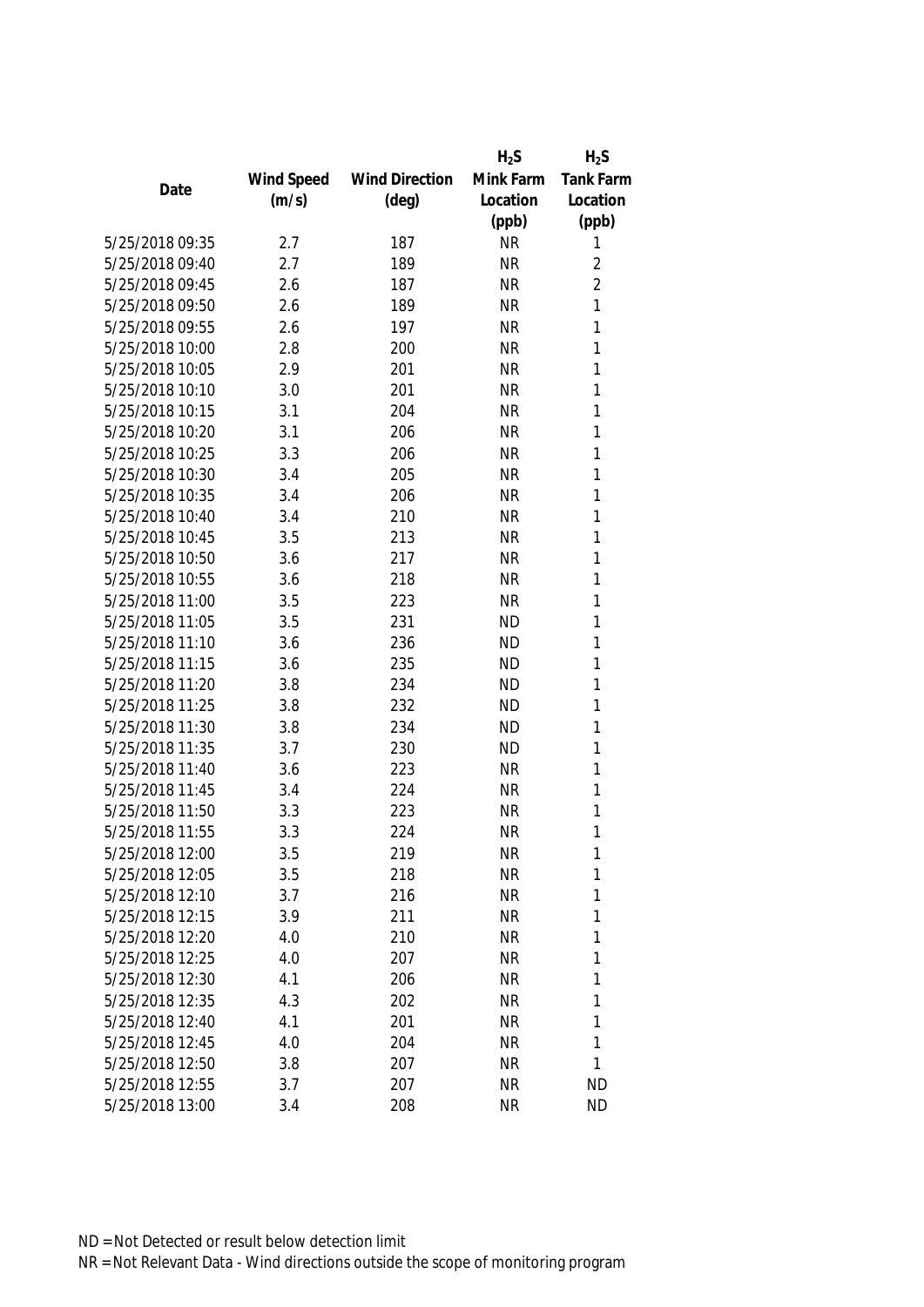|                 |            |                       | $H_2S$    | $H_2S$           |
|-----------------|------------|-----------------------|-----------|------------------|
|                 | Wind Speed | <b>Wind Direction</b> | Mink Farm | <b>Tank Farm</b> |
| Date            | (m/s)      | $(\text{deg})$        | Location  | Location         |
|                 |            |                       | (ppb)     | (ppb)            |
| 5/25/2018 13:05 | 3.4        | 216                   | <b>NR</b> | <b>ND</b>        |
| 5/25/2018 13:10 | 3.3        | 219                   | <b>NR</b> | 1                |
| 5/25/2018 13:15 | 3.4        | 216                   | <b>NR</b> | 1                |
| 5/25/2018 13:20 | 3.3        | 214                   | <b>NR</b> | 1                |
| 5/25/2018 13:25 | 3.2        | 212                   | <b>NR</b> | 1                |
| 5/25/2018 13:30 | 3.4        | 204                   | <b>NR</b> | 1                |
| 5/25/2018 13:35 | 3.4        | 199                   | <b>NR</b> | 1                |
| 5/25/2018 13:40 | 3.4        | 198                   | <b>NR</b> | 1                |
| 5/25/2018 13:45 | 3.4        | 195                   | <b>NR</b> | 1                |
| 5/25/2018 13:50 | 3.6        | 192                   | <b>NR</b> | 1                |
| 5/25/2018 13:55 | 3.7        | 191                   | <b>NR</b> | 1                |
| 5/25/2018 14:00 | 3.6        | 193                   | <b>NR</b> | 1                |
| 5/25/2018 14:05 | 3.5        | 194                   | <b>NR</b> | 1                |
| 5/25/2018 14:10 | 3.4        | 197                   | <b>NR</b> | 1                |
| 5/25/2018 14:15 | 3.5        | 203                   | <b>NR</b> | 1                |
| 5/25/2018 14:20 | 3.5        | 200                   | <b>NR</b> | 1                |
| 5/25/2018 14:25 | 3.4        | 201                   | <b>NR</b> | 1                |
| 5/25/2018 14:30 | 3.6        | 203                   | <b>NR</b> | 1                |
| 5/25/2018 14:35 | 3.6        | 197                   | <b>NR</b> | 1                |
| 5/25/2018 14:40 | 3.7        | 196                   | <b>NR</b> | 1                |
| 5/25/2018 14:45 | 3.5        | 196                   | <b>NR</b> | 1                |
| 5/25/2018 14:50 | 3.4        | 201                   | <b>NR</b> | 1                |
| 5/25/2018 14:55 | 3.3        | 202                   | <b>NR</b> | 1                |
| 5/25/2018 15:00 | 3.0        | 198                   | <b>NR</b> | 1                |
| 5/25/2018 15:05 | 3.0        | 200                   | <b>NR</b> | <b>ND</b>        |
| 5/25/2018 15:10 | 3.1        | 197                   | <b>NR</b> | <b>ND</b>        |
| 5/25/2018 15:15 | 3.3        | 194                   | <b>NR</b> | 1                |
| 5/25/2018 15:20 | 3.1        | 194                   | <b>NR</b> | 1                |
| 5/25/2018 15:25 | 3.2        | 191                   | <b>NR</b> | 1                |
| 5/25/2018 15:30 | 3.3        | 198                   | <b>NR</b> | 1                |
| 5/25/2018 15:35 | 3.3        | 195                   | <b>NR</b> | 1                |
| 5/25/2018 15:40 | 3.2        | 197                   | <b>NR</b> | 1                |
| 5/25/2018 15:45 | 3.2        | 199                   | <b>NR</b> | 1                |
| 5/25/2018 15:50 | 3.3        | 201                   | <b>NR</b> | 1                |
| 5/25/2018 15:55 | 3.3        | 203                   | <b>NR</b> | 1                |
| 5/25/2018 16:00 | 3.3        | 198                   | <b>NR</b> | 1                |
| 5/25/2018 16:05 | 3.2        | 196                   | <b>NR</b> | 1                |
| 5/25/2018 16:10 | 3.2        | 194                   | <b>NR</b> | 1                |
| 5/25/2018 16:15 | 3.0        | 189                   | <b>NR</b> | 1                |
| 5/25/2018 16:20 | 2.9        | 186                   | <b>NR</b> | 1                |
| 5/25/2018 16:25 | 2.8        | 186                   | <b>NR</b> | 1                |
| 5/25/2018 16:30 | 2.7        | 189                   | <b>NR</b> | 1                |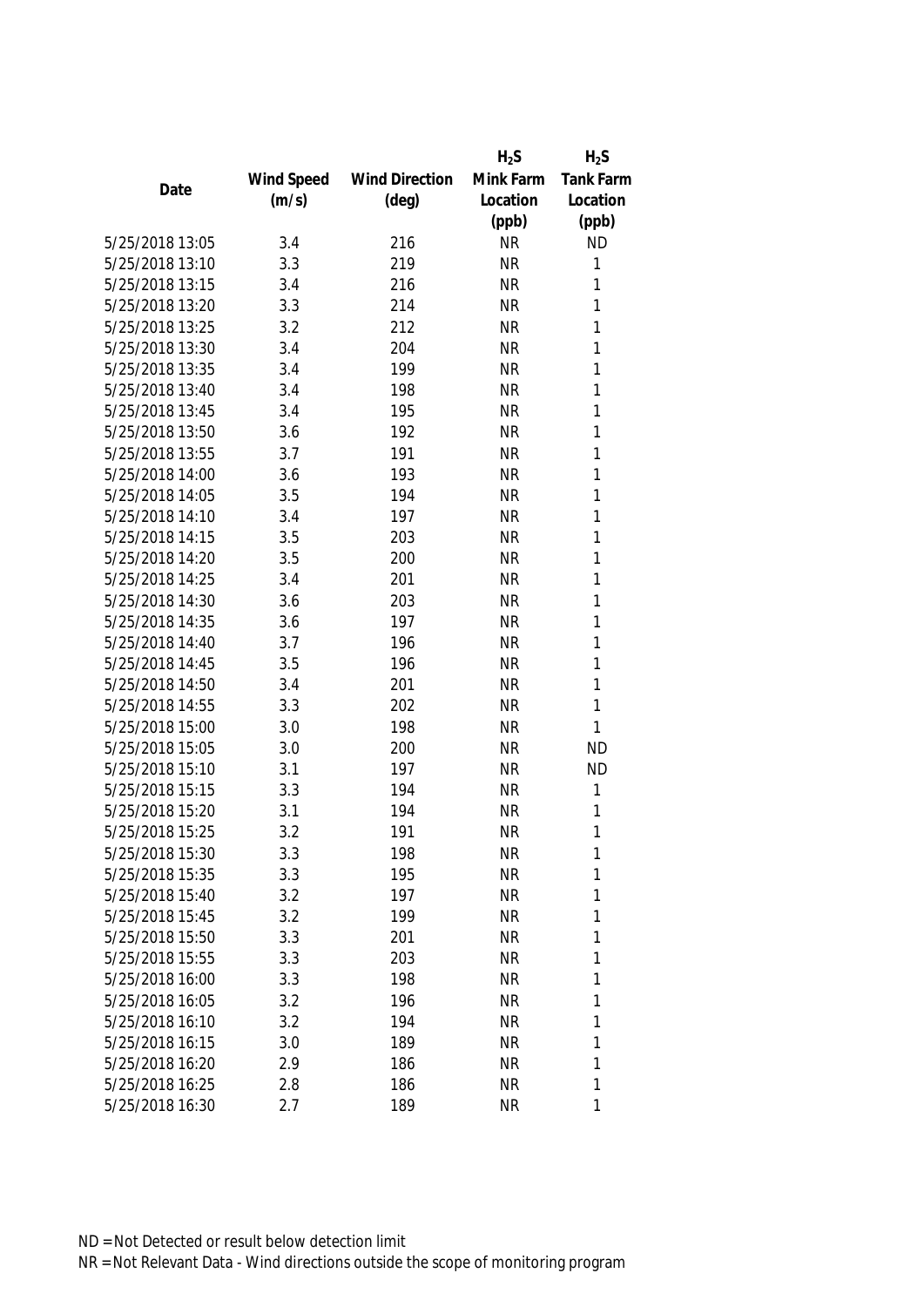|                 |            |                       | $H_2S$    | $H_2S$           |
|-----------------|------------|-----------------------|-----------|------------------|
|                 | Wind Speed | <b>Wind Direction</b> | Mink Farm | <b>Tank Farm</b> |
| Date            | (m/s)      | $(\text{deg})$        | Location  | Location         |
|                 |            |                       | (ppb)     | (ppb)            |
| 5/25/2018 16:35 | 2.6        | 195                   | <b>NR</b> | 1                |
| 5/25/2018 16:40 | 2.6        | 195                   | <b>NR</b> | 1                |
| 5/25/2018 16:45 | 2.6        | 195                   | <b>NR</b> | 1                |
| 5/25/2018 16:50 | 2.6        | 196                   | <b>NR</b> | 1                |
| 5/25/2018 16:55 | 2.6        | 193                   | <b>NR</b> | 1                |
| 5/25/2018 17:00 | 2.5        | 190                   | <b>NR</b> | 1                |
| 5/25/2018 17:05 | 2.5        | 186                   | <b>NR</b> | 1                |
| 5/25/2018 17:10 | 2.6        | 185                   | <b>NR</b> | 1                |
| 5/25/2018 17:15 | 2.5        | 185                   | <b>NR</b> | 1                |
| 5/25/2018 17:20 | 2.6        | 184                   | <b>NR</b> | 1                |
| 5/25/2018 17:25 | 2.8        | 190                   | <b>NR</b> | 1                |
| 5/25/2018 17:30 | 3.2        | 200                   | <b>NR</b> | 1                |
| 5/25/2018 17:35 | 3.5        | 217                   | <b>NR</b> | <b>NR</b>        |
| 5/25/2018 17:40 | 3.7        | 233                   | <b>NR</b> | <b>NR</b>        |
| 5/25/2018 17:45 | 3.8        | 253                   | <b>NR</b> | <b>NR</b>        |
| 5/25/2018 17:50 | 3.8        | 269                   | 1         | 1                |
| 5/25/2018 17:55 | 3.6        | 282                   | 1         | <b>NR</b>        |
| 5/25/2018 18:00 | 3.2        | 287                   | 1         | <b>NR</b>        |
| 5/25/2018 18:05 | 2.8        | 291                   | 1         | <b>NR</b>        |
| 5/25/2018 18:10 | 2.5        | 298                   | 1         | <b>NR</b>        |
| 5/25/2018 18:15 | 2.4        | 297                   | 1         | <b>NR</b>        |
| 5/25/2018 18:20 | 2.6        | 291                   | <b>ND</b> | <b>NR</b>        |
| 5/25/2018 18:25 | 2.5        | 287                   | <b>ND</b> | <b>NR</b>        |
| 5/25/2018 18:30 | 2.7        | 283                   | <b>ND</b> | <b>NR</b>        |
| 5/25/2018 18:35 | 2.9        | 279                   | <b>ND</b> | <b>NR</b>        |
| 5/25/2018 18:40 | 3.0        | 270                   | <b>ND</b> | 1                |
| 5/25/2018 18:45 | 3.1        | 266                   | <b>ND</b> | 1                |
| 5/25/2018 18:50 | 3.1        | 266                   | 1         | 1                |
| 5/25/2018 18:55 | 3.3        | 262                   | 1         | 1                |
| 5/25/2018 19:00 | 3.4        | 262                   | 1         | 1                |
| 5/25/2018 19:05 | 3.4        | 258                   | 1         | 1                |
| 5/25/2018 19:10 | 3.4        | 256                   | 1         | 1                |
| 5/25/2018 19:15 | 3.4        | 254                   | 1         | 1                |
| 5/25/2018 19:20 | 3.3        | 257                   | 1         | 1                |
| 5/25/2018 19:25 | 3.1        | 257                   | 1         | 1                |
| 5/25/2018 19:30 | 2.9        | 256                   | 1         | 1                |
| 5/25/2018 19:35 | 2.8        | 256                   | 1         | 1                |
| 5/25/2018 19:40 | 2.8        | 256                   | 1         | 1                |
| 5/25/2018 19:45 | 2.7        | 259                   | 1         | 1                |
| 5/25/2018 19:50 | 2.6        | 257                   | 1         | 1                |
| 5/25/2018 19:55 | 2.5        | 257                   | 1         | 1                |
| 5/25/2018 20:00 | 2.3        | 256                   | 1         | 1                |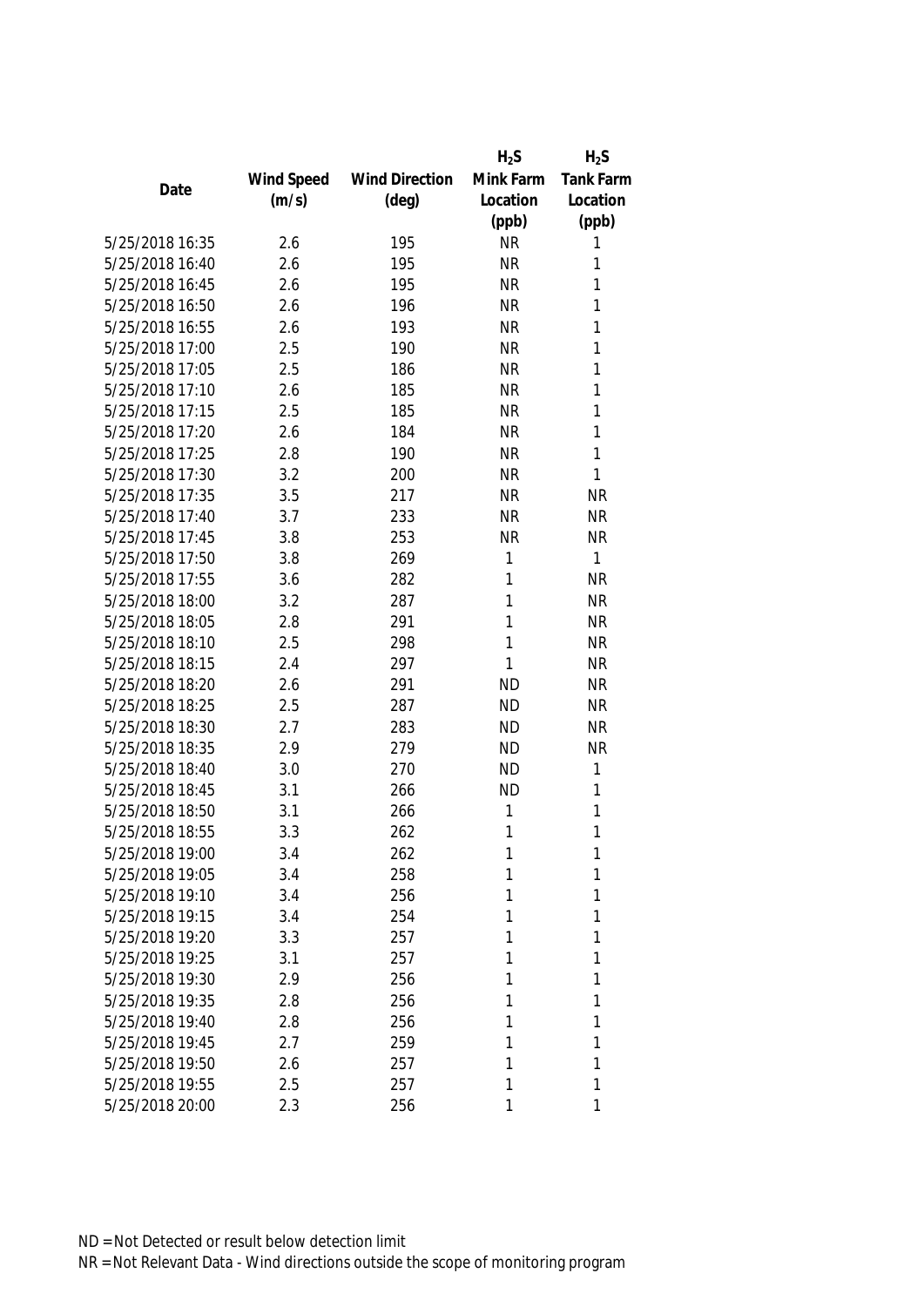|                 |            |                       | $H_2S$    | $H_2S$    |
|-----------------|------------|-----------------------|-----------|-----------|
|                 | Wind Speed | <b>Wind Direction</b> | Mink Farm | Tank Farm |
| Date            | (m/s)      | $(\text{deg})$        | Location  | Location  |
|                 |            |                       | (ppb)     | (ppb)     |
| 5/25/2018 20:05 | 2.2        | 260                   | 1         | 1         |
| 5/25/2018 20:10 | 2.1        | 268                   | 1         | 1         |
| 5/25/2018 20:15 | 2.0        | 274                   | <b>ND</b> | 1         |
| 5/25/2018 20:20 | 1.9        | 280                   | <b>ND</b> | <b>NR</b> |
| 5/25/2018 20:25 | 1.8        | 285                   | <b>ND</b> | <b>NR</b> |
| 5/25/2018 20:30 | 1.8        | 291                   | <b>ND</b> | <b>NR</b> |
| 5/25/2018 20:35 | 1.7        | 297                   | 1         | <b>NR</b> |
| 5/25/2018 20:40 | 1.7        | 300                   | 1         | <b>NR</b> |
| 5/25/2018 20:45 | 1.8        | 306                   | 1         | <b>NR</b> |
| 5/25/2018 20:50 | 1.8        | 311                   | 1         | <b>NR</b> |
| 5/25/2018 20:55 | 1.8        | 317                   | 1         | <b>NR</b> |
| 5/25/2018 21:00 | 1.9        | 321                   | 1         | <b>NR</b> |
| 5/25/2018 21:05 | 1.9        | 322                   | 1         | <b>NR</b> |
| 5/25/2018 21:10 | 1.8        | 321                   | 1         | <b>NR</b> |
| 5/25/2018 21:15 | 1.8        | 316                   | 1         | <b>NR</b> |
| 5/25/2018 21:20 | 1.7        | 308                   | 1         | <b>NR</b> |
| 5/25/2018 21:25 | 1.7        | 296                   | 1         | <b>NR</b> |
| 5/25/2018 21:30 | 1.7        | 282                   | 1         | <b>NR</b> |
| 5/25/2018 21:35 | 1.8        | 269                   | 1         | 1         |
| 5/25/2018 21:40 | 2.0        | 258                   | 1         | 1         |
| 5/25/2018 21:45 | 2.3        | 251                   | 1         | 1         |
| 5/25/2018 21:50 | 2.6        | 245                   | 1         | 1         |
| 5/25/2018 21:55 | 2.7        | 240                   | 1         | 1         |
| 5/25/2018 22:00 | 2.9        | 235                   | 1         | 1         |
| 5/25/2018 22:05 | 3.2        | 231                   | <b>ND</b> | 1         |
| 5/25/2018 22:10 | 3.3        | 224                   | <b>NR</b> | 1         |
| 5/25/2018 22:15 | 3.6        | 219                   | <b>NR</b> | 1         |
| 5/25/2018 22:20 | 3.8        | 216                   | <b>NR</b> | 1         |
| 5/25/2018 22:25 | 4.1        | 218                   | <b>NR</b> | 1         |
| 5/25/2018 22:30 | 4.5        | 224                   | NR        | 1         |
| 5/25/2018 22:35 | 4.8        | 228                   | <b>NR</b> | 1         |
| 5/25/2018 22:40 | 5.0        | 230                   | <b>ND</b> | 1         |
| 5/25/2018 22:45 | 4.9        | 229                   | <b>NR</b> | 1         |
| 5/25/2018 22:50 | 4.5        | 227                   | NR        | 1         |
| 5/25/2018 22:55 | 4.1        | 225                   | <b>NR</b> | 1         |
| 5/25/2018 23:00 | 3.9        | 220                   | <b>NR</b> | 1         |
| 5/25/2018 23:05 | 3.8        | 215                   | NR        | 1         |
| 5/25/2018 23:10 | 3.8        | 215                   | <b>NR</b> | 1         |
| 5/25/2018 23:15 | 4.0        | 216                   | <b>NR</b> | 1         |
| 5/25/2018 23:20 | 4.2        | 218                   | <b>NR</b> | 1         |
| 5/25/2018 23:25 | 4.4        | 220                   | <b>NR</b> | 1         |
| 5/25/2018 23:30 | 4.3        | 222                   | <b>NR</b> | 1         |
|                 |            |                       |           |           |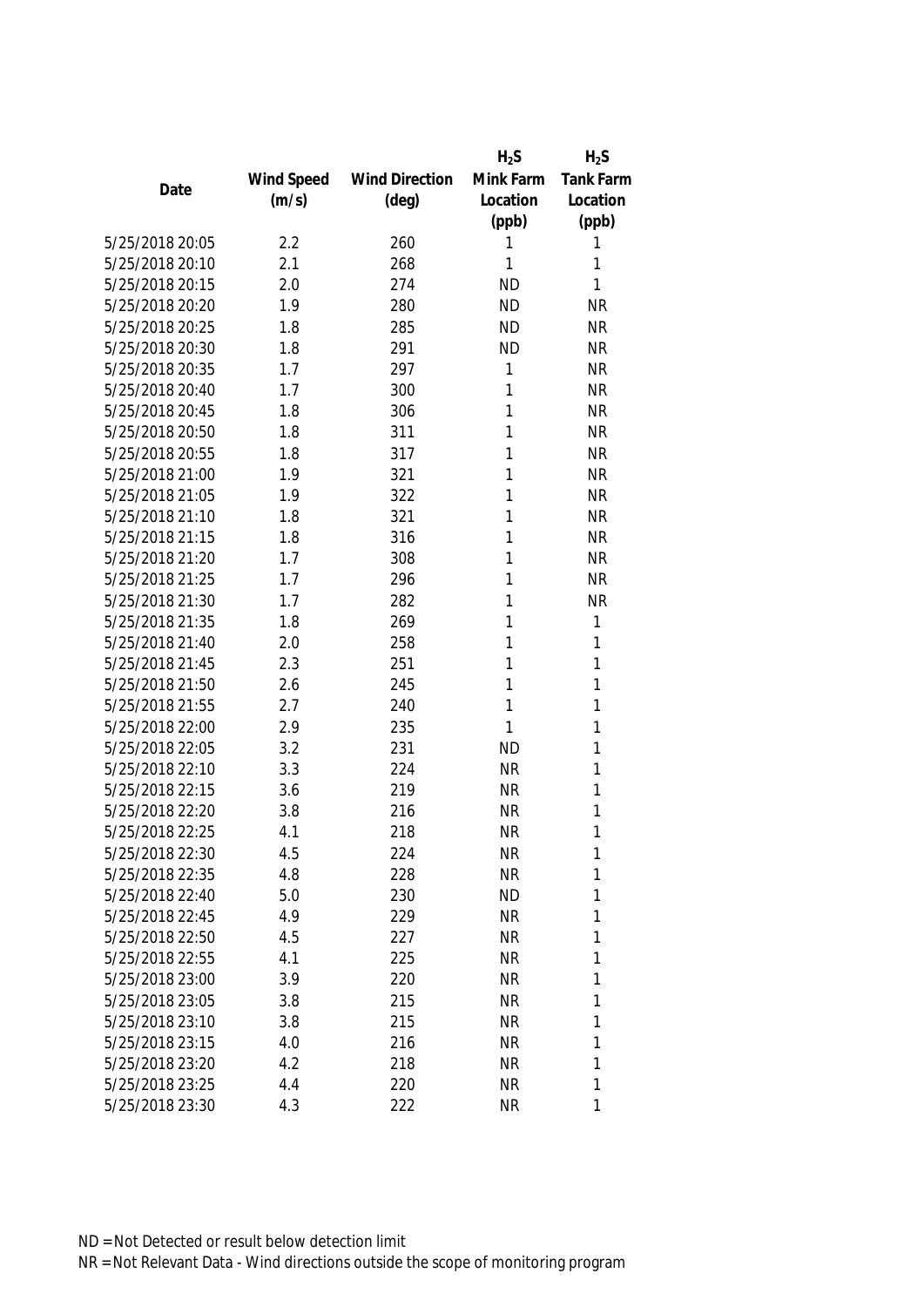|                 |            |                       | $H_2S$    | $H_2S$           |
|-----------------|------------|-----------------------|-----------|------------------|
|                 | Wind Speed | <b>Wind Direction</b> | Mink Farm | <b>Tank Farm</b> |
| Date            | (m/s)      | $(\text{deg})$        | Location  | Location         |
|                 |            |                       | (ppb)     | (ppb)            |
| 5/25/2018 23:35 | 3.9        | 222                   | <b>NR</b> | 1                |
| 5/25/2018 23:40 | 3.6        | 220                   | <b>NR</b> | 1                |
| 5/25/2018 23:45 | 3.7        | 221                   | <b>NR</b> | 1                |
| 5/25/2018 23:50 | 3.6        | 219                   | <b>NR</b> | 1                |
| 5/25/2018 23:55 | 3.6        | 214                   | <b>NR</b> | 1                |
| 5/25/2018 24:00 | 3.7        | 212                   | <b>NR</b> | 1                |
| 5/26/2018 00:05 | 3.9        | 214                   | <b>NR</b> | 1                |
| 5/26/2018 00:10 | 4.1        | 215                   | <b>NR</b> | 1                |
| 5/26/2018 00:15 | 3.9        | 215                   | <b>NR</b> | 1                |
| 5/26/2018 00:20 | 3.9        | 215                   | <b>NR</b> | 1                |
| 5/26/2018 00:25 | 4.0        | 216                   | <b>NR</b> | 1                |
| 5/26/2018 00:30 | 4.2        | 215                   | <b>NR</b> | 1                |
| 5/26/2018 00:35 | 4.0        | 213                   | <b>NR</b> | 1                |
| 5/26/2018 00:40 | 3.9        | 212                   | <b>NR</b> | 1                |
| 5/26/2018 00:45 | 3.7        | 211                   | <b>NR</b> | 1                |
| 5/26/2018 00:50 | 3.6        | 210                   | <b>NR</b> | 1                |
| 5/26/2018 00:55 | 3.5        | 211                   | <b>NR</b> | 1                |
| 5/26/2018 01:00 | 3.3        | 212                   | <b>NR</b> | 1                |
| 5/26/2018 01:05 | 3.2        | 209                   | <b>NR</b> | 1                |
| 5/26/2018 01:10 | 3.0        | 207                   | <b>NR</b> | 1                |
| 5/26/2018 01:15 | 2.9        | 206                   | <b>NR</b> | 1                |
| 5/26/2018 01:20 | 2.6        | 209                   | <b>NR</b> | 1                |
| 5/26/2018 01:25 | 2.4        | 203                   | <b>NR</b> | 1                |
| 5/26/2018 01:30 | 2.2        | 206                   | <b>NR</b> | 1                |
| 5/26/2018 01:35 | 2.2        | 217                   | <b>NR</b> | 1                |
| 5/26/2018 01:40 | 2.2        | 226                   | <b>NR</b> | 1                |
| 5/26/2018 01:45 | 2.4        | 233                   | 1         | 1                |
| 5/26/2018 01:50 | 2.7        | 233                   | 1         | 1                |
| 5/26/2018 01:55 | 2.8        | 236                   | <b>ND</b> | 1                |
| 5/26/2018 02:00 | 3.1        | 229                   | <b>NR</b> | 1                |
| 5/26/2018 02:05 | 3.2        | 220                   | <b>NR</b> | 1                |
| 5/26/2018 02:10 | 3.3        | 211                   | <b>NR</b> | 1                |
| 5/26/2018 02:15 | 3.3        | 202                   | <b>NR</b> | 1                |
| 5/26/2018 02:20 | 3.5        | 195                   | <b>NR</b> | 1                |
| 5/26/2018 02:25 | 3.4        | 194                   | <b>NR</b> | 1                |
| 5/26/2018 02:30 | 3.3        | 194                   | <b>NR</b> | 1                |
| 5/26/2018 02:35 | 3.2        | 190                   | <b>NR</b> | <b>ND</b>        |
| 5/26/2018 02:40 | 3.1        | 189                   | <b>NR</b> | <b>ND</b>        |
| 5/26/2018 02:45 | 3.0        | 188                   | <b>NR</b> | 1                |
| 5/26/2018 02:50 | 2.9        | 187                   | <b>NR</b> | 1                |
| 5/26/2018 02:55 | 2.9        | 185                   | <b>NR</b> | 1                |
| 5/26/2018 03:00 | 3.0        | 185                   | <b>NR</b> | 1                |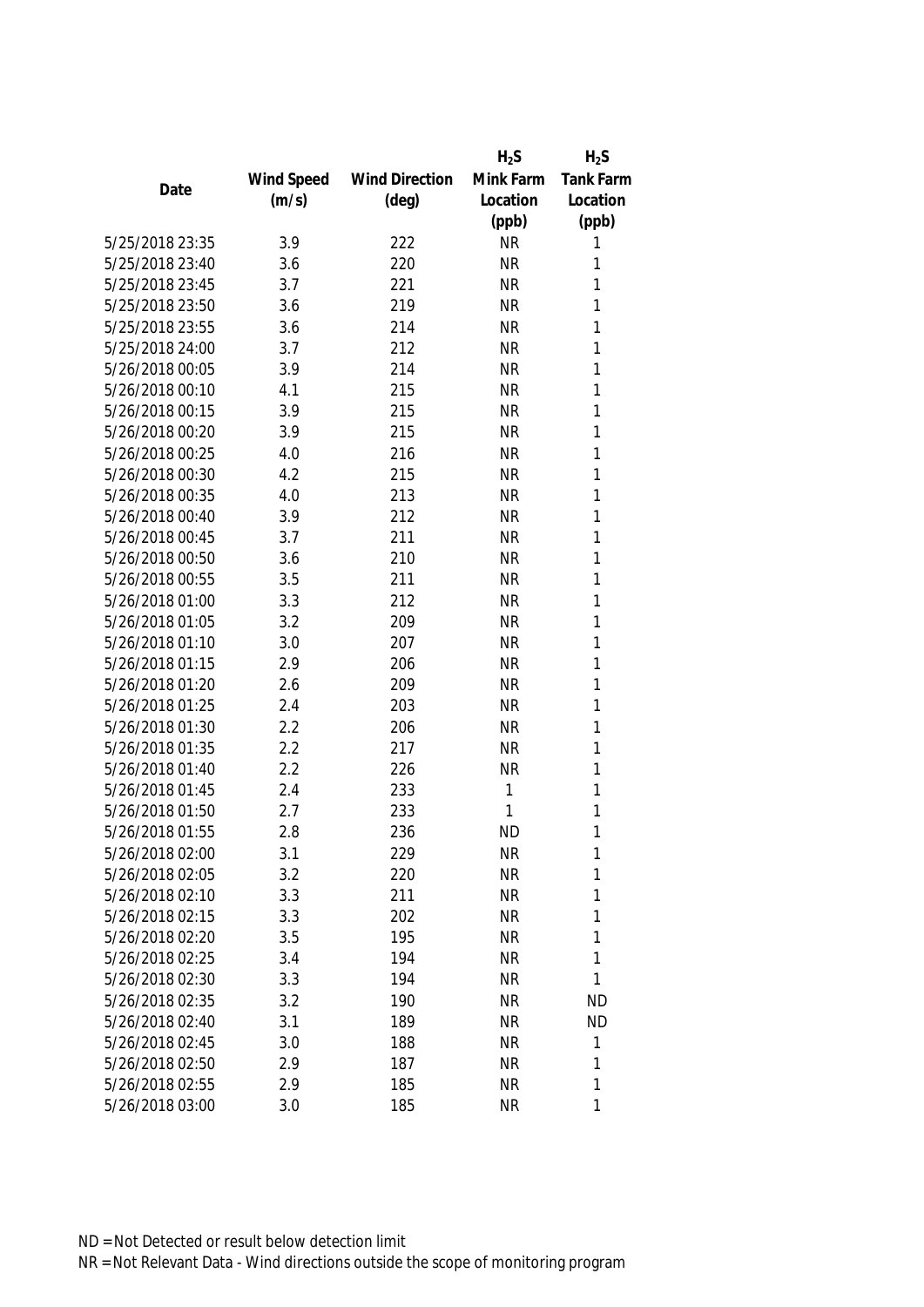|                 |            |                       | $H_2S$    | $H_2S$           |
|-----------------|------------|-----------------------|-----------|------------------|
|                 | Wind Speed | <b>Wind Direction</b> | Mink Farm | <b>Tank Farm</b> |
| Date            | (m/s)      | $(\text{deg})$        | Location  | Location         |
|                 |            |                       | (ppb)     | (ppb)            |
| 5/26/2018 03:05 | 3.1        | 186                   | <b>NR</b> | 1                |
| 5/26/2018 03:10 | 3.2        | 186                   | <b>NR</b> | 1                |
| 5/26/2018 03:15 | 3.2        | 185                   | <b>NR</b> | 1                |
| 5/26/2018 03:20 | 3.2        | 184                   | <b>NR</b> | 1                |
| 5/26/2018 03:25 | 3.1        | 183                   | <b>NR</b> | 1                |
| 5/26/2018 03:30 | 3.0        | 183                   | <b>NR</b> | 1                |
| 5/26/2018 03:35 | 2.9        | 185                   | <b>NR</b> | 1                |
| 5/26/2018 03:40 | 2.8        | 195                   | <b>NR</b> | 1                |
| 5/26/2018 03:45 | 2.8        | 203                   | <b>NR</b> | 1                |
| 5/26/2018 03:50 | 2.7        | 214                   | <b>NR</b> | 1                |
| 5/26/2018 03:55 | 2.6        | 227                   | <b>NR</b> | 1                |
| 5/26/2018 04:00 | 2.5        | 244                   | 1         | 1                |
| 5/26/2018 04:05 | 2.4        | 256                   | 1         | 1                |
| 5/26/2018 04:10 | 2.1        | 253                   | 1         | 1                |
| 5/26/2018 04:15 | 1.9        | 252                   | 1         | 1                |
| 5/26/2018 04:20 | 1.8        | 242                   | <b>NR</b> | <b>NR</b>        |
| 5/26/2018 04:25 | 1.6        | 234                   | <b>NR</b> | <b>NR</b>        |
| 5/26/2018 04:30 | 1.5        | 216                   | <b>NR</b> | 1                |
| 5/26/2018 04:35 | 1.5        | 208                   | <b>NR</b> | 1                |
| 5/26/2018 04:40 | 1.6        | 208                   | <b>NR</b> | 1                |
| 5/26/2018 04:45 | 1.8        | 211                   | <b>NR</b> | 1                |
| 5/26/2018 04:50 | 1.8        | 211                   | <b>NR</b> | 1                |
| 5/26/2018 04:55 | 2.0        | 205                   | <b>NR</b> | 1                |
| 5/26/2018 05:00 | 2.2        | 202                   | <b>NR</b> | 1                |
| 5/26/2018 05:05 | 2.2        | 203                   | <b>NR</b> | 1                |
| 5/26/2018 05:10 | 2.3        | 205                   | <b>NR</b> | 1                |
| 5/26/2018 05:15 | 2.3        | 206                   | <b>NR</b> | 1                |
| 5/26/2018 05:20 | 2.4        | 209                   | <b>NR</b> | 1                |
| 5/26/2018 05:25 | 2.4        | 213                   | <b>NR</b> | 1                |
| 5/26/2018 05:30 | 2.4        | 218                   | NR        | 1                |
| 5/26/2018 05:35 | 2.6        | 216                   | <b>NR</b> | 1                |
| 5/26/2018 05:40 | 2.7        | 214                   | <b>NR</b> | 1                |
| 5/26/2018 05:45 | 2.6        | 211                   | <b>NR</b> | 1                |
| 5/26/2018 05:50 | 2.6        | 213                   | <b>NR</b> | 1                |
| 5/26/2018 05:55 | 2.5        | 213                   | <b>NR</b> | 1                |
| 5/26/2018 06:00 | 2.4        | 210                   | <b>NR</b> | 1                |
| 5/26/2018 06:05 | 2.2        | 207                   | <b>NR</b> | 1                |
| 5/26/2018 06:10 | 2.0        | 200                   | <b>NR</b> | 1                |
| 5/26/2018 06:15 | 1.8        | 200                   | <b>NR</b> | 1                |
| 5/26/2018 06:20 | 1.5        | 196                   | <b>NR</b> | 1                |
| 5/26/2018 06:25 | 1.4        | 196                   | <b>NR</b> | 1                |
| 5/26/2018 06:30 | 1.3        | 194                   | <b>NR</b> | 1                |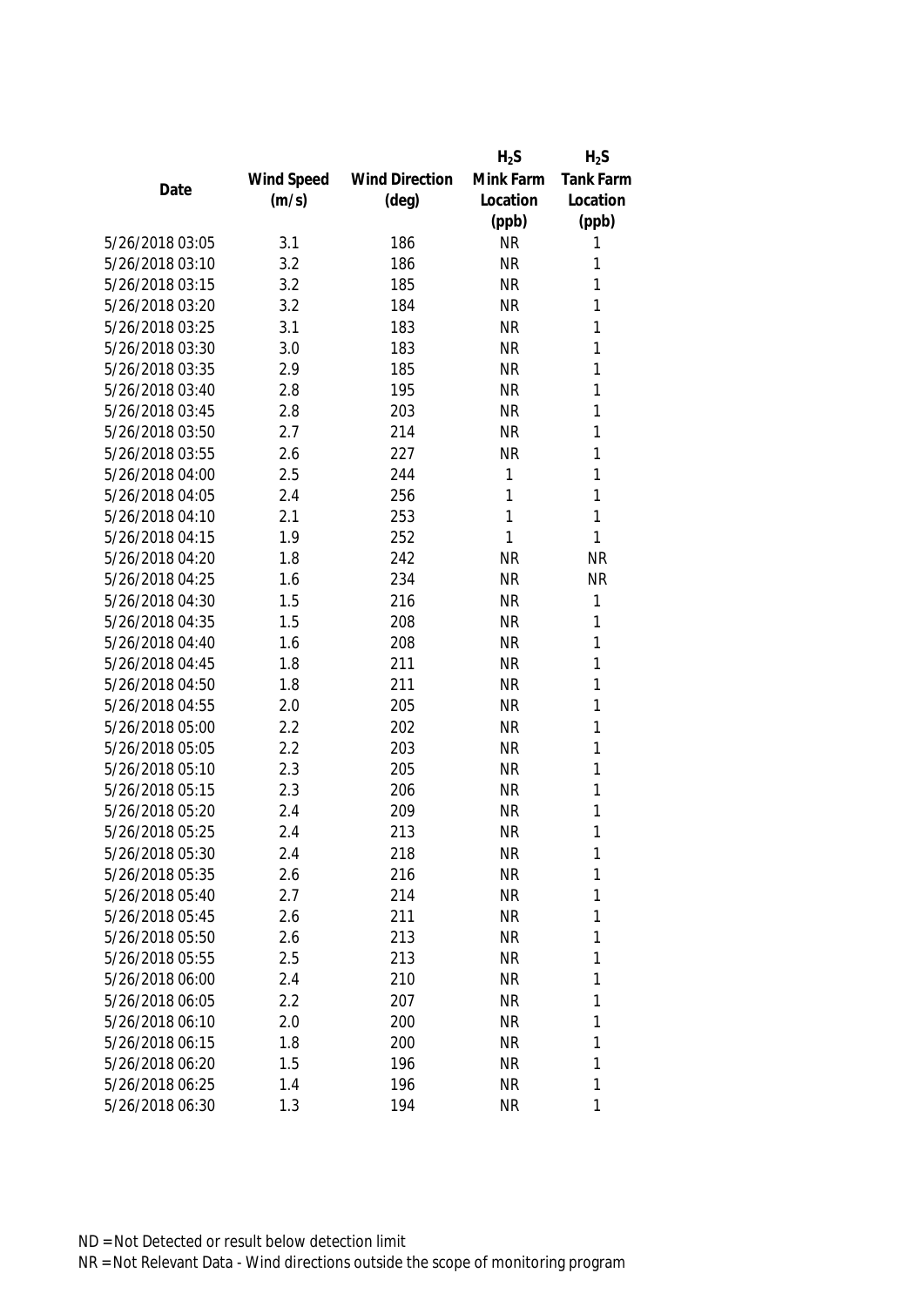|                 |            |                       | $H_2S$    | $H_2S$           |
|-----------------|------------|-----------------------|-----------|------------------|
|                 | Wind Speed | <b>Wind Direction</b> | Mink Farm | <b>Tank Farm</b> |
| Date            | (m/s)      | $(\text{deg})$        | Location  | Location         |
|                 |            |                       | (ppb)     | (ppb)            |
| 5/26/2018 06:35 | 1.2        | 191                   | <b>NR</b> | 1                |
| 5/26/2018 06:40 | 1.2        | 195                   | <b>NR</b> | 1                |
| 5/26/2018 06:45 | 1.2        | 195                   | <b>NR</b> | 1                |
| 5/26/2018 06:50 | 1.2        | 193                   | <b>NR</b> | 1                |
| 5/26/2018 06:55 | 1.2        | 194                   | <b>NR</b> | 1                |
| 5/26/2018 07:00 | 1.2        | 197                   | <b>NR</b> | 1                |
| 5/26/2018 07:05 | 1.2        | 204                   | <b>NR</b> | 1                |
| 5/26/2018 07:10 | 1.2        | 206                   | <b>NR</b> | 1                |
| 5/26/2018 07:15 | 1.2        | 204                   | <b>NR</b> | 1                |
| 5/26/2018 07:20 | 1.2        | 208                   | <b>NR</b> | 1                |
| 5/26/2018 07:25 | 1.2        | 211                   | <b>NR</b> | 1                |
| 5/26/2018 07:30 | 1.3        | 212                   | <b>NR</b> | 1                |
| 5/26/2018 07:35 | 1.4        | 211                   | <b>NR</b> | 1                |
| 5/26/2018 07:40 | 1.5        | 208                   | <b>NR</b> | 1                |
| 5/26/2018 07:45 | 1.5        | 207                   | <b>NR</b> | 1                |
| 5/26/2018 07:50 | 1.5        | 207                   | <b>NR</b> | 1                |
| 5/26/2018 07:55 | 1.5        | 204                   | <b>NR</b> | $\overline{2}$   |
| 5/26/2018 08:00 | 1.5        | 200                   | <b>NR</b> | $\overline{2}$   |
| 5/26/2018 08:05 | 1.4        | 200                   | <b>NR</b> | $\overline{2}$   |
| 5/26/2018 08:10 | 1.4        | 204                   | <b>NR</b> | $\overline{2}$   |
| 5/26/2018 08:15 | 1.4        | 212                   | <b>NR</b> | 1                |
| 5/26/2018 08:20 | 1.6        | 218                   | <b>NR</b> | 1                |
| 5/26/2018 08:25 | 1.6        | 228                   | <b>NR</b> | 1                |
| 5/26/2018 08:30 | 1.7        | 243                   | 1         | 1                |
| 5/26/2018 08:35 | 1.7        | 256                   | 1         | 1                |
| 5/26/2018 08:40 | 1.6        | 260                   | 1         | 1                |
| 5/26/2018 08:45 | 1.5        | 265                   | 1         | 1                |
| 5/26/2018 08:50 | 1.5        | 265                   | <b>ND</b> | 1                |
| 5/26/2018 08:55 | 1.5        | 266                   | <b>ND</b> | 1                |
| 5/26/2018 09:00 | 1.5        | 266                   | <b>ND</b> | 1                |
| 5/26/2018 09:05 | 1.6        | 260                   | <b>ND</b> | $\overline{2}$   |
| 5/26/2018 09:10 | 1.6        | 260                   | <b>ND</b> | 1                |
| 5/26/2018 09:15 | 1.7        | 258                   | <b>ND</b> | 1                |
| 5/26/2018 09:20 | 1.6        | 255                   | <b>ND</b> | 1                |
| 5/26/2018 09:25 | 1.5        | 252                   | 1         | 1                |
| 5/26/2018 09:30 | 1.6        | 249                   | 1         | 1                |
| 5/26/2018 09:35 | 1.5        | 253                   | 1         | 1                |
| 5/26/2018 09:40 | 1.5        | 250                   | 1         | 1                |
| 5/26/2018 09:45 | 1.5        | 241                   | 1         | 1                |
| 5/26/2018 09:50 | 1.4        | 231                   | <b>NR</b> | <b>NR</b>        |
| 5/26/2018 09:55 | 1.4        | 227                   | <b>NR</b> | <b>NR</b>        |
| 5/26/2018 10:00 | 1.5        | 223                   | <b>NR</b> | <b>NR</b>        |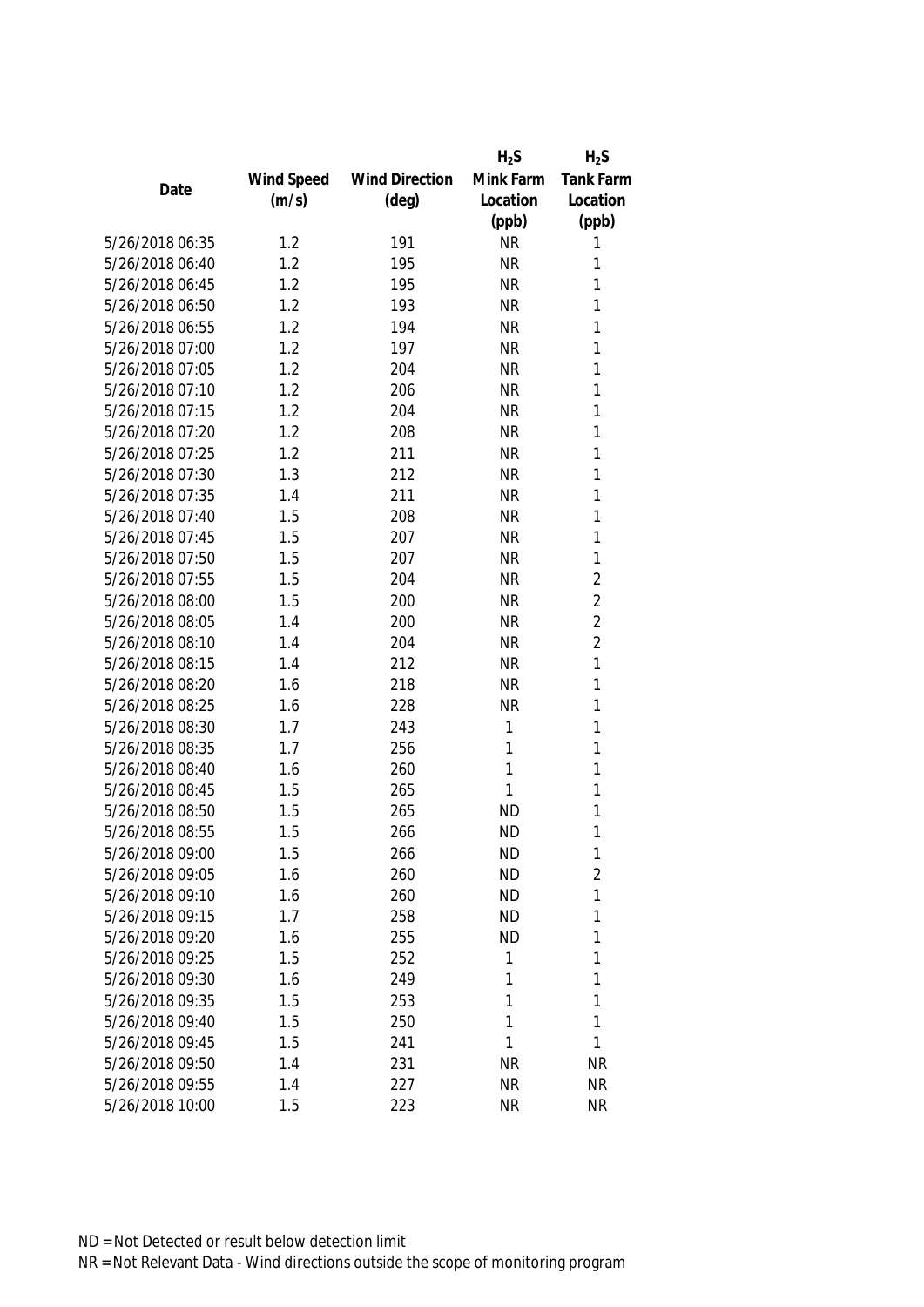|                 |            |                       | $H_2S$       | $H_2S$           |
|-----------------|------------|-----------------------|--------------|------------------|
|                 | Wind Speed | <b>Wind Direction</b> | Mink Farm    | <b>Tank Farm</b> |
| Date            | (m/s)      | $(\text{deg})$        | Location     | Location         |
|                 |            |                       | (ppb)        | (ppb)            |
| 5/26/2018 10:05 | 1.5        | 218                   | <b>NR</b>    | 1                |
| 5/26/2018 10:10 | 1.9        | 224                   | <b>NR</b>    | 1                |
| 5/26/2018 10:15 | 2.0        | 238                   | 1            | 1                |
| 5/26/2018 10:20 | 2.2        | 249                   | 1            | 1                |
| 5/26/2018 10:25 | 2.3        | 255                   | 1            | 1                |
| 5/26/2018 10:30 | 2.3        | 259                   | <b>ND</b>    | 1                |
| 5/26/2018 10:35 | 2.4        | 264                   | <b>ND</b>    | 1                |
| 5/26/2018 10:40 | 2.2        | 269                   | <b>ND</b>    | 1                |
| 5/26/2018 10:45 | 2.1        | 269                   | <b>ND</b>    | 1                |
| 5/26/2018 10:50 | 2.0        | 273                   | <b>ND</b>    | 1                |
| 5/26/2018 10:55 | 2.0        | 272                   | <b>ND</b>    | 1                |
| 5/26/2018 11:00 | 1.8        | 273                   | $\mathbf{1}$ | 1                |
| 5/26/2018 11:05 | 1.7        | 268                   | <b>ND</b>    | 1                |
| 5/26/2018 11:10 | 1.8        | 260                   | <b>ND</b>    | 1                |
| 5/26/2018 11:15 | 1.8        | 263                   | <b>ND</b>    | 1                |
| 5/26/2018 11:20 | 1.9        | 257                   | <b>ND</b>    | 1                |
| 5/26/2018 11:25 | 2.0        | 257                   | <b>ND</b>    | 1                |
| 5/26/2018 11:30 | 2.2        | 256                   | <b>ND</b>    | 1                |
| 5/26/2018 11:35 | 2.4        | 257                   | <b>ND</b>    | 1                |
| 5/26/2018 11:40 | 2.3        | 266                   | <b>ND</b>    | 1                |
| 5/26/2018 11:45 | 2.2        | 256                   | <b>ND</b>    | 1                |
| 5/26/2018 11:50 | 2.3        | 249                   | <b>NR</b>    | <b>NR</b>        |
| 5/26/2018 11:55 | 2.4        | 237                   | <b>NR</b>    | <b>NR</b>        |
| 5/26/2018 12:00 | 2.4        | 223                   | <b>NR</b>    | <b>NR</b>        |
| 5/26/2018 12:05 | 2.2        | 222                   | <b>NR</b>    | <b>NR</b>        |
| 5/26/2018 12:10 | 2.2        | 205                   | <b>NR</b>    | 1                |
| 5/26/2018 12:15 | 2.3        | 205                   | <b>NR</b>    | 1                |
| 5/26/2018 12:20 | 2.2        | 202                   | <b>NR</b>    | 1                |
| 5/26/2018 12:25 | 2.0        | 215                   | <b>NR</b>    | <b>NR</b>        |
| 5/26/2018 12:30 | 2.0        | 238                   | <b>NR</b>    | <b>NR</b>        |
| 5/26/2018 12:35 | 2.2        | 260                   | <b>NR</b>    | <b>NR</b>        |
| 5/26/2018 12:40 | 2.4        | 297                   | <b>NR</b>    | <b>NR</b>        |
| 5/26/2018 12:45 | 2.3        | 321                   | <b>NR</b>    | <b>NR</b>        |
| 5/26/2018 12:50 | 2.6        | 331                   | 1            | <b>NR</b>        |
| 5/26/2018 12:55 | 2.6        | 329                   | 1            | <b>NR</b>        |
| 5/26/2018 13:00 | 2.6        | 322                   | 1            | <b>NR</b>        |
| 5/26/2018 13:05 | 2.5        | 314                   | 1            | <b>NR</b>        |
| 5/26/2018 13:10 | 2.6        | 308                   | 1            | <b>NR</b>        |
| 5/26/2018 13:15 | 2.7        | 307                   | 1            | <b>NR</b>        |
| 5/26/2018 13:20 | 2.4        | 303                   | 1            | <b>NR</b>        |
| 5/26/2018 13:25 | 2.3        | 311                   | 1            | <b>NR</b>        |
| 5/26/2018 13:30 | 2.3        | 313                   | 1            | <b>NR</b>        |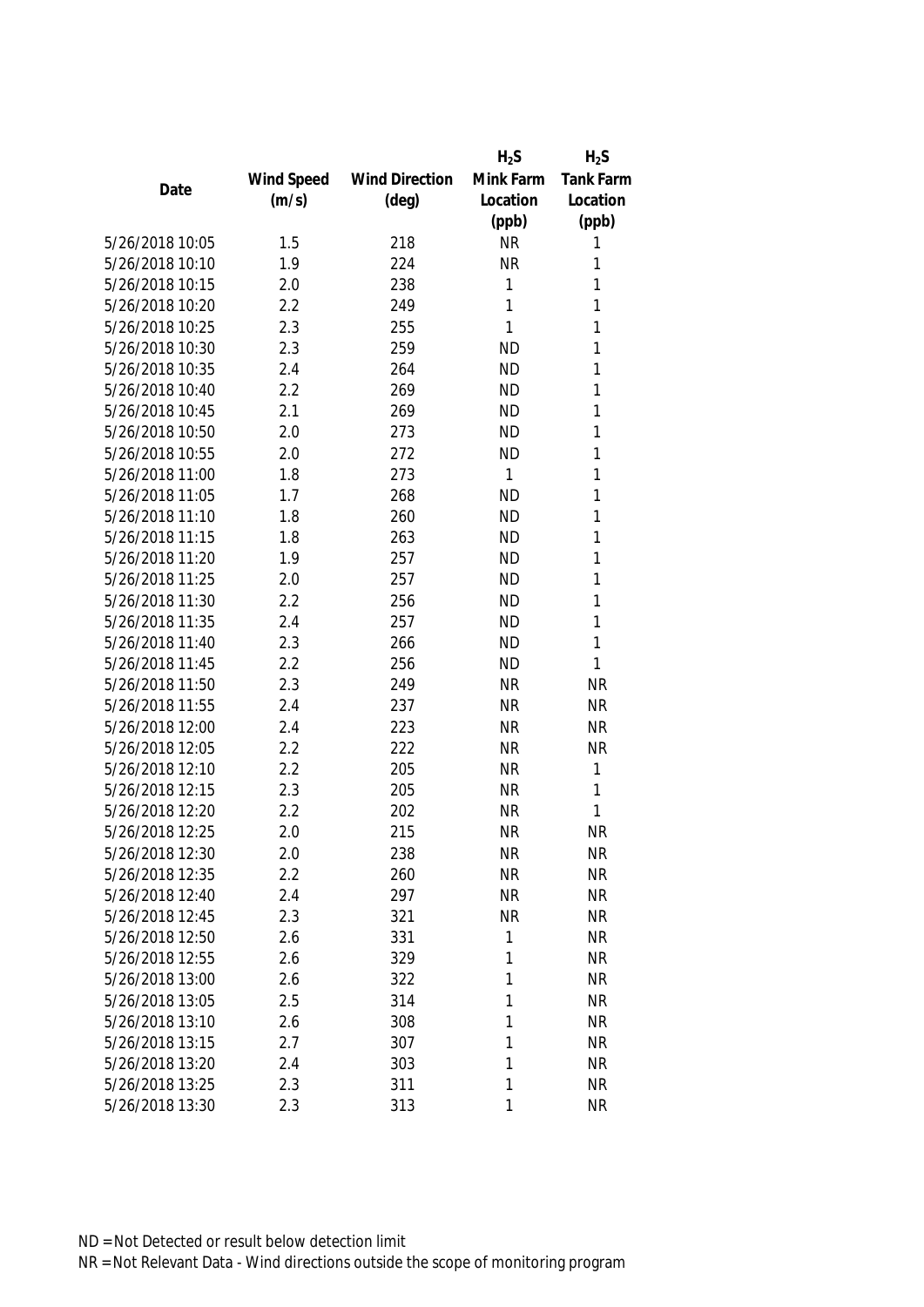|                 |            |                       | $H_2S$       | $H_2S$           |
|-----------------|------------|-----------------------|--------------|------------------|
|                 | Wind Speed | <b>Wind Direction</b> | Mink Farm    | <b>Tank Farm</b> |
| Date            | (m/s)      | $(\text{deg})$        | Location     | Location         |
|                 |            |                       | (ppb)        | (ppb)            |
| 5/26/2018 13:35 | 2.3        | 315                   | 1            | <b>NR</b>        |
| 5/26/2018 13:40 | 2.2        | 309                   | <b>NR</b>    | <b>NR</b>        |
| 5/26/2018 13:45 | 2.2        | 298                   | <b>NR</b>    | <b>NR</b>        |
| 5/26/2018 13:50 | 2.4        | 291                   | <b>NR</b>    | <b>NR</b>        |
| 5/26/2018 13:55 | 2.6        | 282                   | 1            | <b>NR</b>        |
| 5/26/2018 14:00 | 2.9        | 289                   | 1            | <b>NR</b>        |
| 5/26/2018 14:05 | 2.8        | 290                   | <b>NR</b>    | <b>NR</b>        |
| 5/26/2018 14:10 | 2.8        | 297                   | <b>NR</b>    | <b>NR</b>        |
| 5/26/2018 14:15 | 2.8        | 307                   | <b>NR</b>    | <b>NR</b>        |
| 5/26/2018 14:20 | 2.6        | 318                   | <b>NR</b>    | <b>NR</b>        |
| 5/26/2018 14:25 | 2.5        | 321                   | $\mathbf{1}$ | <b>NR</b>        |
| 5/26/2018 14:30 | 2.2        | 315                   | <b>NR</b>    | <b>NR</b>        |
| 5/26/2018 14:35 | 2.3        | 302                   | <b>NR</b>    | <b>NR</b>        |
| 5/26/2018 14:40 | 2.3        | 295                   | <b>NR</b>    | <b>NR</b>        |
| 5/26/2018 14:45 | 2.3        | 287                   | <b>NR</b>    | <b>NR</b>        |
| 5/26/2018 14:50 | 2.4        | 277                   | 1            | <b>NR</b>        |
| 5/26/2018 14:55 | 2.5        | 273                   | 1            | 1                |
| 5/26/2018 15:00 | 2.6        | 267                   | 1            | 1                |
| 5/26/2018 15:05 | 2.6        | 268                   | 1            | 1                |
| 5/26/2018 15:10 | 2.5        | 259                   | <b>NR</b>    | <b>NR</b>        |
| 5/26/2018 15:15 | 2.6        | 250                   | 1            | 1                |
| 5/26/2018 15:20 | 2.5        | 251                   | 1            | 1                |
| 5/26/2018 15:25 | 2.5        | 249                   | 1            | 1                |
| 5/26/2018 15:30 | 2.6        | 258                   | <b>NR</b>    | <b>NR</b>        |
| 5/26/2018 15:35 | 2.8        | 270                   | <b>NR</b>    | <b>NR</b>        |
| 5/26/2018 15:40 | 3.0        | 283                   | <b>ND</b>    | <b>NR</b>        |
| 5/26/2018 15:45 | 3.0        | 296                   | <b>ND</b>    | <b>NR</b>        |
| 5/26/2018 15:50 | 3.0        | 308                   | <b>ND</b>    | <b>NR</b>        |
| 5/26/2018 15:55 | 2.9        | 319                   | <b>ND</b>    | <b>NR</b>        |
| 5/26/2018 16:00 | 2.8        | 323                   | <b>ND</b>    | <b>NR</b>        |
| 5/26/2018 16:05 | 2.5        | 323                   | <b>ND</b>    | <b>NR</b>        |
| 5/26/2018 16:10 | 2.5        | 321                   | <b>NR</b>    | <b>NR</b>        |
| 5/26/2018 16:15 | 2.5        | 314                   | <b>NR</b>    | <b>NR</b>        |
| 5/26/2018 16:20 | 2.5        | 290                   | ΝR           | <b>NR</b>        |
| 5/26/2018 16:25 | 2.6        | 276                   | <b>NR</b>    | <b>NR</b>        |
| 5/26/2018 16:30 | 2.7        | 264                   | 1            | <b>ND</b>        |
| 5/26/2018 16:35 | 3.0        | 265                   | 1            | $\mathbf{1}$     |
| 5/26/2018 16:40 | 2.8        | 263                   | 1            | <b>ND</b>        |
| 5/26/2018 16:45 | 2.8        | 257                   | 1            | 1                |
| 5/26/2018 16:50 | 2.9        | 261                   | 1            | 1                |
| 5/26/2018 16:55 | 2.9        | 260                   | 1            | 1                |
| 5/26/2018 17:00 | 2.8        | 266                   | <b>ND</b>    | 1                |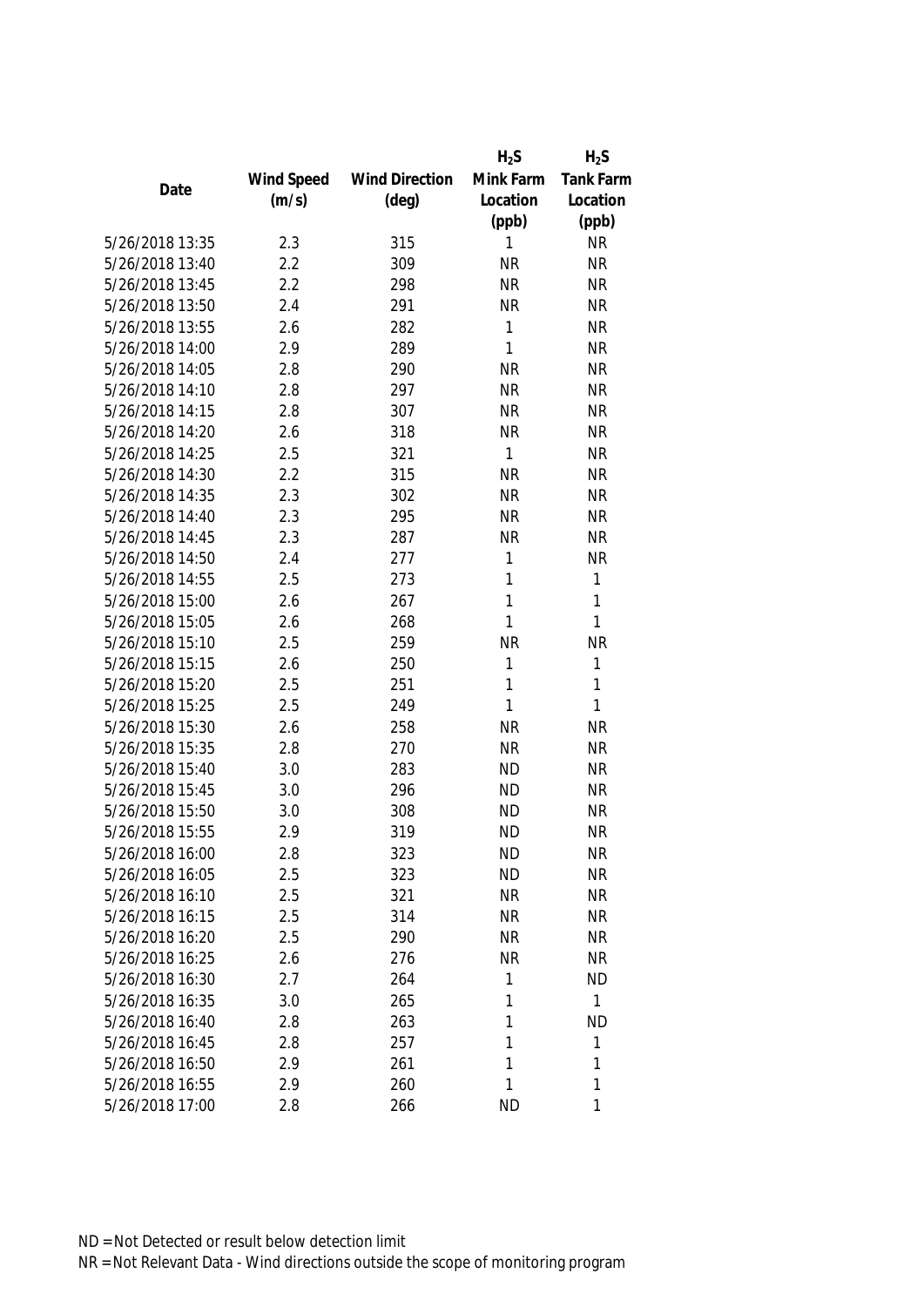|                 |            |                       | $H_2S$    | $H_2S$           |
|-----------------|------------|-----------------------|-----------|------------------|
|                 | Wind Speed | <b>Wind Direction</b> | Mink Farm | <b>Tank Farm</b> |
| Date            | (m/s)      | $(\text{deg})$        | Location  | Location         |
|                 |            |                       | (ppb)     | (ppb)            |
| 5/26/2018 17:05 | 2.8        | 267                   | <b>ND</b> | 1                |
| 5/26/2018 17:10 | 2.9        | 265                   | <b>ND</b> | 1                |
| 5/26/2018 17:15 | 2.9        | 271                   | <b>ND</b> | 1                |
| 5/26/2018 17:20 | 2.7        | 281                   | <b>ND</b> | <b>NR</b>        |
| 5/26/2018 17:25 | 2.6        | 285                   | <b>ND</b> | <b>NR</b>        |
| 5/26/2018 17:30 | 2.6        | 282                   | <b>ND</b> | <b>NR</b>        |
| 5/26/2018 17:35 | 2.4        | 273                   | <b>ND</b> | 1                |
| 5/26/2018 17:40 | 2.2        | 276                   | 1         | <b>NR</b>        |
| 5/26/2018 17:45 | 2.2        | 275                   | 1         | 1                |
| 5/26/2018 17:50 | 2.4        | 275                   | 1         | 1                |
| 5/26/2018 17:55 | 2.2        | 275                   | 1         | 1                |
| 5/26/2018 18:00 | 2.2        | 276                   | 1         | <b>NR</b>        |
| 5/26/2018 18:05 | 2.1        | 287                   | 1         | <b>NR</b>        |
| 5/26/2018 18:10 | 2.1        | 286                   | 1         | <b>NR</b>        |
| 5/26/2018 18:15 | 2.2        | 286                   | <b>ND</b> | <b>NR</b>        |
| 5/26/2018 18:20 | 2.0        | 279                   | 1         | <b>NR</b>        |
| 5/26/2018 18:25 | 2.3        | 281                   | 1         | <b>NR</b>        |
| 5/26/2018 18:30 | 2.1        | 285                   | 1         | <b>NR</b>        |
| 5/26/2018 18:35 | 2.3        | 275                   | 1         | 1                |
| 5/26/2018 18:40 | 2.3        | 275                   | 1         | 1                |
| 5/26/2018 18:45 | 2.3        | 271                   | 1         | 1                |
| 5/26/2018 18:50 | 2.4        | 268                   | 1         | 1                |
| 5/26/2018 18:55 | 2.4        | 262                   | 1         | 1                |
| 5/26/2018 19:00 | 2.7        | 257                   | 1         | 1                |
| 5/26/2018 19:05 | 2.6        | 261                   | <b>ND</b> | 1                |
| 5/26/2018 19:10 | 2.5        | 263                   | <b>ND</b> | 1                |
| 5/26/2018 19:15 | 2.4        | 267                   | <b>ND</b> | 1                |
| 5/26/2018 19:20 | 2.3        | 272                   | <b>ND</b> | 1                |
| 5/26/2018 19:25 | 2.3        | 272                   | <b>ND</b> | 1                |
| 5/26/2018 19:30 | 2.2        | 271                   | <b>ND</b> | 1                |
| 5/26/2018 19:35 | 2.1        | 270                   | 1         | 1                |
| 5/26/2018 19:40 | 2.1        | 269                   | 1         | 1                |
| 5/26/2018 19:45 | 2.1        | 268                   | 1         | 1                |
| 5/26/2018 19:50 | 2.0        | 268                   | 1         | 1                |
| 5/26/2018 19:55 | 1.9        | 272                   | 1         | 1                |
| 5/26/2018 20:00 | 1.9        | 275                   | 1         | 1                |
| 5/26/2018 20:05 | 1.9        | 275                   | 1         | 1                |
| 5/26/2018 20:10 | 1.9        | 275                   | 1         | 1                |
| 5/26/2018 20:15 | 1.8        | 274                   | <b>ND</b> | 1                |
| 5/26/2018 20:20 | 1.8        | 274                   | <b>ND</b> | 1                |
| 5/26/2018 20:25 | 1.8        | 274                   | <b>ND</b> | 1                |
| 5/26/2018 20:30 | 1.7        | 273                   | <b>ND</b> | 1                |
|                 |            |                       |           |                  |